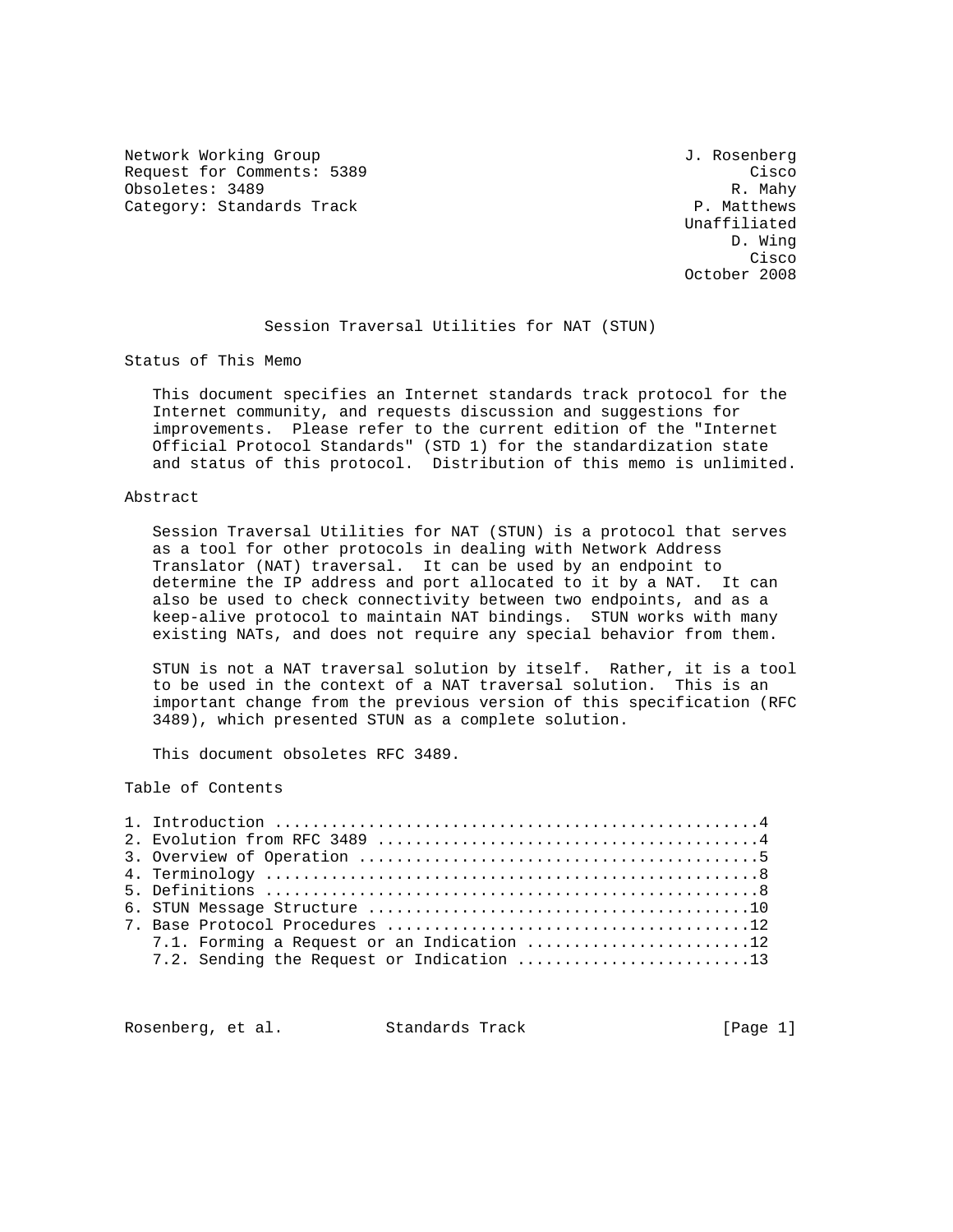| 7.2.2. Sending over TCP or TLS-over-TCP 14             |
|--------------------------------------------------------|
|                                                        |
| 7.3.1. Processing a Request 17                         |
| 7.3.1.1. Forming a Success or Error Response 18        |
| 7.3.1.2. Sending the Success or Error Response  19     |
| 7.3.2. Processing an Indication 19                     |
| 7.3.3. Processing a Success Response 19                |
| 7.3.4. Processing an Error Response 20                 |
|                                                        |
|                                                        |
| 10. Authentication and Message-Integrity Mechanisms 22 |
| 10.1. Short-Term Credential Mechanism 22               |
| 10.1.1. Forming a Request or Indication 23             |
| 10.1.2. Receiving a Request or Indication 23           |
| 10.1.3. Receiving a Response 24                        |
| 10.2. Long-Term Credential Mechanism 24                |
|                                                        |
| 10.2.1.1. First Request 25                             |
| 10.2.1.2. Subsequent Requests 26                       |
|                                                        |
|                                                        |
|                                                        |
| 12. Backwards Compatibility with RFC 3489 28           |
|                                                        |
|                                                        |
|                                                        |
|                                                        |
|                                                        |
|                                                        |
|                                                        |
|                                                        |
|                                                        |
|                                                        |
|                                                        |
|                                                        |
|                                                        |
|                                                        |
|                                                        |
|                                                        |
|                                                        |
| 16.1. Attacks against the Protocol 39                  |
|                                                        |
|                                                        |
|                                                        |
| 16.2.1. Attack I: Distributed DoS (DDoS) against a     |
|                                                        |
| 16.2.2. Attack II: Silencing a Client 41               |

Rosenberg, et al. Standards Track [Page 2]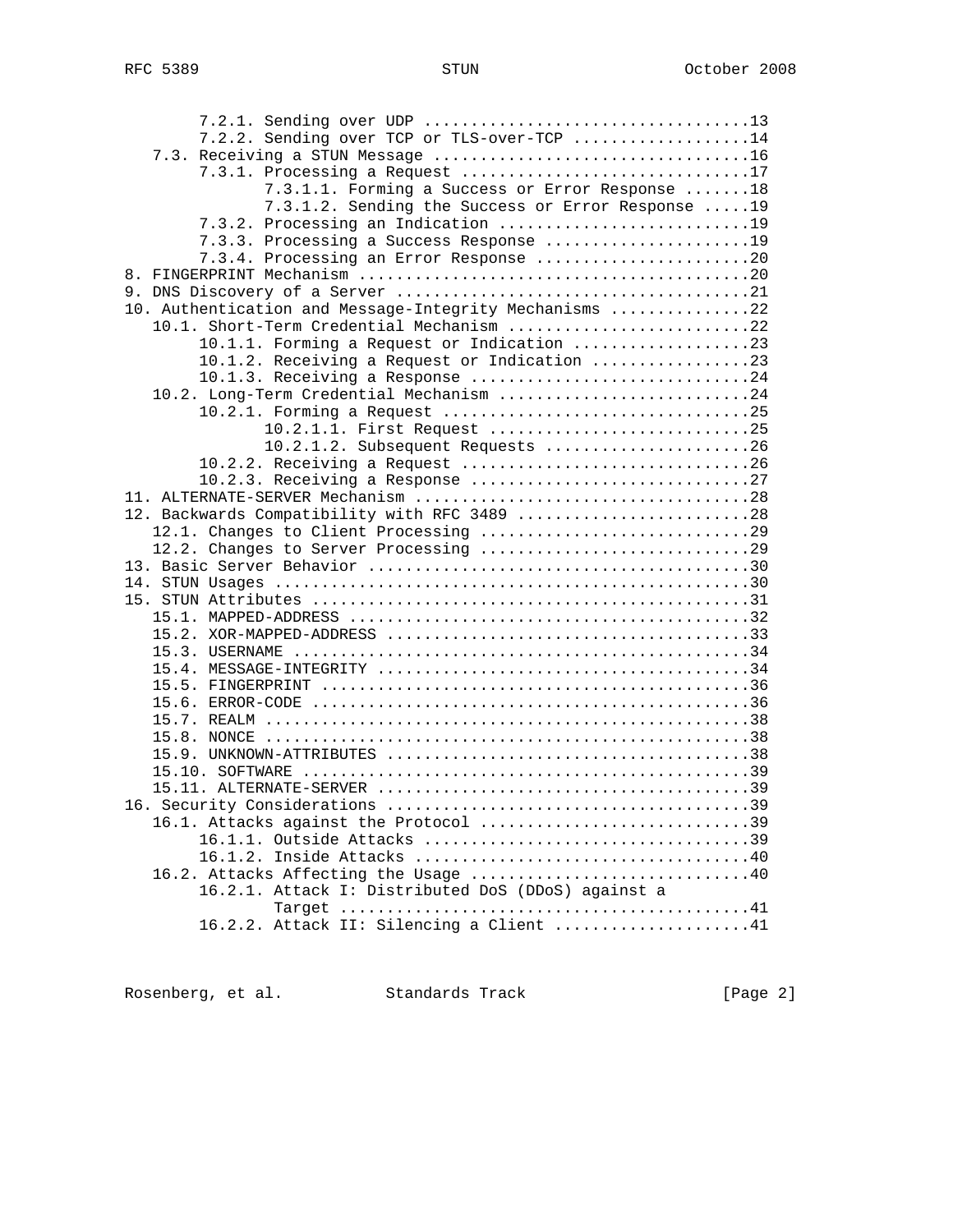| 16.2.3. Attack III: Assuming the Identity of a Client 42 |
|----------------------------------------------------------|
| 16.2.4. Attack IV: Eavesdropping 42                      |
|                                                          |
| 17                                                       |
| 18.                                                      |
|                                                          |
|                                                          |
| 18.3. STUN Error Code Registry 44                        |
| 18.4. STUN UDP and TCP Port Numbers 45                   |
|                                                          |
|                                                          |
| 21                                                       |
|                                                          |
|                                                          |
|                                                          |
| Appendix A. C Snippet to Determine STUN Message Types 50 |
|                                                          |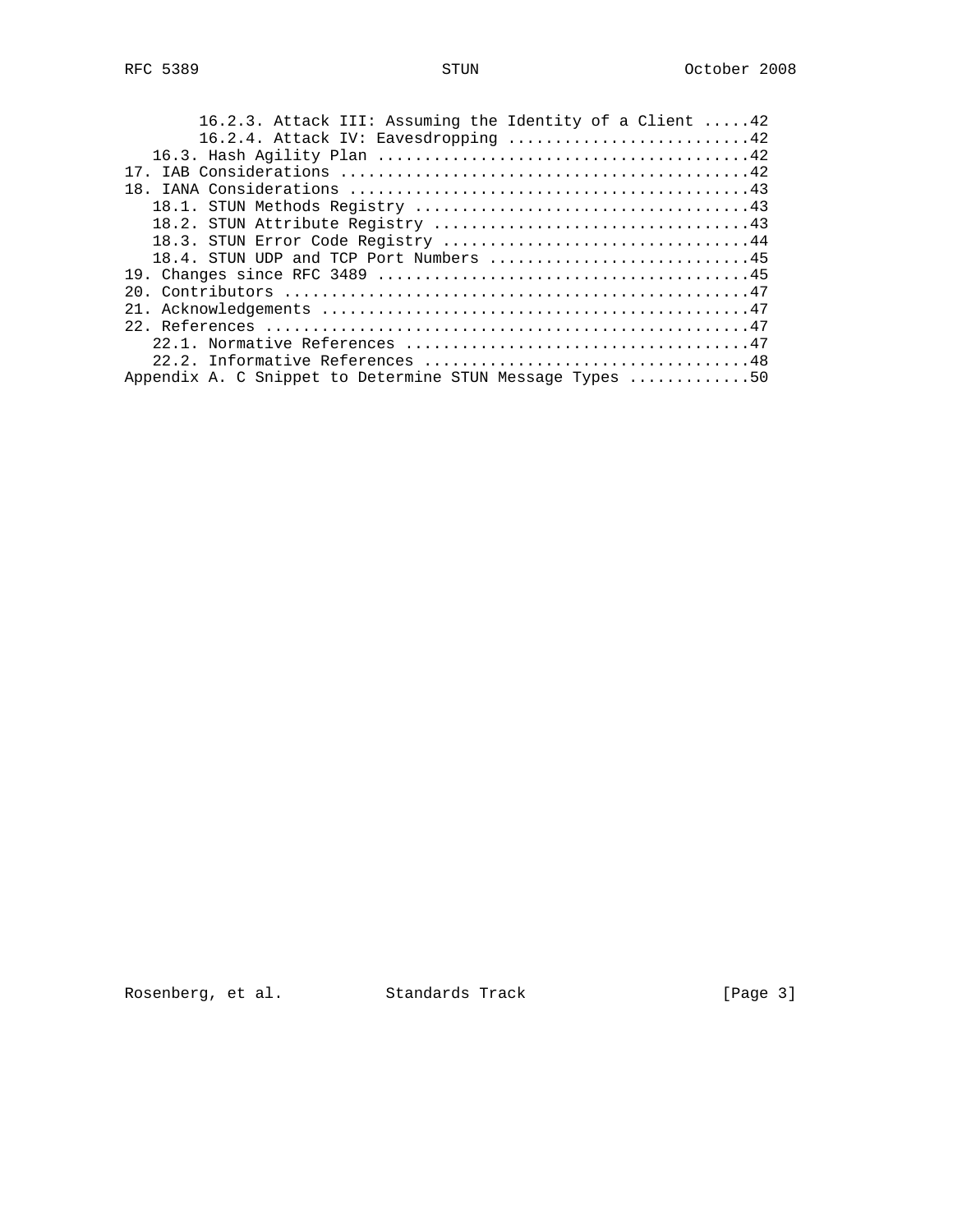# 1. Introduction

 The protocol defined in this specification, Session Traversal Utilities for NAT, provides a tool for dealing with NATs. It provides a means for an endpoint to determine the IP address and port allocated by a NAT that corresponds to its private IP address and port. It also provides a way for an endpoint to keep a NAT binding alive. With some extensions, the protocol can be used to do connectivity checks between two endpoints [MMUSIC-ICE], or to relay packets between two endpoints [BEHAVE-TURN].

 In keeping with its tool nature, this specification defines an extensible packet format, defines operation over several transport protocols, and provides for two forms of authentication.

 STUN is intended to be used in context of one or more NAT traversal solutions. These solutions are known as STUN usages. Each usage describes how STUN is utilized to achieve the NAT traversal solution. Typically, a usage indicates when STUN messages get sent, which optional attributes to include, what server is used, and what authentication mechanism is to be used. Interactive Connectivity Establishment (ICE) [MMUSIC-ICE] is one usage of STUN. SIP Outbound [SIP-OUTBOUND] is another usage of STUN. In some cases, a usage will require extensions to STUN. A STUN extension can be in the form of new methods, attributes, or error response codes. More information on STUN usages can be found in Section 14.

2. Evolution from RFC 3489

 STUN was originally defined in RFC 3489 [RFC3489]. That specification, sometimes referred to as "classic STUN", represented itself as a complete solution to the NAT traversal problem. In that solution, a client would discover whether it was behind a NAT, determine its NAT type, discover its IP address and port on the public side of the outermost NAT, and then utilize that IP address and port within the body of protocols, such as the Session Initiation Protocol (SIP) [RFC3261]. However, experience since the publication of RFC 3489 has found that classic STUN simply does not work sufficiently well to be a deployable solution. The address and port learned through classic STUN are sometimes usable for communications with a peer, and sometimes not. Classic STUN provided no way to discover whether it would, in fact, work or not, and it provided no remedy in cases where it did not. Furthermore, classic STUN's algorithm for classification of NAT types was found to be faulty, as many NATs did not fit cleanly into the types defined there.

Rosenberg, et al. Standards Track [Page 4]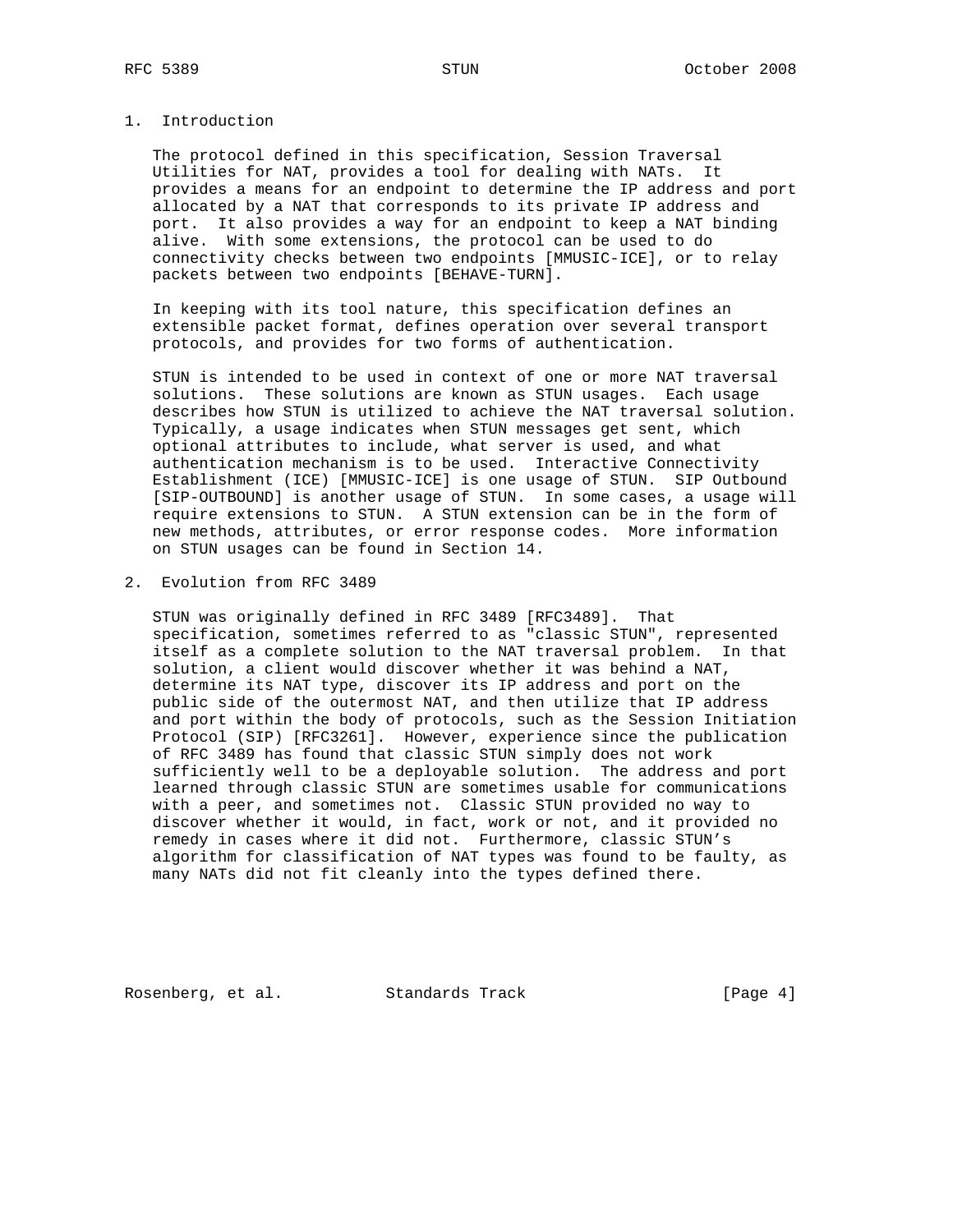Classic STUN also had a security vulnerability -- attackers could provide the client with incorrect mapped addresses under certain topologies and constraints, and this was fundamentally not solvable through any cryptographic means. Though this problem remains with this specification, those attacks are now mitigated through the use of more complete solutions that make use of STUN.

 For these reasons, this specification obsoletes RFC 3489, and instead describes STUN as a tool that is utilized as part of a complete NAT traversal solution. ICE [MMUSIC-ICE] is a complete NAT traversal solution for protocols based on the offer/answer [RFC3264] methodology, such as SIP. SIP Outbound [SIP-OUTBOUND] is a complete solution for traversal of SIP signaling, and it uses STUN in a very different way. Though it is possible that a protocol may be able to use STUN by itself (classic STUN) as a traversal solution, such usage is not described here and is strongly discouraged for the reasons described above.

 The on-the-wire protocol described here is changed only slightly from classic STUN. The protocol now runs over TCP in addition to UDP. Extensibility was added to the protocol in a more structured way. A magic cookie mechanism for demultiplexing STUN with application protocols was added by stealing 32 bits from the 128-bit transaction ID defined in RFC 3489, allowing the change to be backwards compatible. Mapped addresses are encoded using a new exclusive-or format. There are other, more minor changes. See Section 19 for a more complete listing.

 Due to the change in scope, STUN has also been renamed from "Simple Traversal of UDP through NAT" to "Session Traversal Utilities for NAT". The acronym remains STUN, which is all anyone ever remembers anyway.

3. Overview of Operation

This section is descriptive only.

Rosenberg, et al. Standards Track [Page 5]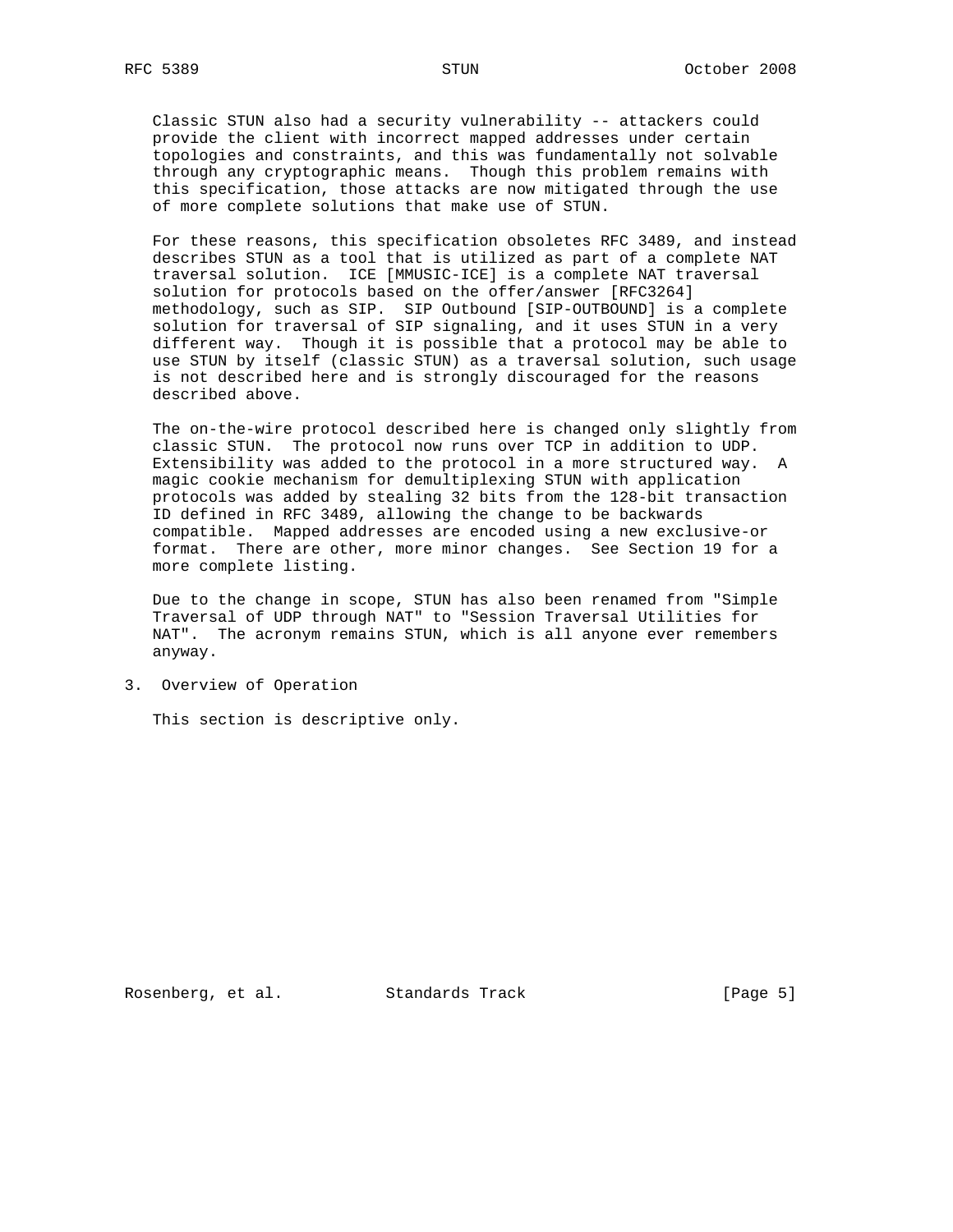





 One possible STUN configuration is shown in Figure 1. In this configuration, there are two entities (called STUN agents) that implement the STUN protocol. The lower agent in the figure is the client, and is connected to private network 1. This network connects to private network 2 through NAT 1. Private network 2 connects to the public Internet through NAT 2. The upper agent in the figure is the server, and resides on the public Internet.

 STUN is a client-server protocol. It supports two types of transactions. One is a request/response transaction in which a client sends a request to a server, and the server returns a response. The second is an indication transaction in which either agent -- client or server -- sends an indication that generates no response. Both types of transactions include a transaction ID, which is a randomly selected 96-bit number. For request/response

Rosenberg, et al. Standards Track [Page 6]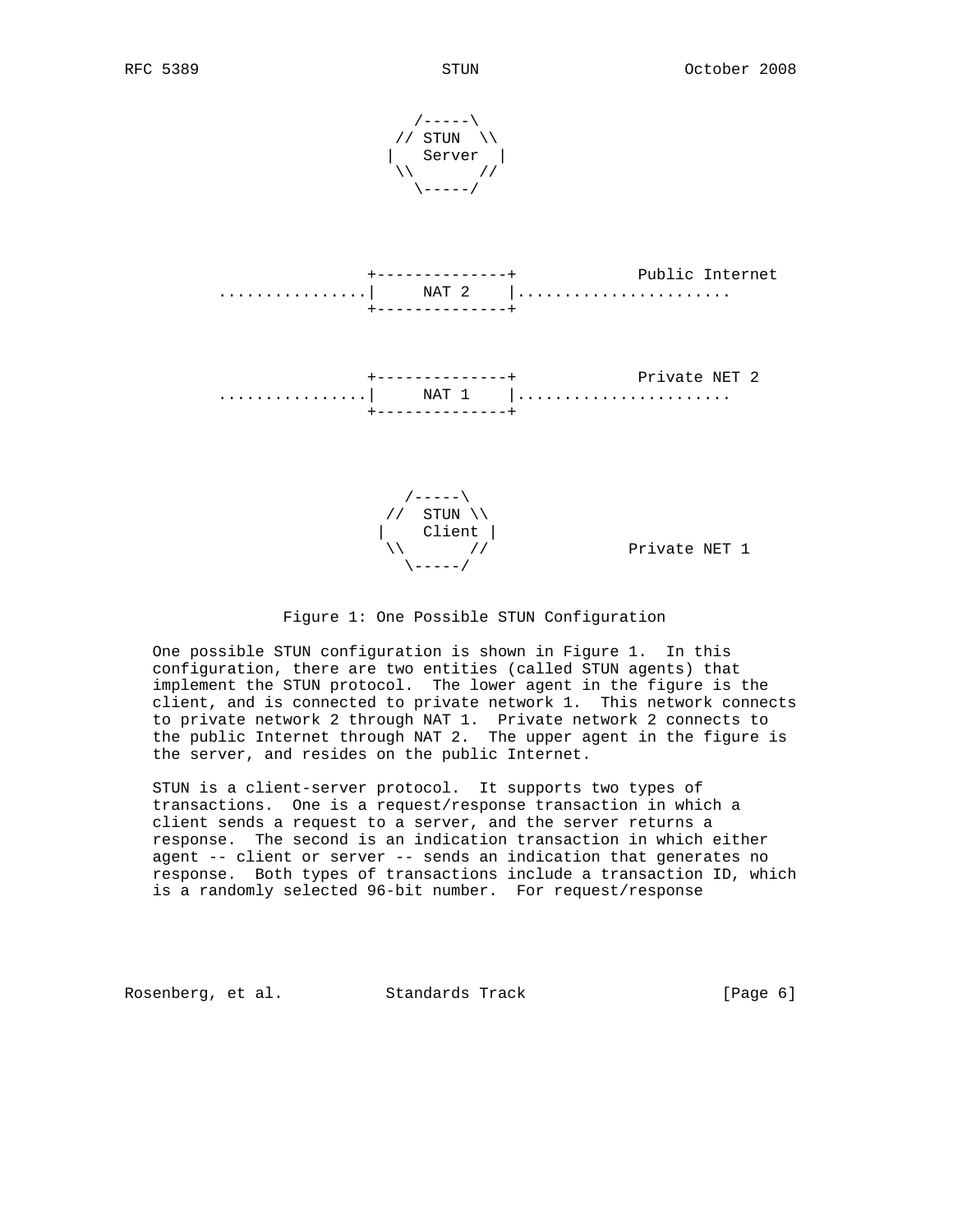transactions, this transaction ID allows the client to associate the response with the request that generated it; for indications, the transaction ID serves as a debugging aid.

 All STUN messages start with a fixed header that includes a method, a class, and the transaction ID. The method indicates which of the various requests or indications this is; this specification defines just one method, Binding, but other methods are expected to be defined in other documents. The class indicates whether this is a request, a success response, an error response, or an indication. Following the fixed header comes zero or more attributes, which are Type-Length-Value extensions that convey additional information for the specific message.

 This document defines a single method called Binding. The Binding method can be used either in request/response transactions or in indication transactions. When used in request/response transactions, the Binding method can be used to determine the particular "binding" a NAT has allocated to a STUN client. When used in either request/ response or in indication transactions, the Binding method can also be used to keep these "bindings" alive.

 In the Binding request/response transaction, a Binding request is sent from a STUN client to a STUN server. When the Binding request arrives at the STUN server, it may have passed through one or more NATs between the STUN client and the STUN server (in Figure 1, there were two such NATs). As the Binding request message passes through a NAT, the NAT will modify the source transport address (that is, the source IP address and the source port) of the packet. As a result, the source transport address of the request received by the server will be the public IP address and port created by the NAT closest to the server. This is called a reflexive transport address. The STUN server copies that source transport address into an XOR-MAPPED- ADDRESS attribute in the STUN Binding response and sends the Binding response back to the STUN client. As this packet passes back through a NAT, the NAT will modify the destination transport address in the IP header, but the transport address in the XOR-MAPPED-ADDRESS attribute within the body of the STUN response will remain untouched. In this way, the client can learn its reflexive transport address allocated by the outermost NAT with respect to the STUN server.

 In some usages, STUN must be multiplexed with other protocols (e.g., [MMUSIC-ICE], [SIP-OUTBOUND]). In these usages, there must be a way to inspect a packet and determine if it is a STUN packet or not. STUN provides three fields in the STUN header with fixed values that can be used for this purpose. If this is not sufficient, then STUN packets can also contain a FINGERPRINT value, which can further be used to distinguish the packets.

Rosenberg, et al. Standards Track [Page 7]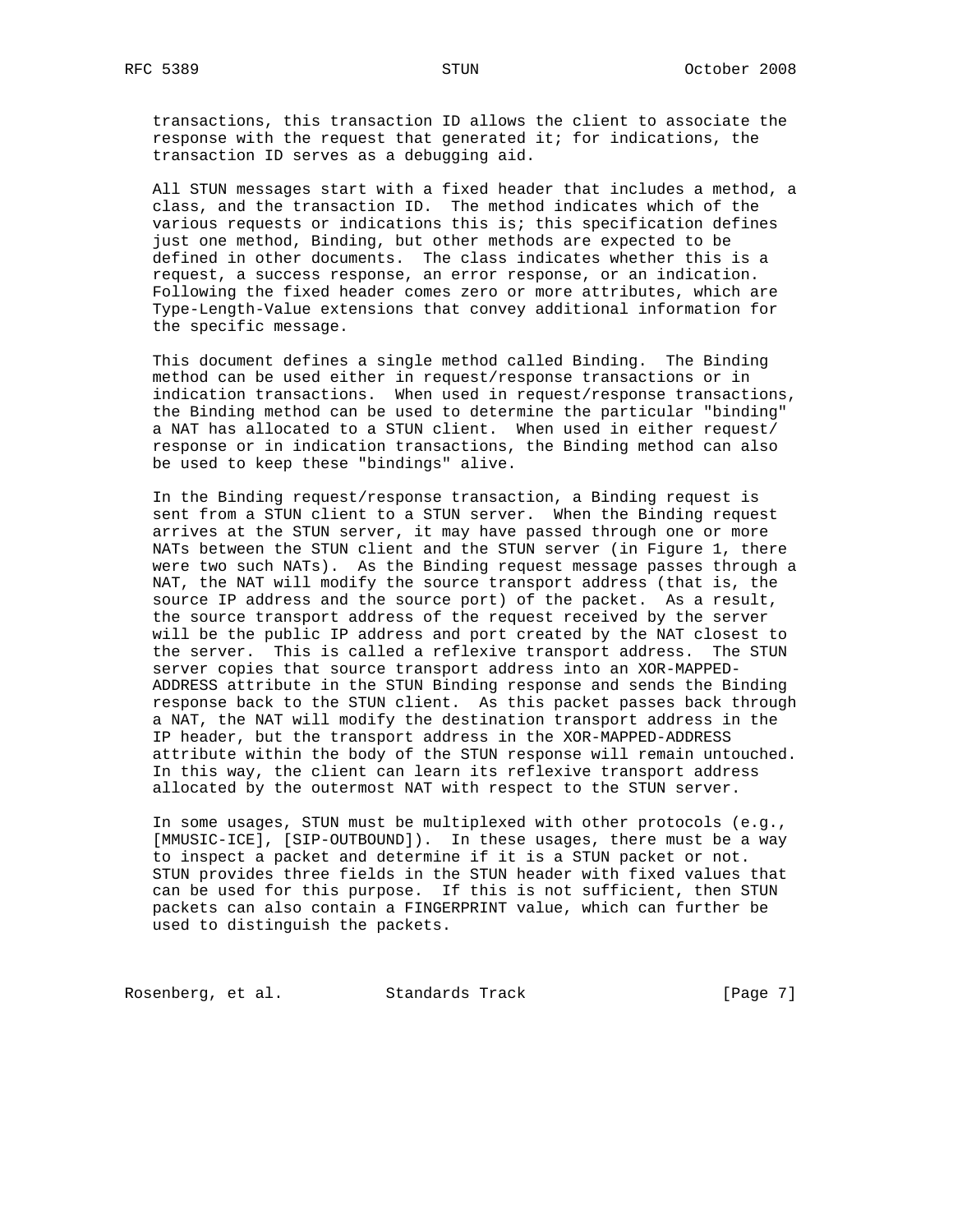STUN defines a set of optional procedures that a usage can decide to use, called mechanisms. These mechanisms include DNS discovery, a redirection technique to an alternate server, a fingerprint attribute for demultiplexing, and two authentication and message-integrity exchanges. The authentication mechanisms revolve around the use of a username, password, and message-integrity value. Two authentication mechanisms, the long-term credential mechanism and the short-term credential mechanism, are defined in this specification. Each usage specifies the mechanisms allowed with that usage.

 In the long-term credential mechanism, the client and server share a pre-provisioned username and password and perform a digest challenge/ response exchange inspired by (but differing in details) to the one defined for HTTP [RFC2617]. In the short-term credential mechanism, the client and the server exchange a username and password through some out-of-band method prior to the STUN exchange. For example, in the ICE usage [MMUSIC-ICE] the two endpoints use out-of-band signaling to exchange a username and password. These are used to integrity protect and authenticate the request and response. There is no challenge or nonce used.

4. Terminology

 In this document, the key words "MUST", "MUST NOT", "REQUIRED", "SHALL", "SHALL NOT", "SHOULD", "SHOULD NOT", "RECOMMENDED", "MAY", and "OPTIONAL" are to be interpreted as described in BCP 14, RFC 2119 [RFC2119] and indicate requirement levels for compliant STUN implementations.

- 5. Definitions
	- STUN Agent: A STUN agent is an entity that implements the STUN protocol. The entity can be either a STUN client or a STUN server.
	- STUN Client: A STUN client is an entity that sends STUN requests and receives STUN responses. A STUN client can also send indications. In this specification, the terms STUN client and client are synonymous.
	- STUN Server: A STUN server is an entity that receives STUN requests and sends STUN responses. A STUN server can also send indications. In this specification, the terms STUN server and server are synonymous.
	- Transport Address: The combination of an IP address and port number (such as a UDP or TCP port number).

Rosenberg, et al. Standards Track [Page 8]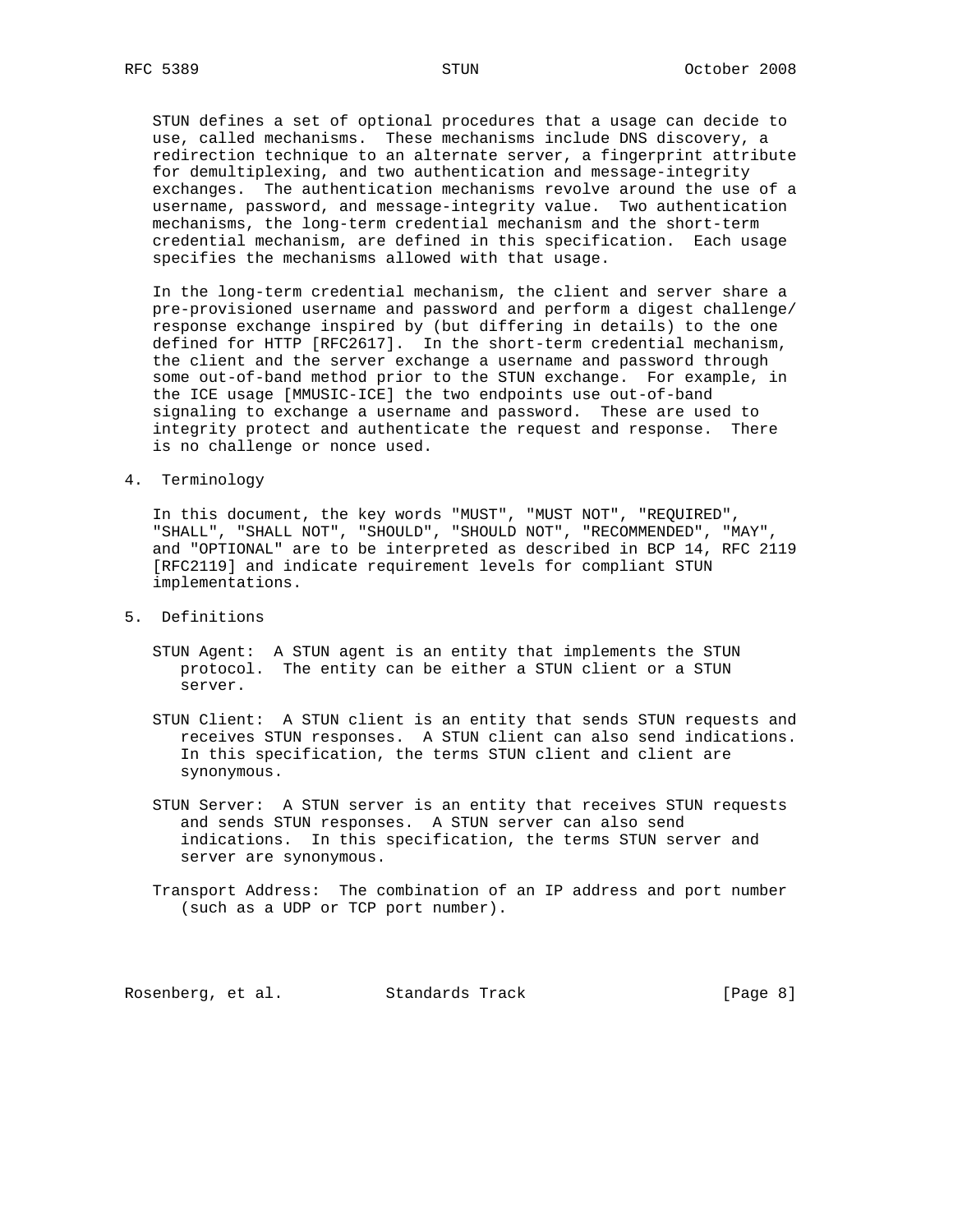- Reflexive Transport Address: A transport address learned by a client that identifies that client as seen by another host on an IP network, typically a STUN server. When there is an intervening NAT between the client and the other host, the reflexive transport address represents the mapped address allocated to the client on the public side of the NAT. Reflexive transport addresses are learned from the mapped address attribute (MAPPED-ADDRESS or XOR- MAPPED-ADDRESS) in STUN responses.
- Mapped Address: Same meaning as reflexive address. This term is retained only for historic reasons and due to the naming of the MAPPED-ADDRESS and XOR-MAPPED-ADDRESS attributes.
- Long-Term Credential: A username and associated password that represent a shared secret between client and server. Long-term credentials are generally granted to the client when a subscriber enrolls in a service and persist until the subscriber leaves the service or explicitly changes the credential.

Long-Term Password: The password from a long-term credential.

- Short-Term Credential: A temporary username and associated password that represent a shared secret between client and server. Short term credentials are obtained through some kind of protocol mechanism between the client and server, preceding the STUN exchange. A short-term credential has an explicit temporal scope, which may be based on a specific amount of time (such as 5 minutes) or on an event (such as termination of a SIP dialog). The specific scope of a short-term credential is defined by the application usage.
- Short-Term Password: The password component of a short-term credential.

STUN Indication: A STUN message that does not receive a response.

- Attribute: The STUN term for a Type-Length-Value (TLV) object that can be added to a STUN message. Attributes are divided into two types: comprehension-required and comprehension-optional. STUN agents can safely ignore comprehension-optional attributes they don't understand, but cannot successfully process a message if it contains comprehension-required attributes that are not understood.
- RTO: Retransmission TimeOut, which defines the initial period of time between transmission of a request and the first retransmit of that request.

Rosenberg, et al. Standards Track [Page 9]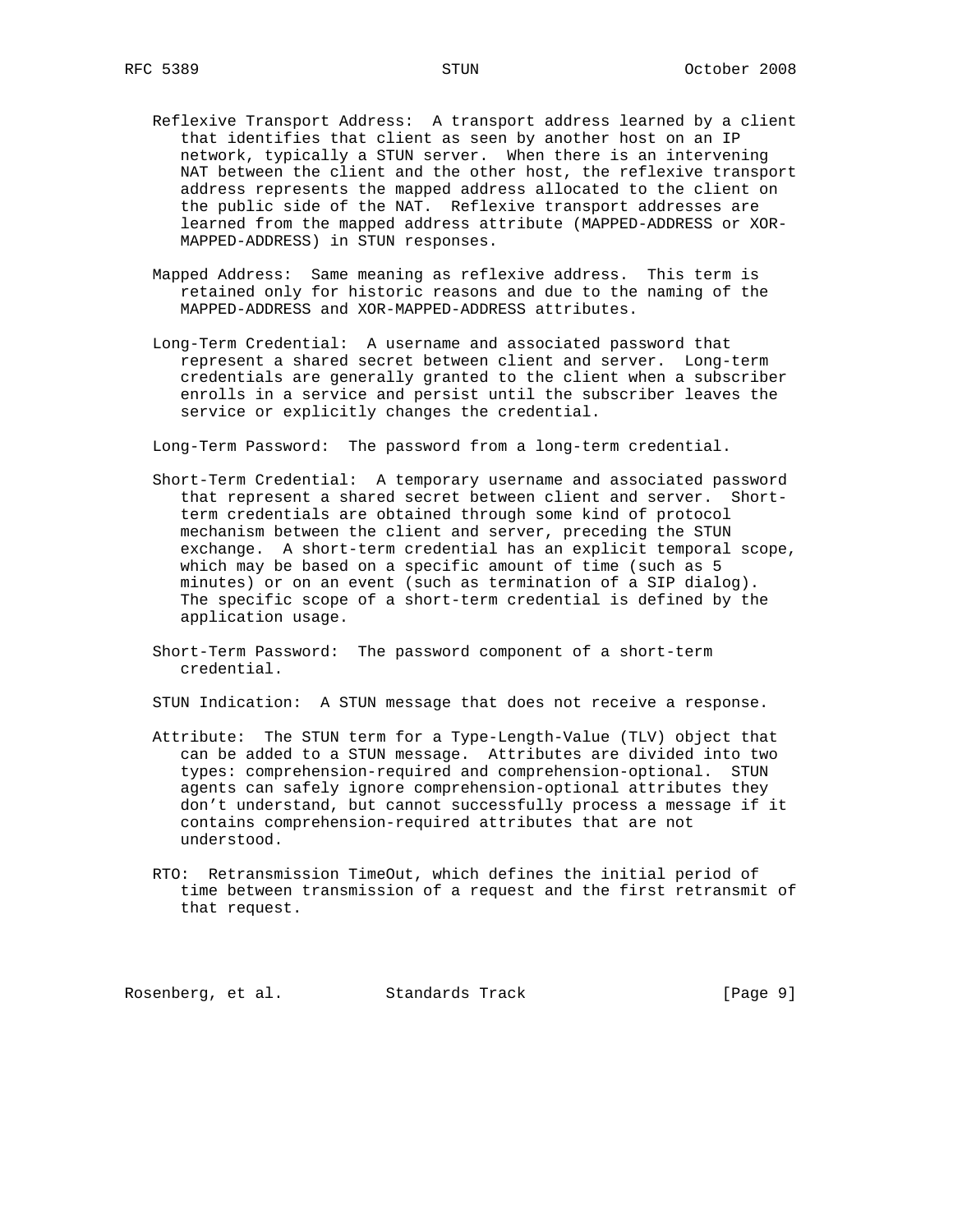### 6. STUN Message Structure

 STUN messages are encoded in binary using network-oriented format (most significant byte or octet first, also commonly known as big endian). The transmission order is described in detail in Appendix B of RFC 791 [RFC0791]. Unless otherwise noted, numeric constants are in decimal (base 10).

 All STUN messages MUST start with a 20-byte header followed by zero or more Attributes. The STUN header contains a STUN message type, magic cookie, transaction ID, and message length.

 $0$  1 2 3 0 1 2 3 4 5 6 7 8 9 0 1 2 3 4 5 6 7 8 9 0 1 2 3 4 5 6 7 8 9 0 1 +-+-+-+-+-+-+-+-+-+-+-+-+-+-+-+-+-+-+-+-+-+-+-+-+-+-+-+-+-+-+-+-+  $|0\;0|$  STUN Message Type  $|$  +-+-+-+-+-+-+-+-+-+-+-+-+-+-+-+-+-+-+-+-+-+-+-+-+-+-+-+-+-+-+-+-+ Magic Cookie +-+-+-+-+-+-+-+-+-+-+-+-+-+-+-+-+-+-+-+-+-+-+-+-+-+-+-+-+-+-+-+-+ | | Transaction ID (96 bits) | | +-+-+-+-+-+-+-+-+-+-+-+-+-+-+-+-+-+-+-+-+-+-+-+-+-+-+-+-+-+-+-+-+

#### Figure 2: Format of STUN Message Header

 The most significant 2 bits of every STUN message MUST be zeroes. This can be used to differentiate STUN packets from other protocols when STUN is multiplexed with other protocols on the same port.

 The message type defines the message class (request, success response, failure response, or indication) and the message method (the primary function) of the STUN message. Although there are four message classes, there are only two types of transactions in STUN: request/response transactions (which consist of a request message and a response message) and indication transactions (which consist of a single indication message). Response classes are split into error and success responses to aid in quickly processing the STUN message.

Rosenberg, et al. Standards Track [Page 10]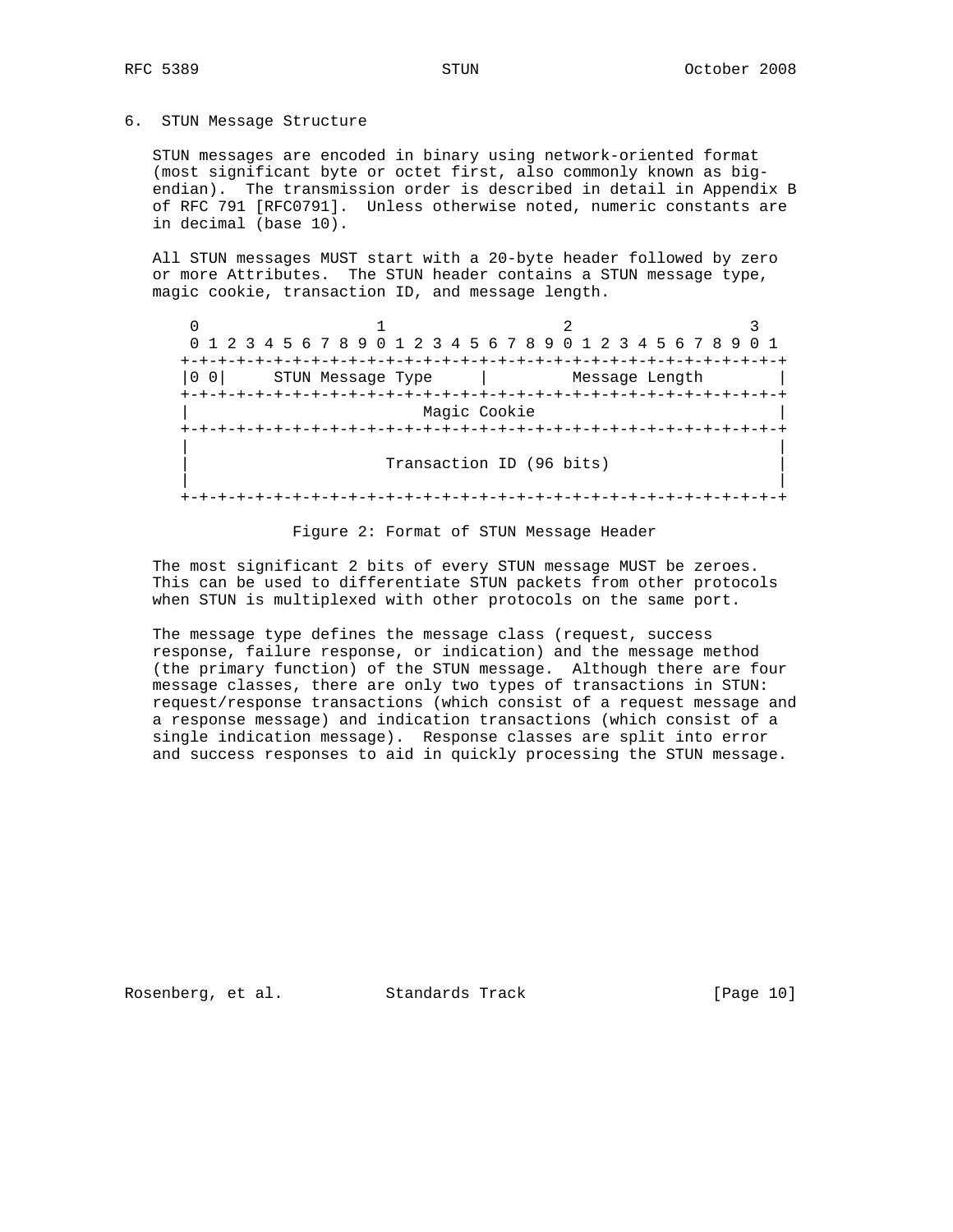The message type field is decomposed further into the following structure:

 0 1 2 3 4 5 6 7 8 9 0 1 2 3 4 5 +--+--+-+-+-+-+-+-+-+-+-+-+-+-+ |M |M |M|M|M|C|M|M|M|C|M|M|M|M| |11|10|9|8|7|1|6|5|4|0|3|2|1|0| +--+--+-+-+-+-+-+-+-+-+-+-+-+-+

Figure 3: Format of STUN Message Type Field

 Here the bits in the message type field are shown as most significant (M11) through least significant (M0). M11 through M0 represent a 12 bit encoding of the method. C1 and C0 represent a 2-bit encoding of the class. A class of 0b00 is a request, a class of 0b01 is an indication, a class of 0b10 is a success response, and a class of 0b11 is an error response. This specification defines a single method, Binding. The method and class are orthogonal, so that for each method, a request, success response, error response, and indication are possible for that method. Extensions defining new methods MUST indicate which classes are permitted for that method.

 For example, a Binding request has class=0b00 (request) and method=0b000000000001 (Binding) and is encoded into the first 16 bits as 0x0001. A Binding response has class=0b10 (success response) and method=0b000000000001, and is encoded into the first 16 bits as 0x0101.

 Note: This unfortunate encoding is due to assignment of values in [RFC3489] that did not consider encoding Indications, Success, and Errors using bit fields.

 The magic cookie field MUST contain the fixed value 0x2112A442 in network byte order. In RFC 3489 [RFC3489], this field was part of the transaction ID; placing the magic cookie in this location allows a server to detect if the client will understand certain attributes that were added in this revised specification. In addition, it aids in distinguishing STUN packets from packets of other protocols when STUN is multiplexed with those other protocols on the same port.

 The transaction ID is a 96-bit identifier, used to uniquely identify STUN transactions. For request/response transactions, the transaction ID is chosen by the STUN client for the request and echoed by the server in the response. For indications, it is chosen by the agent sending the indication. It primarily serves to correlate requests with responses, though it also plays a small role

Rosenberg, et al. Standards Track [Page 11]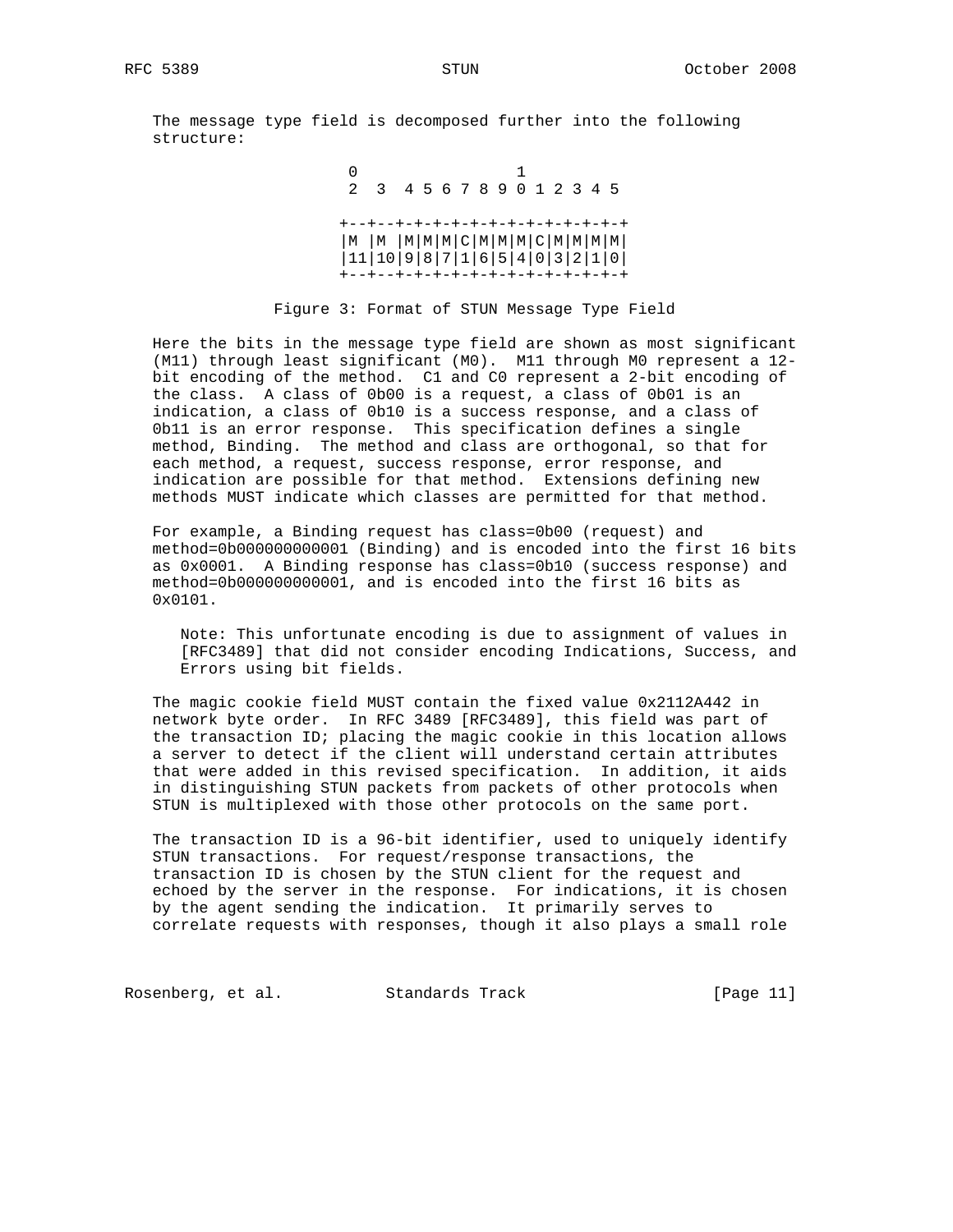in helping to prevent certain types of attacks. The server also uses the transaction ID as a key to identify each transaction uniquely across all clients. As such, the transaction ID MUST be uniformly and randomly chosen from the interval 0 .. 2\*\*96-1, and SHOULD be cryptographically random. Resends of the same request reuse the same transaction ID, but the client MUST choose a new transaction ID for new transactions unless the new request is bit-wise identical to the previous request and sent from the same transport address to the same IP address. Success and error responses MUST carry the same transaction ID as their corresponding request. When an agent is acting as a STUN server and STUN client on the same port, the transaction IDs in requests sent by the agent have no relationship to the transaction IDs in requests received by the agent.

 The message length MUST contain the size, in bytes, of the message not including the 20-byte STUN header. Since all STUN attributes are padded to a multiple of 4 bytes, the last 2 bits of this field are always zero. This provides another way to distinguish STUN packets from packets of other protocols.

 Following the STUN fixed portion of the header are zero or more attributes. Each attribute is TLV (Type-Length-Value) encoded. The details of the encoding, and of the attributes themselves are given in Section 15.

7. Base Protocol Procedures

 This section defines the base procedures of the STUN protocol. It describes how messages are formed, how they are sent, and how they are processed when they are received. It also defines the detailed processing of the Binding method. Other sections in this document describe optional procedures that a usage may elect to use in certain situations. Other documents may define other extensions to STUN, by adding new methods, new attributes, or new error response codes.

7.1. Forming a Request or an Indication

 When formulating a request or indication message, the agent MUST follow the rules in Section 6 when creating the header. In addition, the message class MUST be either "Request" or "Indication" (as appropriate), and the method must be either Binding or some method defined in another document.

 The agent then adds any attributes specified by the method or the usage. For example, some usages may specify that the agent use an authentication method (Section 10) or the FINGERPRINT attribute (Section 8).

Rosenberg, et al. Standards Track [Page 12]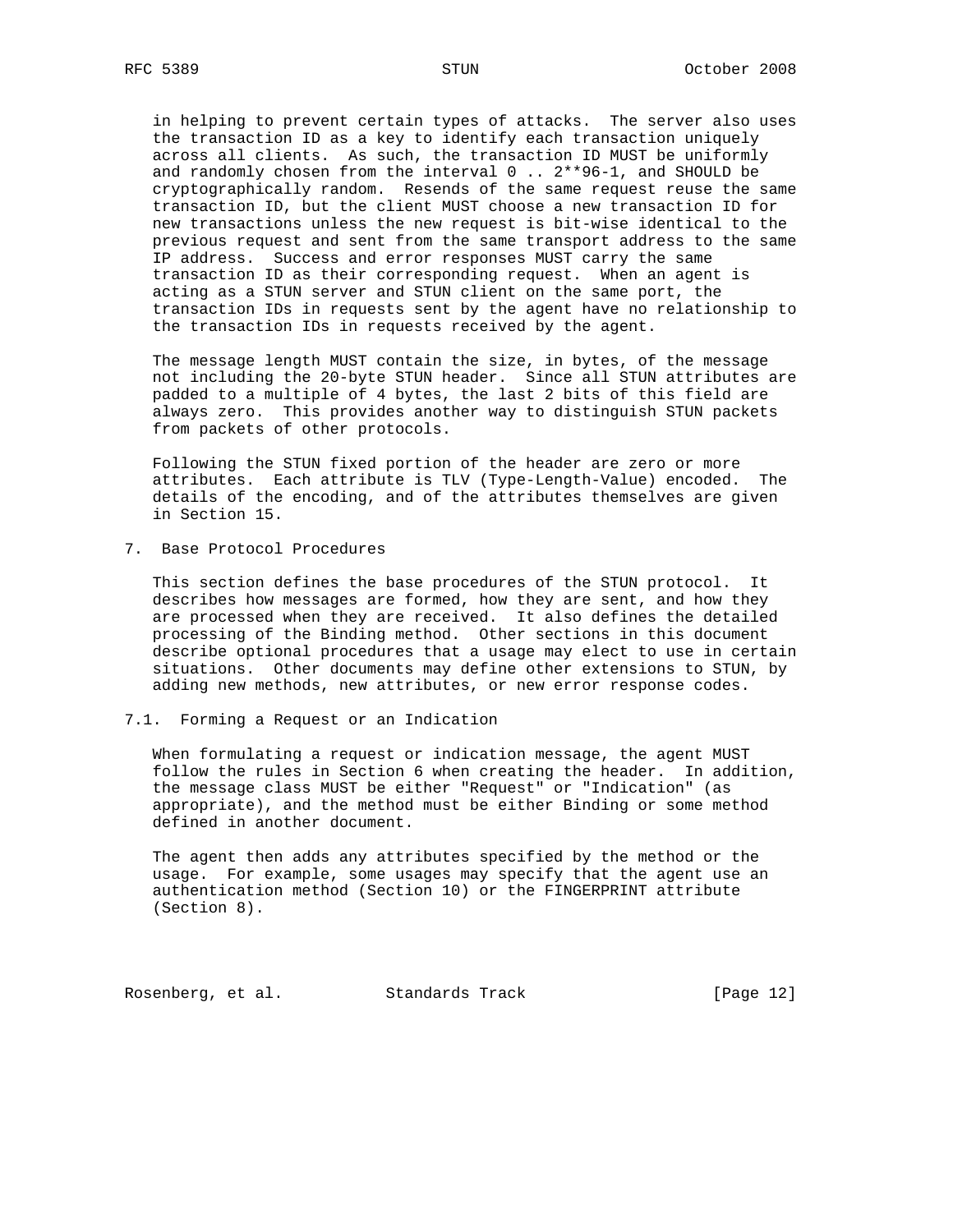If the agent is sending a request, it SHOULD add a SOFTWARE attribute to the request. Agents MAY include a SOFTWARE attribute in indications, depending on the method. Extensions to STUN should discuss whether SOFTWARE is useful in new indications.

 For the Binding method with no authentication, no attributes are required unless the usage specifies otherwise.

 All STUN messages sent over UDP SHOULD be less than the path MTU, if known. If the path MTU is unknown, messages SHOULD be the smaller of 576 bytes and the first-hop MTU for IPv4 [RFC1122] and 1280 bytes for IPv6 [RFC2460]. This value corresponds to the overall size of the IP packet. Consequently, for IPv4, the actual STUN message would need to be less than 548 bytes (576 minus 20-byte IP header, minus 8-byte UDP header, assuming no IP options are used). STUN provides no ability to handle the case where the request is under the MTU but the response would be larger than the MTU. It is not envisioned that this limitation will be an issue for STUN. The MTU limitation is a SHOULD, and not a MUST, to account for cases where STUN itself is being used to probe for MTU characteristics [BEHAVE-NAT]. Outside of this or similar applications, the MTU constraint MUST be followed.

#### 7.2. Sending the Request or Indication

 The agent then sends the request or indication. This document specifies how to send STUN messages over UDP, TCP, or TLS-over-TCP; other transport protocols may be added in the future. The STUN usage must specify which transport protocol is used, and how the agent determines the IP address and port of the recipient. Section 9 describes a DNS-based method of determining the IP address and port of a server that a usage may elect to use. STUN may be used with anycast addresses, but only with UDP and in usages where authentication is not used.

 At any time, a client MAY have multiple outstanding STUN requests with the same STUN server (that is, multiple transactions in progress, with different transaction IDs). Absent other limits to the rate of new transactions (such as those specified by ICE for connectivity checks or when STUN is run over TCP), a client SHOULD space new transactions to a server by RTO and SHOULD limit itself to ten outstanding transactions to the same server.

## 7.2.1. Sending over UDP

 When running STUN over UDP, it is possible that the STUN message might be dropped by the network. Reliability of STUN request/ response transactions is accomplished through retransmissions of the

Rosenberg, et al. Standards Track [Page 13]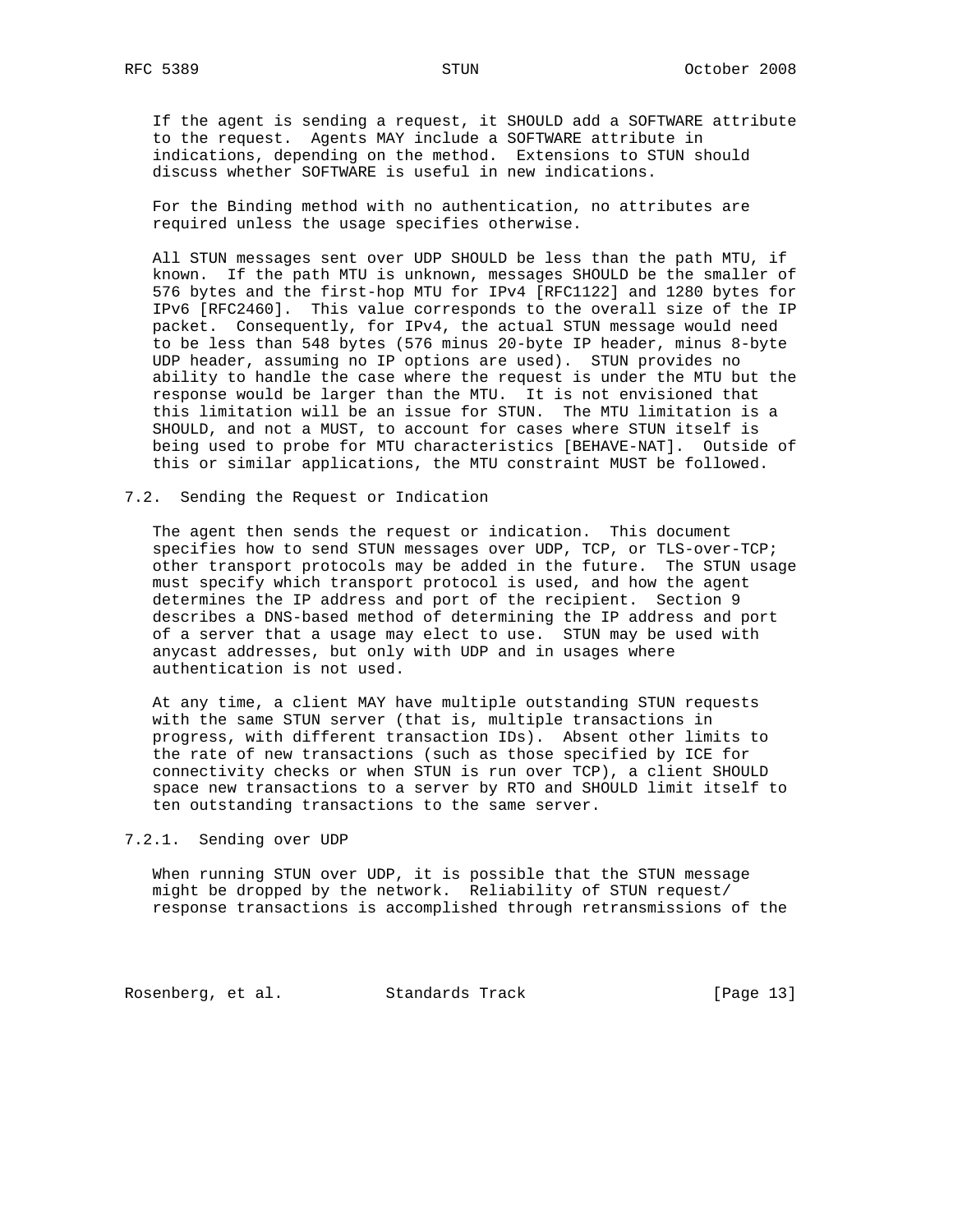request message by the client application itself. STUN indications are not retransmitted; thus, indication transactions over UDP are not reliable.

 A client SHOULD retransmit a STUN request message starting with an interval of RTO ("Retransmission TimeOut"), doubling after each retransmission. The RTO is an estimate of the round-trip time (RTT), and is computed as described in RFC 2988 [RFC2988], with two exceptions. First, the initial value for RTO SHOULD be configurable (rather than the 3 s recommended in RFC 2988) and SHOULD be greater than 500 ms. The exception cases for this "SHOULD" are when other mechanisms are used to derive congestion thresholds (such as the ones defined in ICE for fixed rate streams), or when STUN is used in non- Internet environments with known network capacities. In fixed-line access links, a value of 500 ms is RECOMMENDED. Second, the value of RTO SHOULD NOT be rounded up to the nearest second. Rather, a 1 ms accuracy SHOULD be maintained. As with TCP, the usage of Karn's algorithm is RECOMMENDED [KARN87]. When applied to STUN, it means that RTT estimates SHOULD NOT be computed from STUN transactions that result in the retransmission of a request.

 The value for RTO SHOULD be cached by a client after the completion of the transaction, and used as the starting value for RTO for the next transaction to the same server (based on equality of IP address). The value SHOULD be considered stale and discarded after 10 minutes.

 Retransmissions continue until a response is received, or until a total of Rc requests have been sent. Rc SHOULD be configurable and SHOULD have a default of 7. If, after the last request, a duration equal to Rm times the RTO has passed without a response (providing ample time to get a response if only this final request actually succeeds), the client SHOULD consider the transaction to have failed. Rm SHOULD be configurable and SHOULD have a default of 16. A STUN transaction over UDP is also considered failed if there has been a hard ICMP error [RFC1122]. For example, assuming an RTO of 500 ms, requests would be sent at times 0 ms, 500 ms, 1500 ms, 3500 ms, 7500 ms, 15500 ms, and 31500 ms. If the client has not received a response after 39500 ms, the client will consider the transaction to have timed out.

7.2.2. Sending over TCP or TLS-over-TCP

 For TCP and TLS-over-TCP, the client opens a TCP connection to the server.

Rosenberg, et al. Standards Track [Page 14]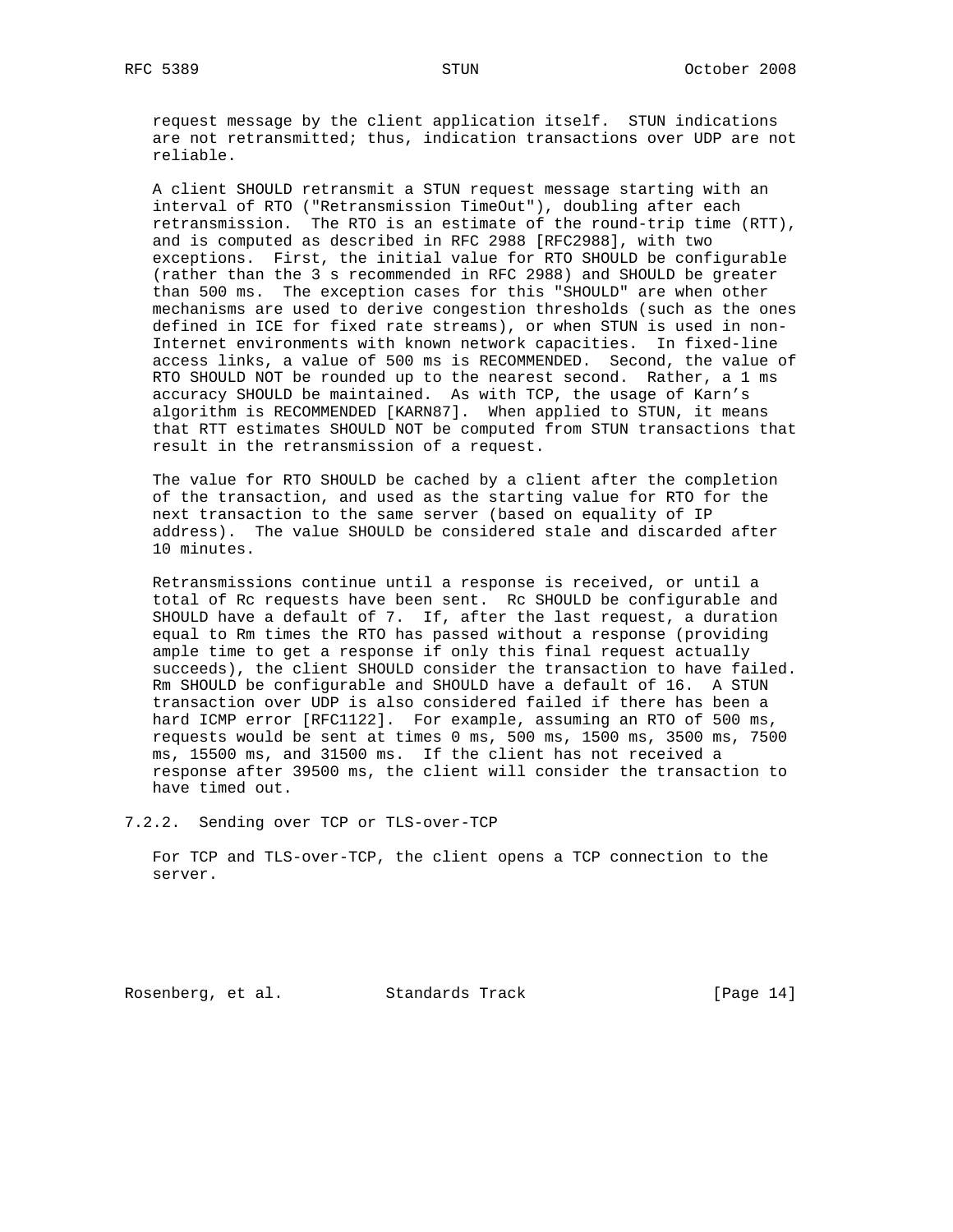In some usages of STUN, STUN is sent as the only protocol over the TCP connection. In this case, it can be sent without the aid of any additional framing or demultiplexing. In other usages, or with other extensions, it may be multiplexed with other data over a TCP connection. In that case, STUN MUST be run on top of some kind of framing protocol, specified by the usage or extension, which allows for the agent to extract complete STUN messages and complete application layer messages. The STUN service running on the well known port or ports discovered through the DNS procedures in Section 9 is for STUN alone, and not for STUN multiplexed with other data. Consequently, no framing protocols are used in connections to those servers. When additional framing is utilized, the usage will specify how the client knows to apply it and what port to connect to. For example, in the case of ICE connectivity checks, this information is learned through out-of-band negotiation between client and server.

 When STUN is run by itself over TLS-over-TCP, the TLS\_RSA\_WITH\_AES\_128\_CBC\_SHA ciphersuite MUST be implemented at a minimum. Implementations MAY also support any other ciphersuite. When it receives the TLS Certificate message, the client SHOULD verify the certificate and inspect the site identified by the certificate. If the certificate is invalid or revoked, or if it does not identify the appropriate party, the client MUST NOT send the STUN message or otherwise proceed with the STUN transaction. The client MUST verify the identity of the server. To do that, it follows the identification procedures defined in Section 3.1 of RFC 2818 [RFC2818]. Those procedures assume the client is dereferencing a URI. For purposes of usage with this specification, the client treats the domain name or IP address used in Section 8.1 as the host portion of the URI that has been dereferenced. Alternatively, a client MAY be configured with a set of domains or IP addresses that are trusted; if a certificate is received that identifies one of those domains or IP addresses, the client considers the identity of the server to be verified.

 When STUN is run multiplexed with other protocols over a TLS-over-TCP connection, the mandatory ciphersuites and TLS handling procedures operate as defined by those protocols.

 Reliability of STUN over TCP and TLS-over-TCP is handled by TCP itself, and there are no retransmissions at the STUN protocol level. However, for a request/response transaction, if the client has not received a response by Ti seconds after it sent the SYN to establish the connection, it considers the transaction to have timed out. Ti SHOULD be configurable and SHOULD have a default of 39.5s. This value has been chosen to equalize the TCP and UDP timeouts for the default initial RTO.

Rosenberg, et al. Standards Track [Page 15]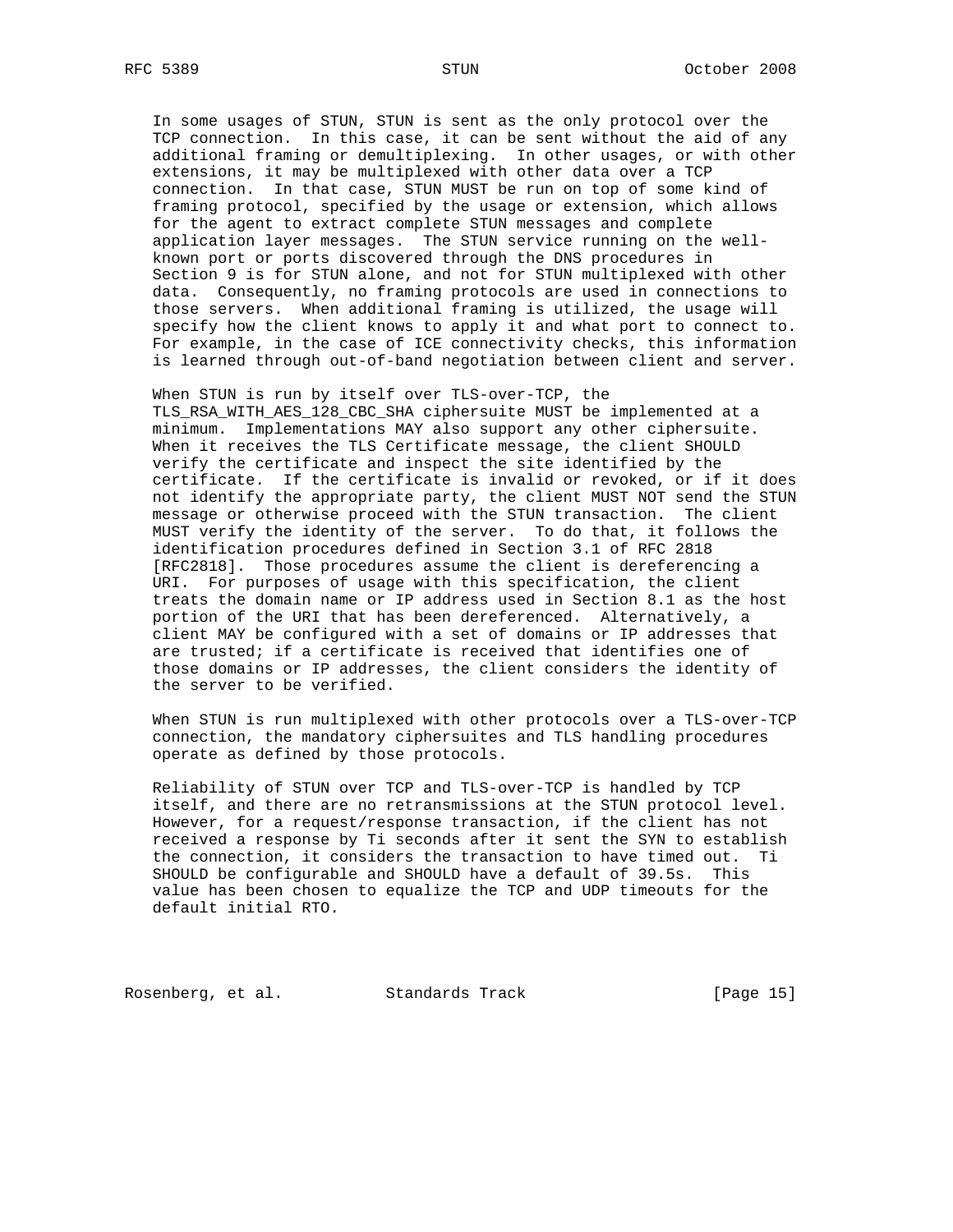In addition, if the client is unable to establish the TCP connection, or the TCP connection is reset or fails before a response is received, any request/response transaction in progress is considered to have failed.

The client MAY send multiple transactions over a single TCP (or TLS over-TCP) connection, and it MAY send another request before receiving a response to the previous. The client SHOULD keep the connection open until it:

- o has no further STUN requests or indications to send over that connection, and
- o has no plans to use any resources (such as a mapped address (MAPPED-ADDRESS or XOR-MAPPED-ADDRESS) or relayed address [BEHAVE-TURN]) that were learned though STUN requests sent over that connection, and
- o if multiplexing other application protocols over that port, has finished using that other application, and
- o if using that learned port with a remote peer, has established communications with that remote peer, as is required by some TCP NAT traversal techniques (e.g., [MMUSIC-ICE-TCP]).

 At the server end, the server SHOULD keep the connection open, and let the client close it, unless the server has determined that the connection has timed out (for example, due to the client disconnecting from the network). Bindings learned by the client will remain valid in intervening NATs only while the connection remains open. Only the client knows how long it needs the binding. The server SHOULD NOT close a connection if a request was received over that connection for which a response was not sent. A server MUST NOT ever open a connection back towards the client in order to send a response. Servers SHOULD follow best practices regarding connection management in cases of overload.

7.3. Receiving a STUN Message

 This section specifies the processing of a STUN message. The processing specified here is for STUN messages as defined in this specification; additional rules for backwards compatibility are defined in Section 12. Those additional procedures are optional, and usages can elect to utilize them. First, a set of processing operations is applied that is independent of the class. This is followed by class-specific processing, described in the subsections that follow.

Rosenberg, et al. Standards Track [Page 16]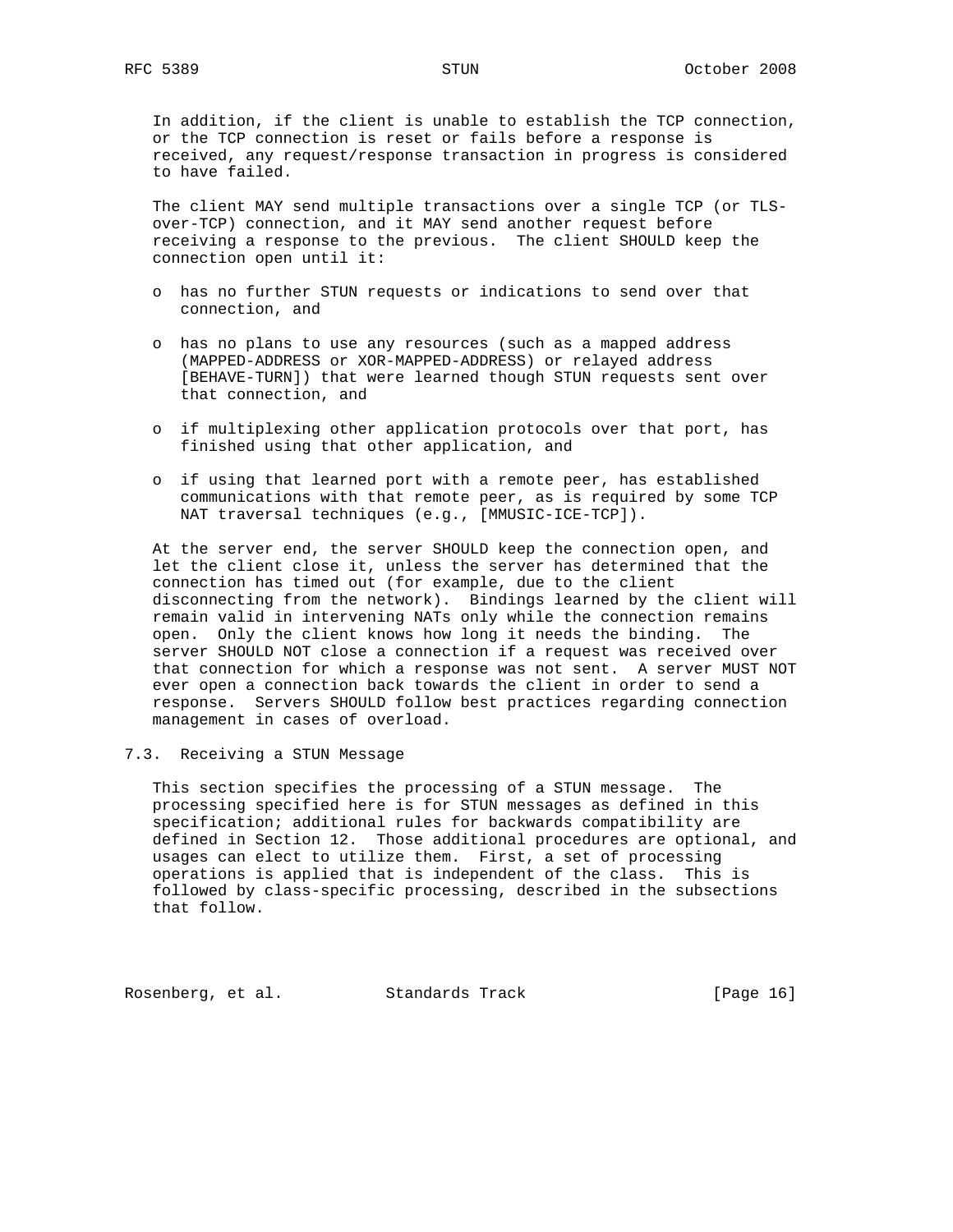When a STUN agent receives a STUN message, it first checks that the message obeys the rules of Section 6. It checks that the first two bits are 0, that the magic cookie field has the correct value, that the message length is sensible, and that the method value is a supported method. It checks that the message class is allowed for the particular method. If the message class is "Success Response" or "Error Response", the agent checks that the transaction ID matches a transaction that is still in progress. If the FINGERPRINT extension is being used, the agent checks that the FINGERPRINT attribute is present and contains the correct value. If any errors are detected, the message is silently discarded. In the case when STUN is being multiplexed with another protocol, an error may indicate that this is not really a STUN message; in this case, the agent should try to parse the message as a different protocol.

 The STUN agent then does any checks that are required by a authentication mechanism that the usage has specified (see Section 10).

 Once the authentication checks are done, the STUN agent checks for unknown attributes and known-but-unexpected attributes in the message. Unknown comprehension-optional attributes MUST be ignored by the agent. Known-but-unexpected attributes SHOULD be ignored by the agent. Unknown comprehension-required attributes cause processing that depends on the message class and is described below.

 At this point, further processing depends on the message class of the request.

#### 7.3.1. Processing a Request

 If the request contains one or more unknown comprehension-required attributes, the server replies with an error response with an error code of 420 (Unknown Attribute), and includes an UNKNOWN-ATTRIBUTES attribute in the response that lists the unknown comprehension required attributes.

 The server then does any additional checking that the method or the specific usage requires. If all the checks succeed, the server formulates a success response as described below.

 When run over UDP, a request received by the server could be the first request of a transaction, or a retransmission. The server MUST respond to retransmissions such that the following property is preserved: if the client receives the response to the retransmission and not the response that was sent to the original request, the overall state on the client and server is identical to the case where only the response to the original retransmission is received, or

Rosenberg, et al. Standards Track [Page 17]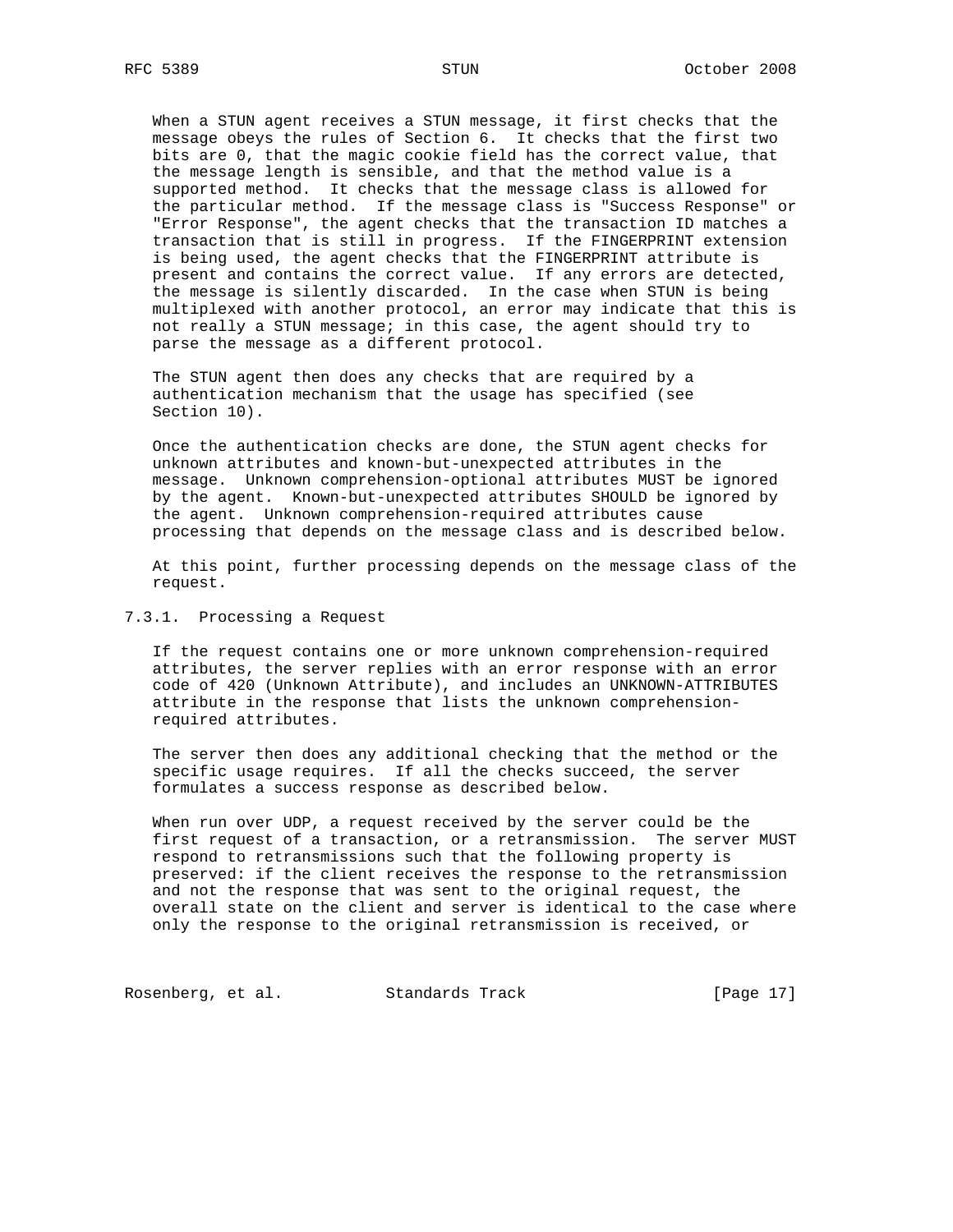where both responses are received (in which case the client will use the first). The easiest way to meet this requirement is for the server to remember all transaction IDs received over UDP and their corresponding responses in the last 40 seconds. However, this requires the server to hold state, and will be inappropriate for any requests which are not authenticated. Another way is to reprocess the request and recompute the response. The latter technique MUST only be applied to requests that are idempotent (a request is considered idempotent when the same request can be safely repeated without impacting the overall state of the system) and result in the same success response for the same request. The Binding method is considered to be idempotent. Note that there are certain rare network events that could cause the reflexive transport address value to change, resulting in a different mapped address in different success responses. Extensions to STUN MUST discuss the implications of request retransmissions on servers that do not store transaction state.

## 7.3.1.1. Forming a Success or Error Response

 When forming the response (success or error), the server follows the rules of Section 6. The method of the response is the same as that of the request, and the message class is either "Success Response" or "Error Response".

 For an error response, the server MUST add an ERROR-CODE attribute containing the error code specified in the processing above. The reason phrase is not fixed, but SHOULD be something suitable for the error code. For certain errors, additional attributes are added to the message. These attributes are spelled out in the description where the error code is specified. For example, for an error code of 420 (Unknown Attribute), the server MUST include an UNKNOWN- ATTRIBUTES attribute. Certain authentication errors also cause attributes to be added (see Section 10). Extensions may define other errors and/or additional attributes to add in error cases.

 If the server authenticated the request using an authentication mechanism, then the server SHOULD add the appropriate authentication attributes to the response (see Section 10).

 The server also adds any attributes required by the specific method or usage. In addition, the server SHOULD add a SOFTWARE attribute to the message.

 For the Binding method, no additional checking is required unless the usage specifies otherwise. When forming the success response, the server adds a XOR-MAPPED-ADDRESS attribute to the response, where the contents of the attribute are the source transport address of the

Rosenberg, et al. Standards Track [Page 18]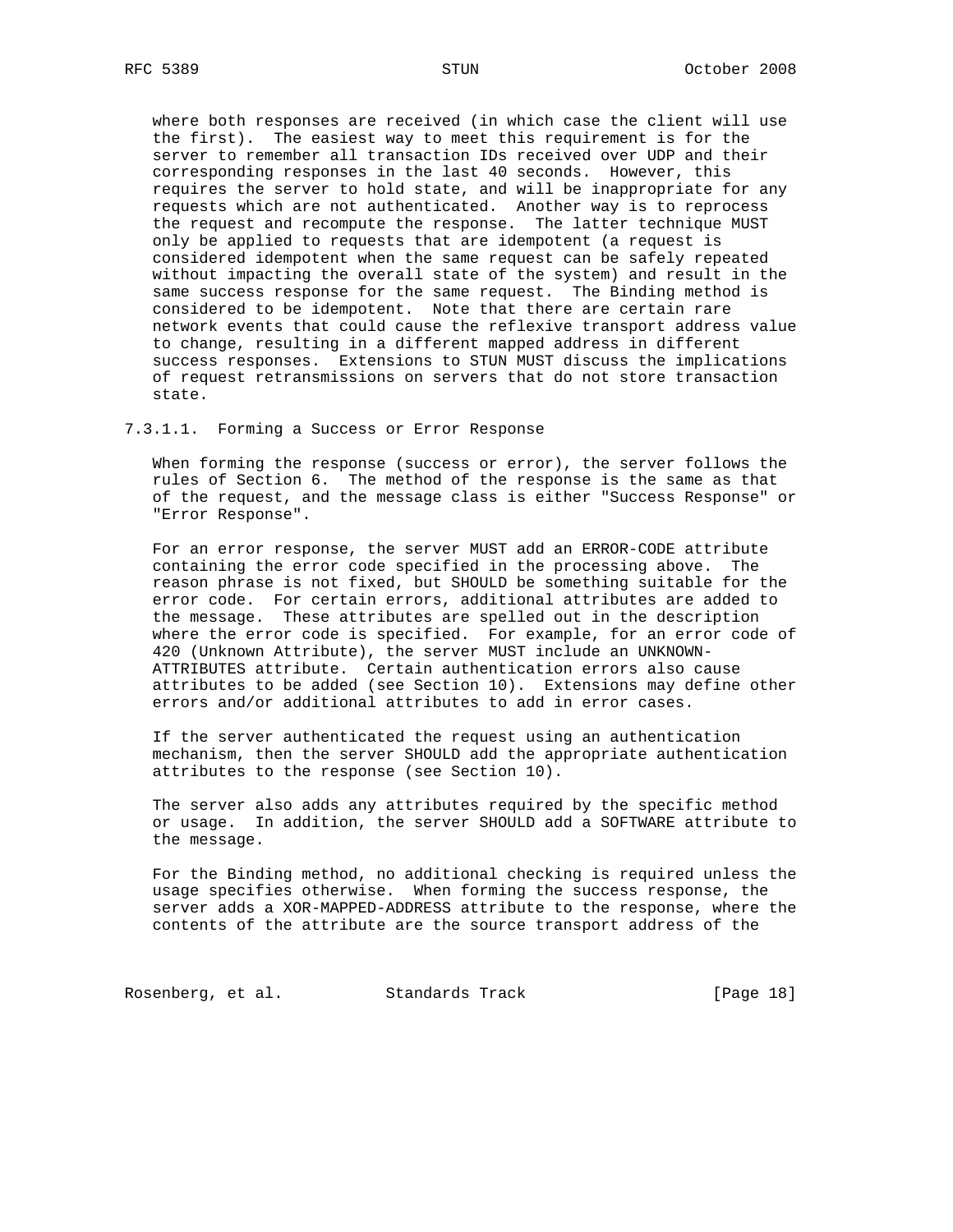request message. For UDP, this is the source IP address and source UDP port of the request message. For TCP and TLS-over-TCP, this is the source IP address and source TCP port of the TCP connection as seen by the server.

#### 7.3.1.2. Sending the Success or Error Response

 The response (success or error) is sent over the same transport as the request was received on. If the request was received over UDP, the destination IP address and port of the response are the source IP address and port of the received request message, and the source IP address and port of the response are equal to the destination IP address and port of the received request message. If the request was received over TCP or TLS-over-TCP, the response is sent back on the same TCP connection as the request was received on.

## 7.3.2. Processing an Indication

 If the indication contains unknown comprehension-required attributes, the indication is discarded and processing ceases.

 The agent then does any additional checking that the method or the specific usage requires. If all the checks succeed, the agent then processes the indication. No response is generated for an indication.

 For the Binding method, no additional checking or processing is required, unless the usage specifies otherwise. The mere receipt of the message by the agent has refreshed the "bindings" in the intervening NATs.

 Since indications are not re-transmitted over UDP (unlike requests), there is no need to handle re-transmissions of indications at the sending agent.

## 7.3.3. Processing a Success Response

 If the success response contains unknown comprehension-required attributes, the response is discarded and the transaction is considered to have failed.

 The client then does any additional checking that the method or the specific usage requires. If all the checks succeed, the client then processes the success response.

 For the Binding method, the client checks that the XOR-MAPPED-ADDRESS attribute is present in the response. The client checks the address family specified. If it is an unsupported address family, the

Rosenberg, et al. Standards Track [Page 19]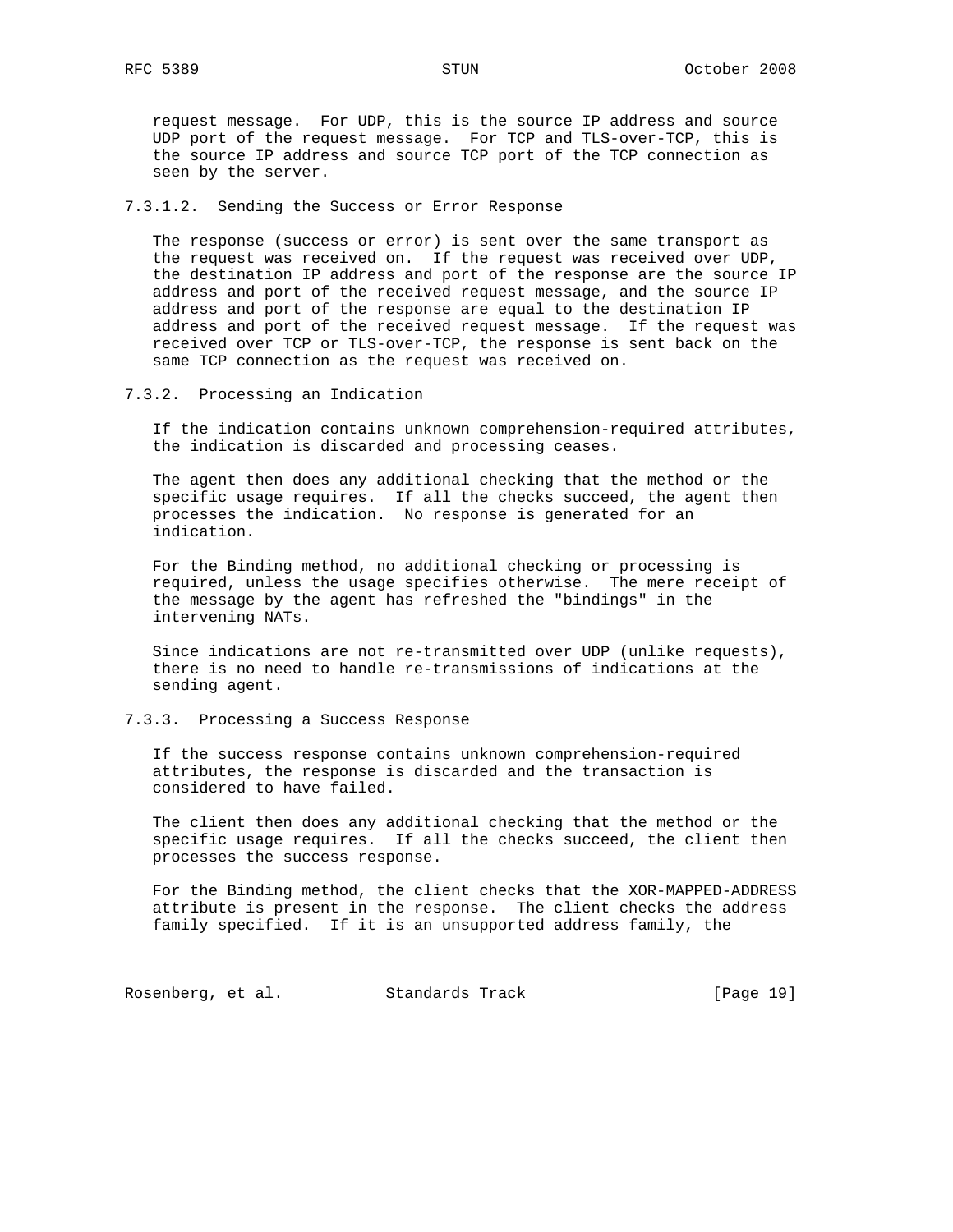attribute SHOULD be ignored. If it is an unexpected but supported address family (for example, the Binding transaction was sent over IPv4, but the address family specified is IPv6), then the client MAY accept and use the value.

### 7.3.4. Processing an Error Response

 If the error response contains unknown comprehension-required attributes, or if the error response does not contain an ERROR-CODE attribute, then the transaction is simply considered to have failed.

 The client then does any processing specified by the authentication mechanism (see Section 10). This may result in a new transaction attempt.

 The processing at this point depends on the error code, the method, and the usage; the following are the default rules:

- o If the error code is 300 through 399, the client SHOULD consider the transaction as failed unless the ALTERNATE-SERVER extension is being used. See Section 11.
- o If the error code is 400 through 499, the client declares the transaction failed; in the case of 420 (Unknown Attribute), the response should contain a UNKNOWN-ATTRIBUTES attribute that gives additional information.
- o If the error code is 500 through 599, the client MAY resend the request; clients that do so MUST limit the number of times they do this.

 Any other error code causes the client to consider the transaction failed.

8. FINGERPRINT Mechanism

 This section describes an optional mechanism for STUN that aids in distinguishing STUN messages from packets of other protocols when the two are multiplexed on the same transport address. This mechanism is optional, and a STUN usage must describe if and when it is used. The FINGERPRINT mechanism is not backwards compatible with RFC 3489, and cannot be used in environments where such compatibility is required.

 In some usages, STUN messages are multiplexed on the same transport address as other protocols, such as the Real Time Transport Protocol (RTP). In order to apply the processing described in Section 7, STUN messages must first be separated from the application packets.

Rosenberg, et al. Standards Track [Page 20]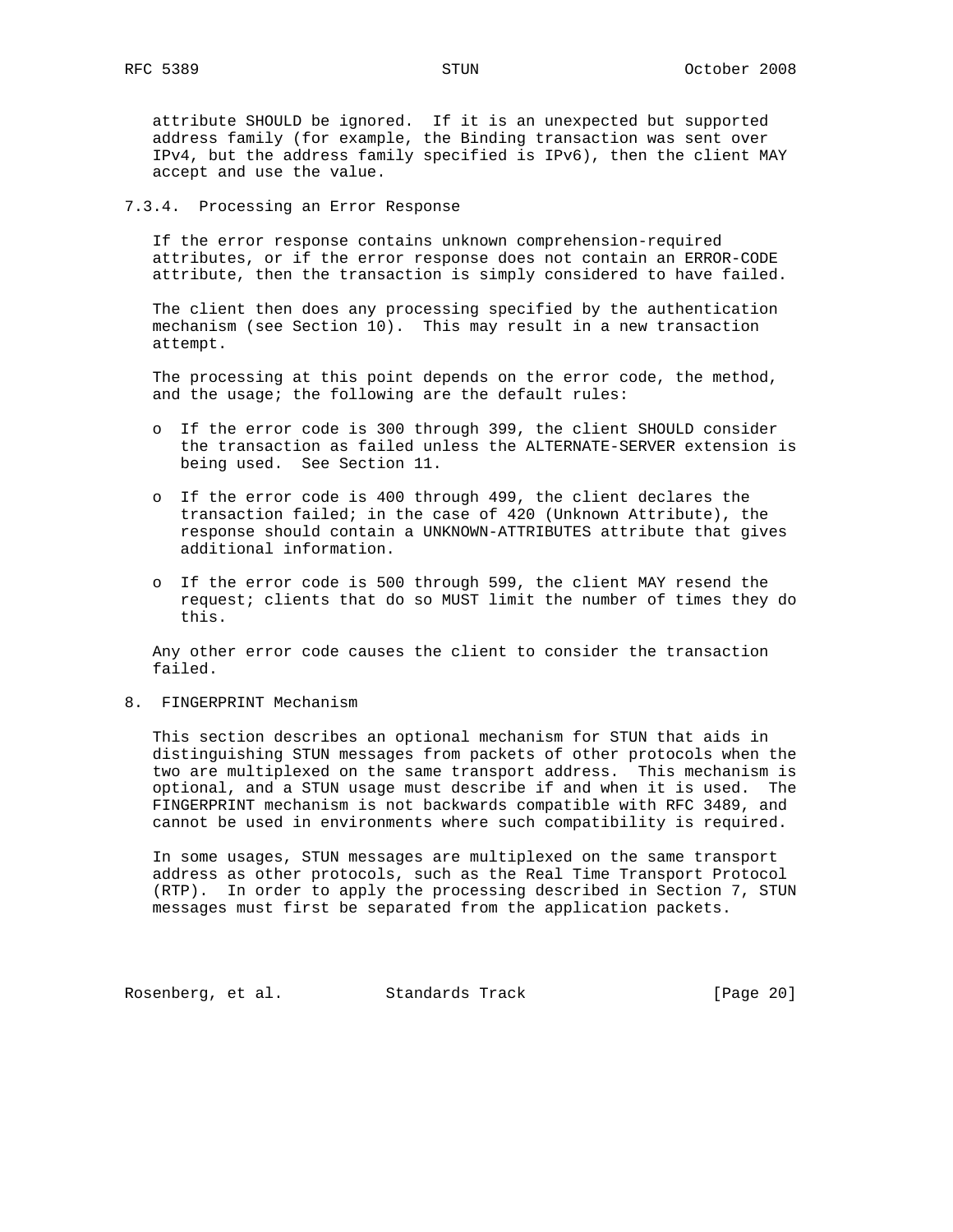Section 6 describes three fixed fields in the STUN header that can be used for this purpose. However, in some cases, these three fixed fields may not be sufficient.

 When the FINGERPRINT extension is used, an agent includes the FINGERPRINT attribute in messages it sends to another agent. Section 15.5 describes the placement and value of this attribute. When the agent receives what it believes is a STUN message, then, in addition to other basic checks, the agent also checks that the message contains a FINGERPRINT attribute and that the attribute contains the correct value. Section 7.3 describes when in the overall processing of a STUN message the FINGERPRINT check is performed. This additional check helps the agent detect messages of other protocols that might otherwise seem to be STUN messages.

9. DNS Discovery of a Server

 This section describes an optional procedure for STUN that allows a client to use DNS to determine the IP address and port of a server. A STUN usage must describe if and when this extension is used. To use this procedure, the client must know a server's domain name and a service name; the usage must also describe how the client obtains these. Hard-coding the domain name of the server into software is NOT RECOMMENDED in case the domain name is lost or needs to change for legal or other reasons.

 When a client wishes to locate a STUN server in the public Internet that accepts Binding request/response transactions, the SRV service name is "stun". When it wishes to locate a STUN server that accepts Binding request/response transactions over a TLS session, the SRV service name is "stuns". STUN usages MAY define additional DNS SRV service names.

 The domain name is resolved to a transport address using the SRV procedures specified in [RFC2782]. The DNS SRV service name is the service name provided as input to this procedure. The protocol in the SRV lookup is the transport protocol the client will run STUN over: "udp" for UDP and "tcp" for TCP. Note that only "tcp" is defined with "stuns" at this time.

 The procedures of RFC 2782 are followed to determine the server to contact. RFC 2782 spells out the details of how a set of SRV records is sorted and then tried. However, RFC 2782 only states that the client should "try to connect to the (protocol, address, service)" without giving any details on what happens in the event of failure. When following these procedures, if the STUN transaction times out without receipt of a response, the client SHOULD retry the request to

Rosenberg, et al. Standards Track [Page 21]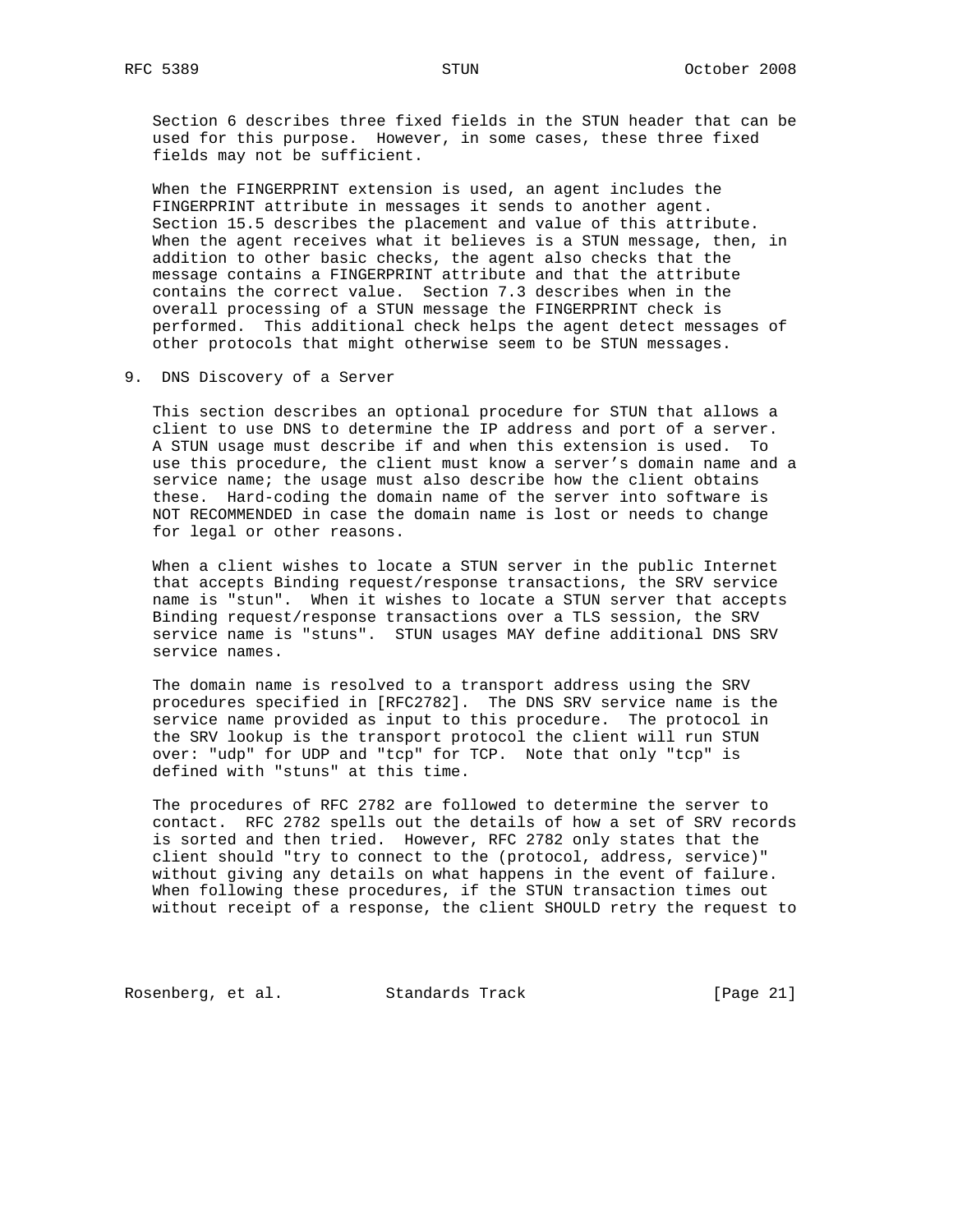the next server in the ordered defined by RFC 2782. Such a retry is only possible for request/response transmissions, since indication transactions generate no response or timeout.

The default port for STUN requests is 3478, for both TCP and UDP.

 Administrators of STUN servers SHOULD use this port in their SRV records for UDP and TCP. In all cases, the port in DNS MUST reflect the one on which the server is listening. The default port for STUN over TLS is 5349. Servers can run STUN over TLS on the same port as STUN over TCP if the server software supports determining whether the initial message is a TLS or STUN message.

 If no SRV records were found, the client performs an A or AAAA record lookup of the domain name. The result will be a list of IP addresses, each of which can be contacted at the default port using UDP or TCP, independent of the STUN usage. For usages that require TLS, the client connects to one of the IP addresses using the default STUN over TLS port.

### 10. Authentication and Message-Integrity Mechanisms

 This section defines two mechanisms for STUN that a client and server can use to provide authentication and message integrity; these two mechanisms are known as the short-term credential mechanism and the long-term credential mechanism. These two mechanisms are optional, and each usage must specify if and when these mechanisms are used. Consequently, both clients and servers will know which mechanism (if any) to follow based on knowledge of which usage applies. For example, a STUN server on the public Internet supporting ICE would have no authentication, whereas the STUN server functionality in an agent supporting connectivity checks would utilize short-term credentials. An overview of these two mechanisms is given in Section 3.

 Each mechanism specifies the additional processing required to use that mechanism, extending the processing specified in Section 7. The additional processing occurs in three different places: when forming a message, when receiving a message immediately after the basic checks have been performed, and when doing the detailed processing of error responses.

## 10.1. Short-Term Credential Mechanism

 The short-term credential mechanism assumes that, prior to the STUN transaction, the client and server have used some other protocol to exchange a credential in the form of a username and password. This credential is time-limited. The time limit is defined by the usage.

Rosenberg, et al. Standards Track [Page 22]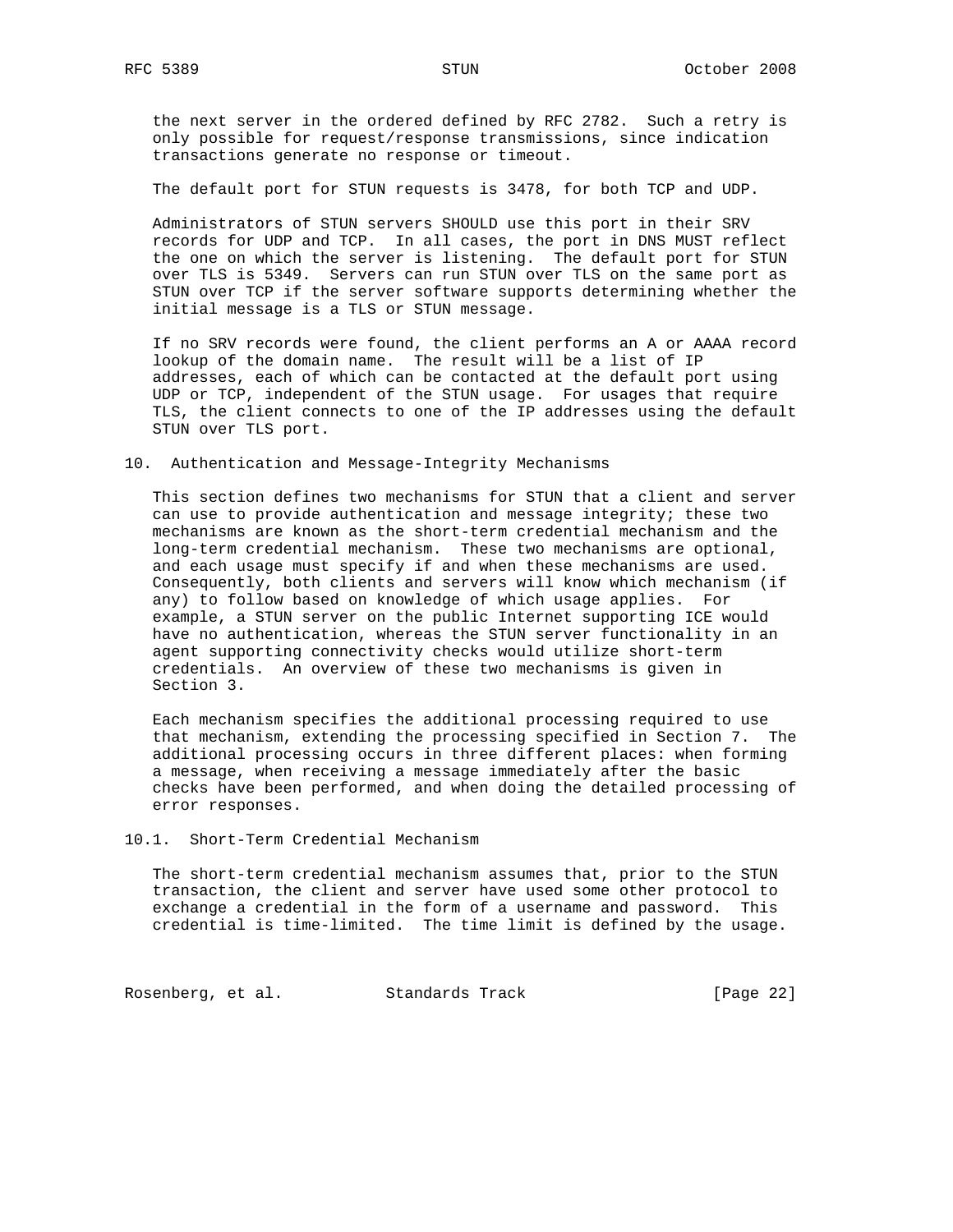As an example, in the ICE usage [MMUSIC-ICE], the two endpoints use out-of-band signaling to agree on a username and password, and this username and password are applicable for the duration of the media session.

 This credential is used to form a message-integrity check in each request and in many responses. There is no challenge and response as in the long-term mechanism; consequently, replay is prevented by virtue of the time-limited nature of the credential.

10.1.1. Forming a Request or Indication

 For a request or indication message, the agent MUST include the USERNAME and MESSAGE-INTEGRITY attributes in the message. The HMAC for the MESSAGE-INTEGRITY attribute is computed as described in Section 15.4. Note that the password is never included in the request or indication.

10.1.2. Receiving a Request or Indication

 After the agent has done the basic processing of a message, the agent performs the checks listed below in order specified:

- o If the message does not contain both a MESSAGE-INTEGRITY and a USERNAME attribute:
	- \* If the message is a request, the server MUST reject the request with an error response. This response MUST use an error code of 400 (Bad Request).
	- \* If the message is an indication, the agent MUST silently discard the indication.
- o If the USERNAME does not contain a username value currently valid within the server:
	- \* If the message is a request, the server MUST reject the request with an error response. This response MUST use an error code of 401 (Unauthorized).
	- \* If the message is an indication, the agent MUST silently discard the indication.
- o Using the password associated with the username, compute the value for the message integrity as described in Section 15.4. If the resulting value does not match the contents of the MESSAGE- INTEGRITY attribute:

Rosenberg, et al. Standards Track [Page 23]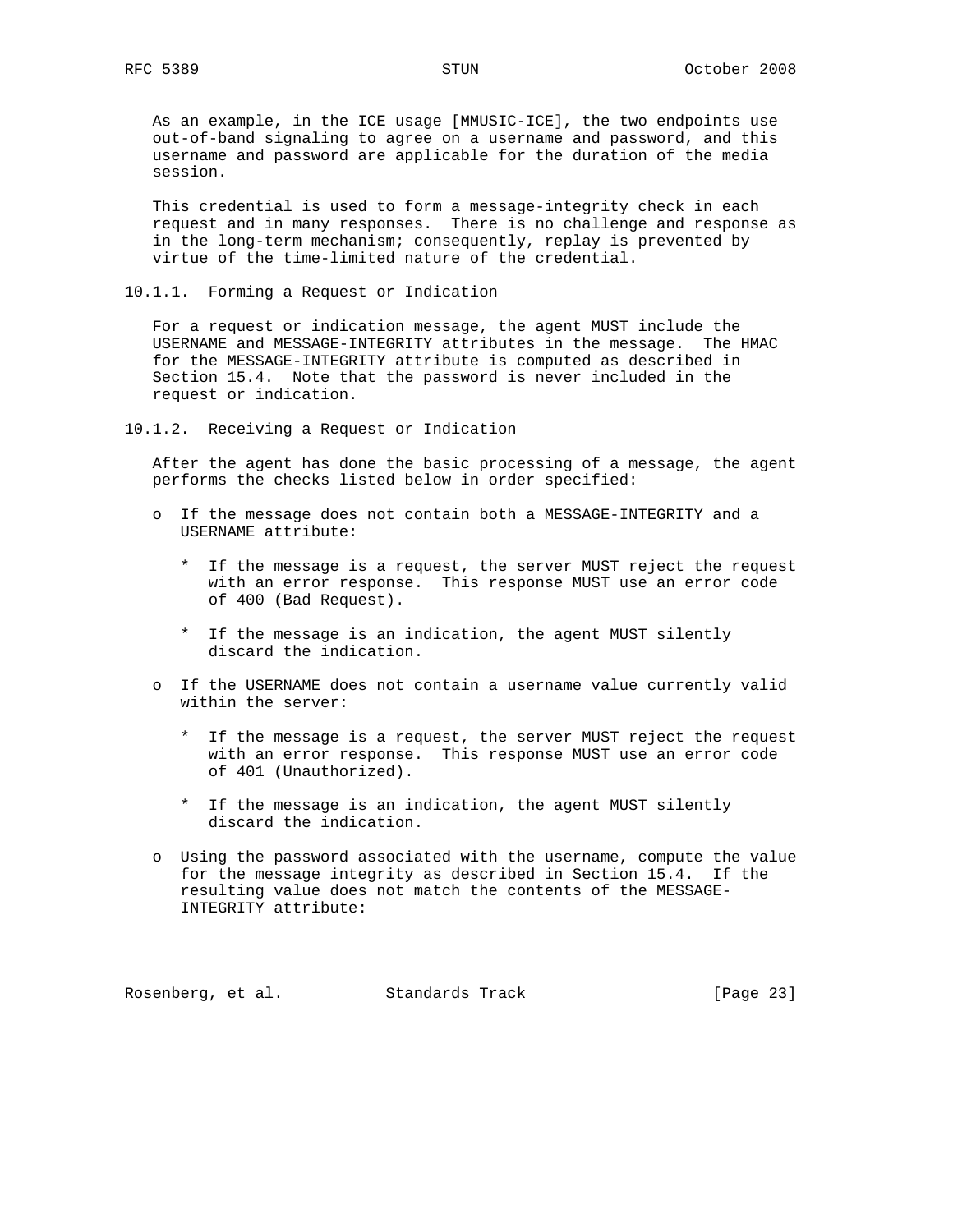- \* If the message is a request, the server MUST reject the request with an error response. This response MUST use an error code of 401 (Unauthorized).
- \* If the message is an indication, the agent MUST silently discard the indication.

 If these checks pass, the agent continues to process the request or indication. Any response generated by a server MUST include the MESSAGE-INTEGRITY attribute, computed using the password utilized to authenticate the request. The response MUST NOT contain the USERNAME attribute.

 If any of the checks fail, a server MUST NOT include a MESSAGE- INTEGRITY or USERNAME attribute in the error response. This is because, in these failure cases, the server cannot determine the shared secret necessary to compute MESSAGE-INTEGRITY.

10.1.3. Receiving a Response

 The client looks for the MESSAGE-INTEGRITY attribute in the response. If present, the client computes the message integrity over the response as defined in Section 15.4, using the same password it utilized for the request. If the resulting value matches the contents of the MESSAGE-INTEGRITY attribute, the response is considered authenticated. If the value does not match, or if MESSAGE-INTEGRITY was absent, the response MUST be discarded, as if it was never received. This means that retransmits, if applicable, will continue.

## 10.2. Long-Term Credential Mechanism

 The long-term credential mechanism relies on a long-term credential, in the form of a username and password that are shared between client and server. The credential is considered long-term since it is assumed that it is provisioned for a user, and remains in effect until the user is no longer a subscriber of the system, or is changed. This is basically a traditional "log-in" username and password given to users.

 Because these usernames and passwords are expected to be valid for extended periods of time, replay prevention is provided in the form of a digest challenge. In this mechanism, the client initially sends a request, without offering any credentials or any integrity checks. The server rejects this request, providing the user a realm (used to guide the user or agent in selection of a username and password) and a nonce. The nonce provides the replay protection. It is a cookie, selected by the server, and encoded in such a way as to indicate a

Rosenberg, et al. Standards Track [Page 24]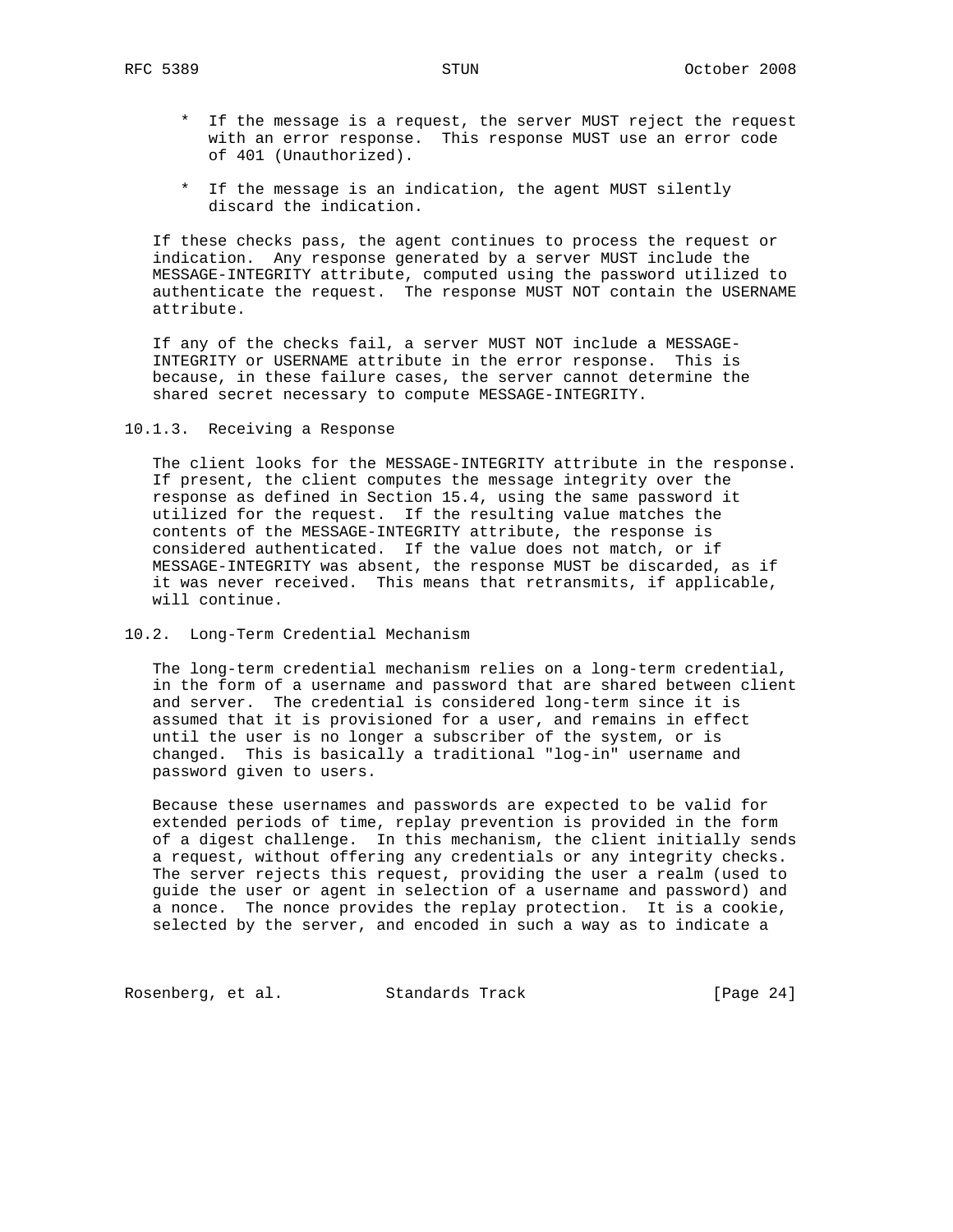duration of validity or client identity from which it is valid. The client retries the request, this time including its username and the realm, and echoing the nonce provided by the server. The client also includes a message-integrity, which provides an HMAC over the entire request, including the nonce. The server validates the nonce and checks the message integrity. If they match, the request is authenticated. If the nonce is no longer valid, it is considered "stale", and the server rejects the request, providing a new nonce.

 In subsequent requests to the same server, the client reuses the nonce, username, realm, and password it used previously. In this way, subsequent requests are not rejected until the nonce becomes invalid by the server, in which case the rejection provides a new nonce to the client.

 Note that the long-term credential mechanism cannot be used to protect indications, since indications cannot be challenged. Usages utilizing indications must either use a short-term credential or omit authentication and message integrity for them.

 Since the long-term credential mechanism is susceptible to offline dictionary attacks, deployments SHOULD utilize passwords that are difficult to guess. In cases where the credentials are not entered by the user, but are rather placed on a client device during device provisioning, the password SHOULD have at least 128 bits of randomness. In cases where the credentials are entered by the user, they should follow best current practices around password structure.

#### 10.2.1. Forming a Request

 There are two cases when forming a request. In the first case, this is the first request from the client to the server (as identified by its IP address and port). In the second case, the client is submitting a subsequent request once a previous request/response transaction has completed successfully. Forming a request as a consequence of a 401 or 438 error response is covered in Section 10.2.3 and is not considered a "subsequent request" and thus does not utilize the rules described in Section 10.2.1.2.

## 10.2.1.1. First Request

 If the client has not completed a successful request/response transaction with the server (as identified by hostname, if the DNS procedures of Section 9 are used, else IP address if not), it SHOULD omit the USERNAME, MESSAGE-INTEGRITY, REALM, and NONCE attributes. In other words, the very first request is sent as if there were no authentication or message integrity applied.

Rosenberg, et al. Standards Track [Page 25]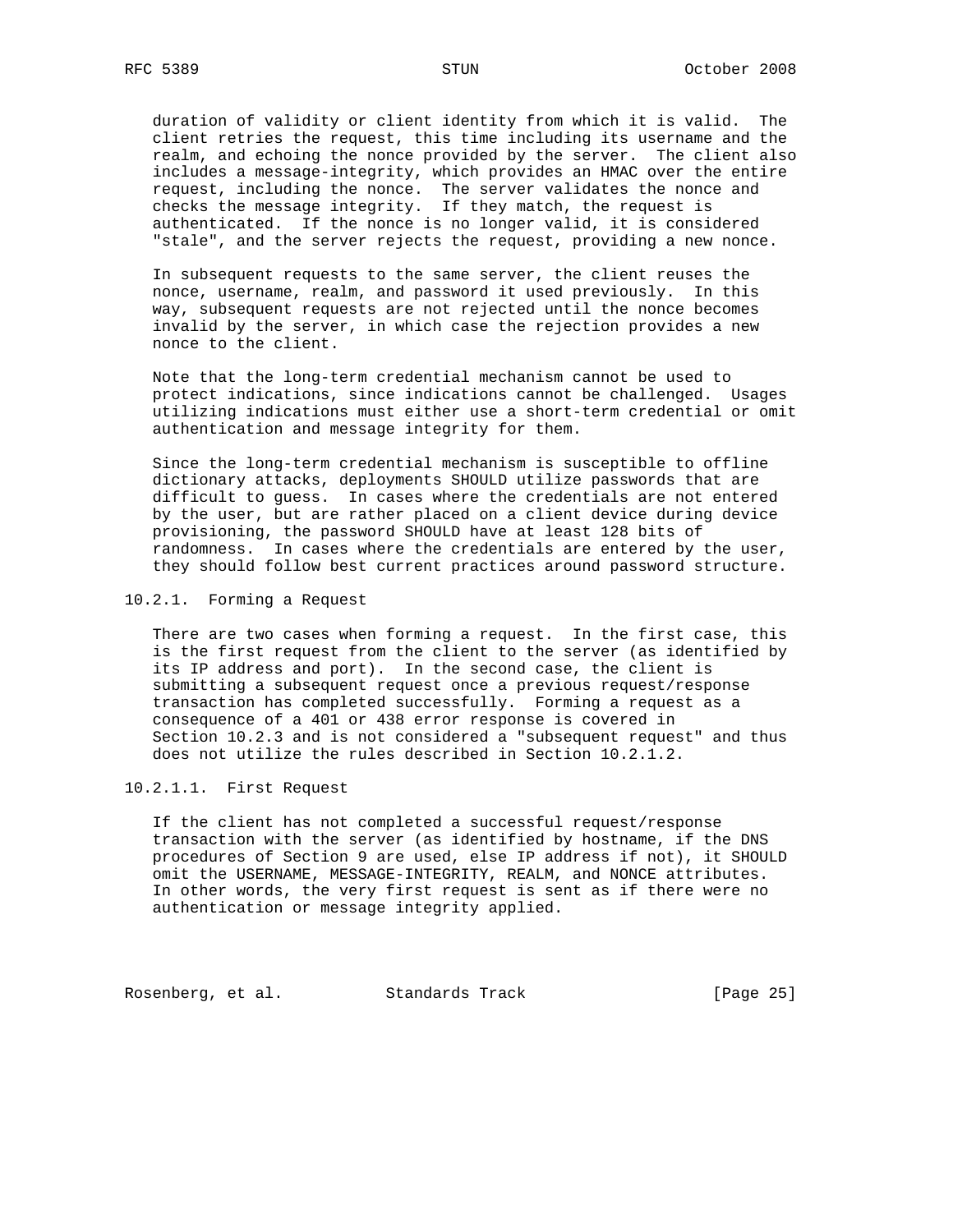10.2.1.2. Subsequent Requests

 Once a request/response transaction has completed successfully, the client will have been presented a realm and nonce by the server, and selected a username and password with which it authenticated. The client SHOULD cache the username, password, realm, and nonce for subsequent communications with the server. When the client sends a subsequent request, it SHOULD include the USERNAME, REALM, and NONCE attributes with these cached values. It SHOULD include a MESSAGE- INTEGRITY attribute, computed as described in Section 15.4 using the cached password.

10.2.2. Receiving a Request

 After the server has done the basic processing of a request, it performs the checks listed below in the order specified:

- o If the message does not contain a MESSAGE-INTEGRITY attribute, the server MUST generate an error response with an error code of 401 (Unauthorized). This response MUST include a REALM value. It is RECOMMENDED that the REALM value be the domain name of the provider of the STUN server. The response MUST include a NONCE, selected by the server. The response SHOULD NOT contain a USERNAME or MESSAGE-INTEGRITY attribute.
- o If the message contains a MESSAGE-INTEGRITY attribute, but is missing the USERNAME, REALM, or NONCE attribute, the server MUST generate an error response with an error code of 400 (Bad Request). This response SHOULD NOT include a USERNAME, NONCE, REALM, or MESSAGE-INTEGRITY attribute.
- o If the NONCE is no longer valid, the server MUST generate an error response with an error code of 438 (Stale Nonce). This response MUST include NONCE and REALM attributes and SHOULD NOT include the USERNAME or MESSAGE-INTEGRITY attribute. Servers can invalidate nonces in order to provide additional security. See Section 4.3 of [RFC2617] for guidelines.
- o If the username in the USERNAME attribute is not valid, the server MUST generate an error response with an error code of 401 (Unauthorized). This response MUST include a REALM value. It is RECOMMENDED that the REALM value be the domain name of the provider of the STUN server. The response MUST include a NONCE, selected by the server. The response SHOULD NOT contain a USERNAME or MESSAGE-INTEGRITY attribute.

Rosenberg, et al. Standards Track [Page 26]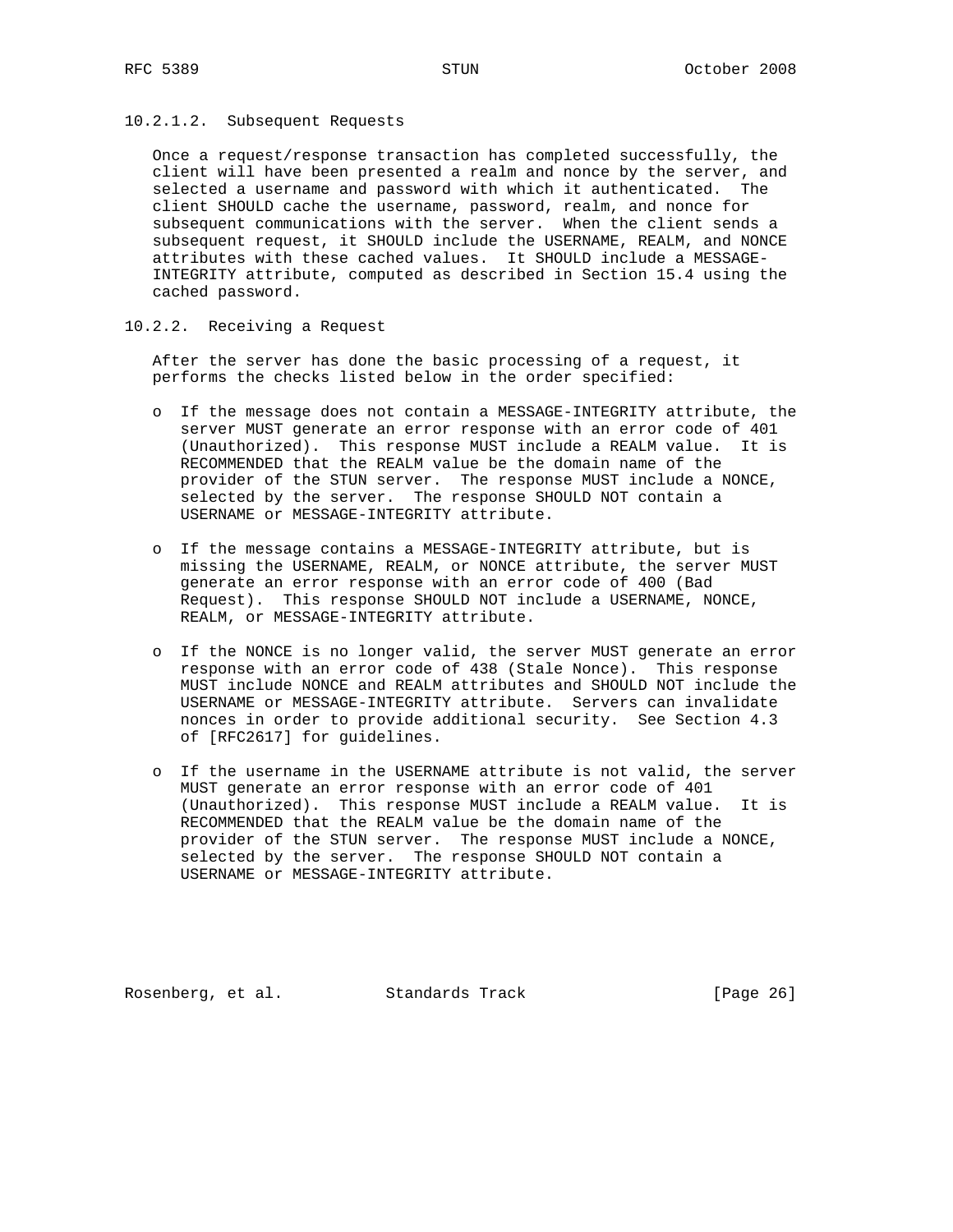o Using the password associated with the username in the USERNAME attribute, compute the value for the message integrity as described in Section 15.4. If the resulting value does not match the contents of the MESSAGE-INTEGRITY attribute, the server MUST reject the request with an error response. This response MUST use an error code of 401 (Unauthorized). It MUST include REALM and NONCE attributes and SHOULD NOT include the USERNAME or MESSAGE- INTEGRITY attribute.

 If these checks pass, the server continues to process the request. Any response generated by the server (excepting the cases described above) MUST include the MESSAGE-INTEGRITY attribute, computed using the username and password utilized to authenticate the request. The REALM, NONCE, and USERNAME attributes SHOULD NOT be included.

10.2.3. Receiving a Response

 If the response is an error response with an error code of 401 (Unauthorized), the client SHOULD retry the request with a new transaction. This request MUST contain a USERNAME, determined by the client as the appropriate username for the REALM from the error response. The request MUST contain the REALM, copied from the error response. The request MUST contain the NONCE, copied from the error response. The request MUST contain the MESSAGE-INTEGRITY attribute, computed using the password associated with the username in the USERNAME attribute. The client MUST NOT perform this retry if it is not changing the USERNAME or REALM or its associated password, from the previous attempt.

 If the response is an error response with an error code of 438 (Stale Nonce), the client MUST retry the request, using the new NONCE supplied in the 438 (Stale Nonce) response. This retry MUST also include the USERNAME, REALM, and MESSAGE-INTEGRITY.

 The client looks for the MESSAGE-INTEGRITY attribute in the response (either success or failure). If present, the client computes the message integrity over the response as defined in Section 15.4, using the same password it utilized for the request. If the resulting value matches the contents of the MESSAGE-INTEGRITY attribute, the response is considered authenticated. If the value does not match, or if MESSAGE-INTEGRITY was absent, the response MUST be discarded, as if it was never received. This means that retransmits, if applicable, will continue.

Rosenberg, et al. Standards Track [Page 27]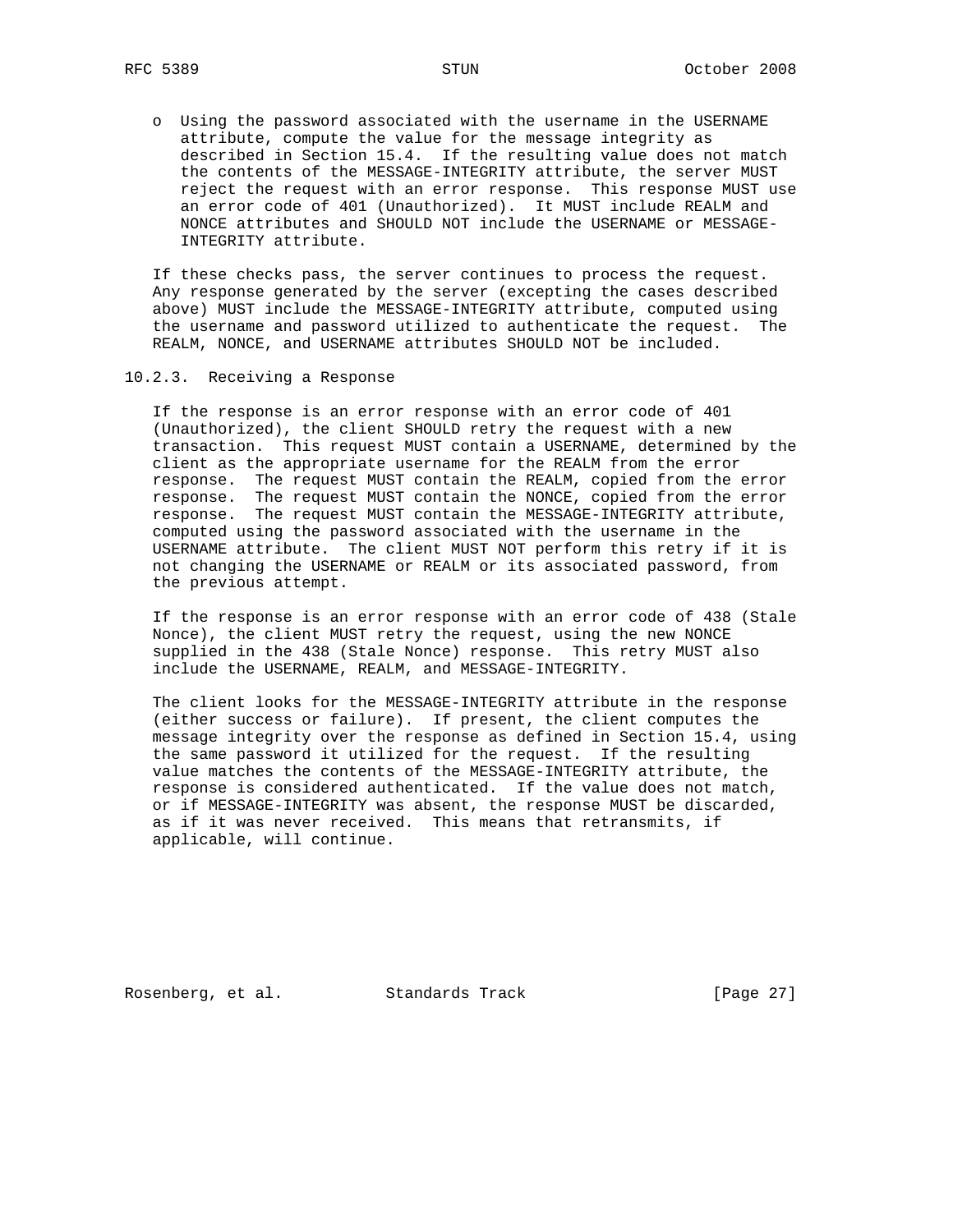# 11. ALTERNATE-SERVER Mechanism

 This section describes a mechanism in STUN that allows a server to redirect a client to another server. This extension is optional, and a usage must define if and when this extension is used.

 A server using this extension redirects a client to another server by replying to a request message with an error response message with an error code of 300 (Try Alternate). The server MUST include an ALTERNATE-SERVER attribute in the error response. The error response message MAY be authenticated; however, there are uses cases for ALTERNATE-SERVER where authentication of the response is not possible or practical.

 A client using this extension handles a 300 (Try Alternate) error code as follows. The client looks for an ALTERNATE-SERVER attribute in the error response. If one is found, then the client considers the current transaction as failed, and reattempts the request with the server specified in the attribute, using the same transport protocol used for the previous request. That request, if authenticated, MUST utilize the same credentials that the client would have used in the request to the server that performed the redirection. If the client has been redirected to a server on which it has already tried this request within the last five minutes, it MUST ignore the redirection and consider the transaction to have failed. This prevents infinite ping-ponging between servers in case of redirection loops.

12. Backwards Compatibility with RFC 3489

 This section defines procedures that allow a degree of backwards compatibility with the original protocol defined in RFC 3489 [RFC3489]. This mechanism is optional, meant to be utilized only in cases where a new client can connect to an old server, or vice versa. A usage must define if and when this procedure is used.

 Section 19 lists all the changes between this specification and RFC 3489 [RFC3489]. However, not all of these differences are important, because "classic STUN" was only used in a few specific ways. For the purposes of this extension, the important changes are the following. In RFC 3489:

- o UDP was the only supported transport.
- o The field that is now the magic cookie field was a part of the transaction ID field, and transaction IDs were 128 bits long.

Rosenberg, et al. Standards Track [Page 28]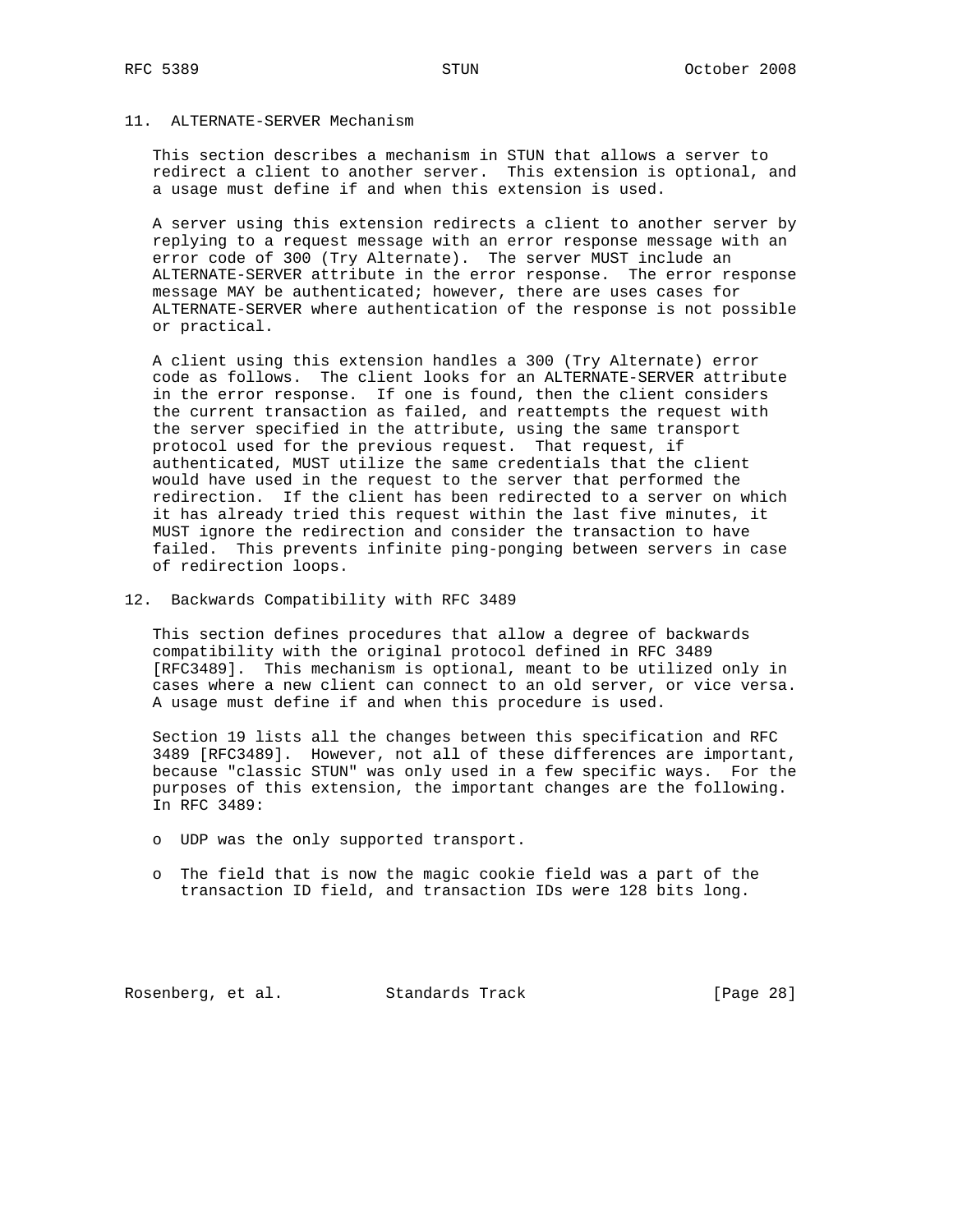- o The XOR-MAPPED-ADDRESS attribute did not exist, and the Binding method used the MAPPED-ADDRESS attribute instead.
- o There were three comprehension-required attributes, RESPONSE- ADDRESS, CHANGE-REQUEST, and CHANGED-ADDRESS, that have been removed from this specification.
	- \* CHANGE-REQUEST and CHANGED-ADDRESS are now part of the NAT Behavior Discovery usage [BEHAVE-NAT], and the other is deprecated.

## 12.1. Changes to Client Processing

 A client that wants to interoperate with an [RFC3489] server SHOULD send a request message that uses the Binding method, contains no attributes, and uses UDP as the transport protocol to the server. If successful, the success response received from the server will contain a MAPPED-ADDRESS attribute rather than an XOR-MAPPED-ADDRESS attribute. A client seeking to interoperate with an older server MUST be prepared to receive either. Furthermore, the client MUST ignore any Reserved comprehension-required attributes that might appear in the response. Of the Reserved attributes in Section 18.2, 0x0002, 0x0004, 0x0005, and 0x000B may appear in Binding responses from a server compliant to RFC 3489. Other than this change, the processing of the response is identical to the procedures described above.

12.2. Changes to Server Processing

 A STUN server can detect when a given Binding request message was sent from an RFC 3489 [RFC3489] client by the absence of the correct value in the magic cookie field. When the server detects an RFC 3489 client, it SHOULD copy the value seen in the magic cookie field in the Binding request to the magic cookie field in the Binding response message, and insert a MAPPED-ADDRESS attribute instead of an XOR- MAPPED-ADDRESS attribute.

 The client might, in rare situations, include either the RESPONSE- ADDRESS or CHANGE-REQUEST attributes. In these situations, the server will view these as unknown comprehension-required attributes and reply with an error response. Since the mechanisms utilizing those attributes are no longer supported, this behavior is acceptable.

 The RFC 3489 version of STUN lacks both the magic cookie and the FINGERPRINT attribute that allows for a very high probability of correctly identifying STUN messages when multiplexed with other protocols. Therefore, STUN implementations that are backwards

Rosenberg, et al. Standards Track [Page 29]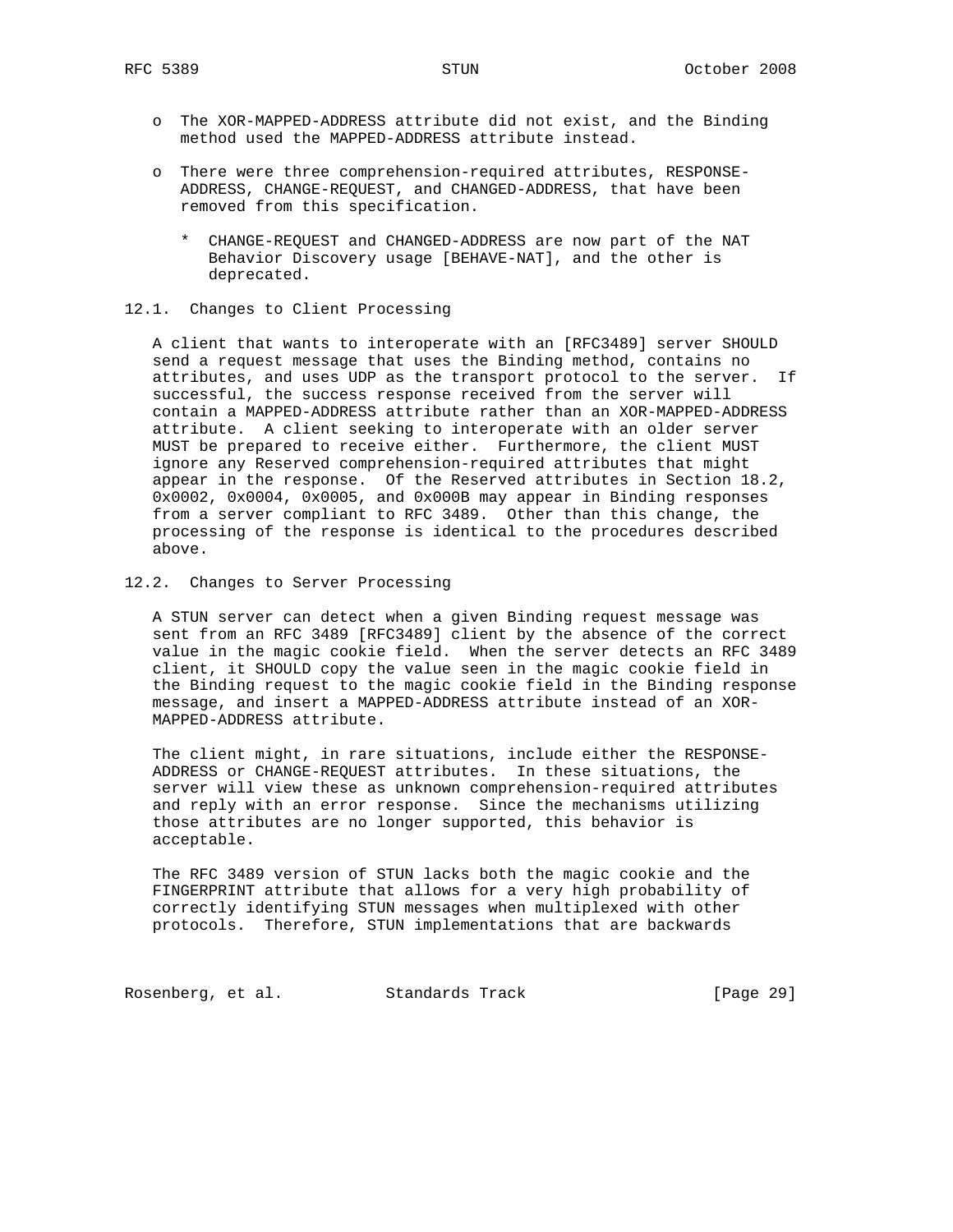compatible with RFC 3489 SHOULD NOT be used in cases where STUN will be multiplexed with another protocol. However, that should not be an issue as such multiplexing was not available in RFC 3489.

13. Basic Server Behavior

 This section defines the behavior of a basic, stand-alone STUN server. A basic STUN server provides clients with server reflexive transport addresses by receiving and replying to STUN Binding requests.

 The STUN server MUST support the Binding method. It SHOULD NOT utilize the short-term or long-term credential mechanism. This is because the work involved in authenticating the request is more than the work in simply processing it. It SHOULD NOT utilize the ALTERNATE-SERVER mechanism for the same reason. It MUST support UDP and TCP. It MAY support STUN over TCP/TLS; however, TLS provides minimal security benefits in this basic mode of operation. It MAY utilize the FINGERPRINT mechanism but MUST NOT require it. Since the stand-alone server only runs STUN, FINGERPRINT provides no benefit. Requiring it would break compatibility with RFC 3489, and such compatibility is desirable in a stand-alone server. Stand-alone STUN servers SHOULD support backwards compatibility with [RFC3489] clients, as described in Section 12.

 It is RECOMMENDED that administrators of STUN servers provide DNS entries for those servers as described in Section 9.

 A basic STUN server is not a solution for NAT traversal by itself. However, it can be utilized as part of a solution through STUN usages. This is discussed further in Section 14.

## 14. STUN Usages

 STUN by itself is not a solution to the NAT traversal problem. Rather, STUN defines a tool that can be used inside a larger solution. The term "STUN usage" is used for any solution that uses STUN as a component.

 At the time of writing, three STUN usages are defined: Interactive Connectivity Establishment (ICE) [MMUSIC-ICE], Client-initiated connections for SIP [SIP-OUTBOUND], and NAT Behavior Discovery [BEHAVE-NAT]. Other STUN usages may be defined in the future.

 A STUN usage defines how STUN is actually utilized -- when to send requests, what to do with the responses, and which optional procedures defined here (or in an extension to STUN) are to be used. A usage would also define:

Rosenberg, et al. Standards Track [Page 30]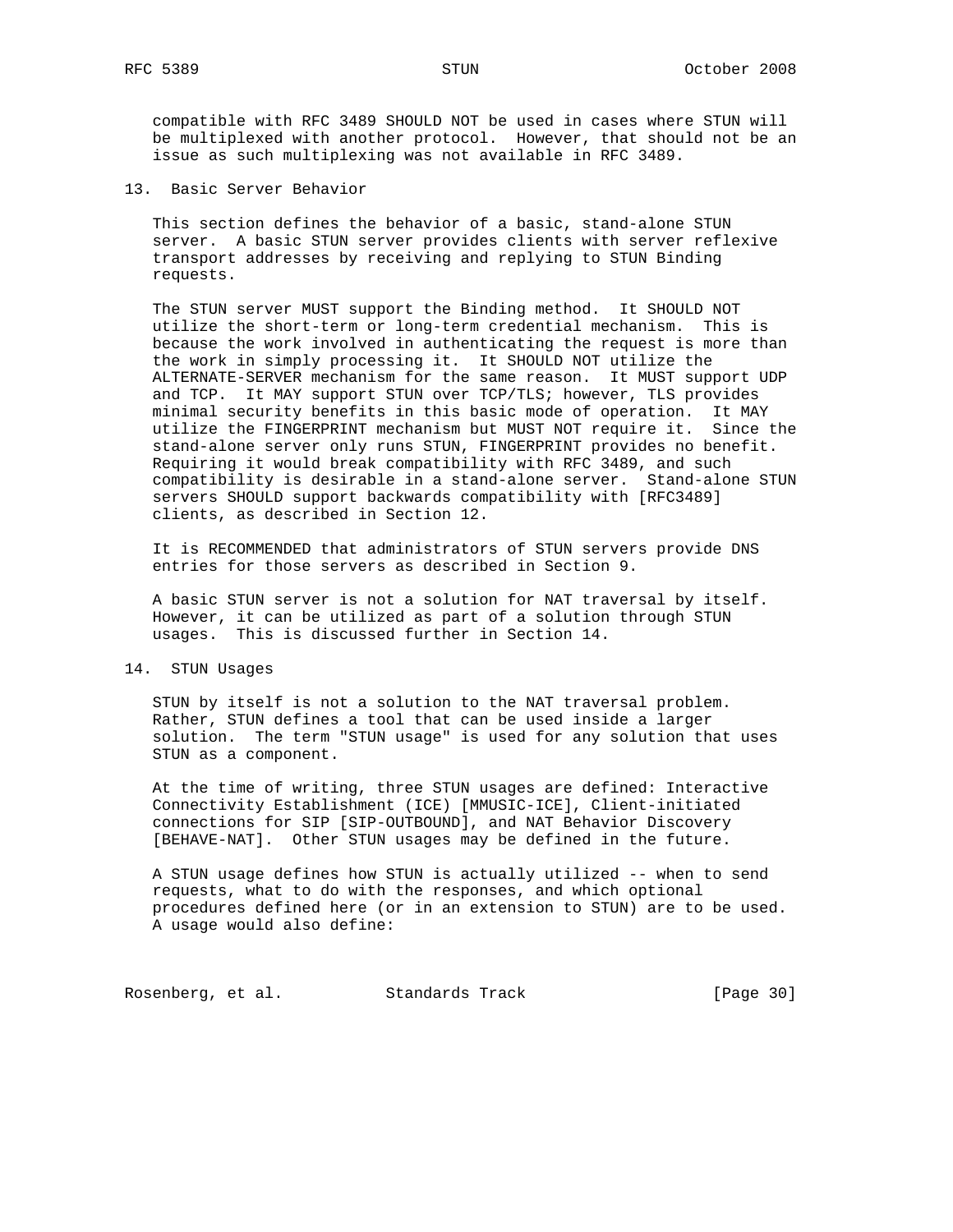- o Which STUN methods are used.
- o What authentication and message-integrity mechanisms are used.
- o The considerations around manual vs. automatic key derivation for the integrity mechanism, as discussed in [RFC4107].
- o What mechanisms are used to distinguish STUN messages from other messages. When STUN is run over TCP, a framing mechanism may be required.
- o How a STUN client determines the IP address and port of the STUN server.
- o Whether backwards compatibility to RFC 3489 is required.
- o What optional attributes defined here (such as FINGERPRINT and ALTERNATE-SERVER) or in other extensions are required.

 In addition, any STUN usage must consider the security implications of using STUN in that usage. A number of attacks against STUN are known (see the Security Considerations section in this document), and any usage must consider how these attacks can be thwarted or mitigated.

 Finally, a usage must consider whether its usage of STUN is an example of the Unilateral Self-Address Fixing approach to NAT traversal, and if so, address the questions raised in RFC 3424 [RFC3424].

## 15. STUN Attributes

 After the STUN header are zero or more attributes. Each attribute MUST be TLV encoded, with a 16-bit type, 16-bit length, and value. Each STUN attribute MUST end on a 32-bit boundary. As mentioned above, all fields in an attribute are transmitted most significant bit first.

|      |  |  |  |  |  |  |  |  |  |  |        |  |  |  |  |  |                  |                                       |  |  |  |  |  |  |  | 0 1 2 3 4 5 6 7 8 9 0 1 2 3 4 5 6 7 8 9 0 1 2 3 4 5 6 7 8 9 0 1 |  |  |
|------|--|--|--|--|--|--|--|--|--|--|--------|--|--|--|--|--|------------------|---------------------------------------|--|--|--|--|--|--|--|-----------------------------------------------------------------|--|--|
|      |  |  |  |  |  |  |  |  |  |  |        |  |  |  |  |  |                  | +-+-+-+-+-+-+-+-+-+-+-+-+-+-+-+-+-+-+ |  |  |  |  |  |  |  |                                                                 |  |  |
| Type |  |  |  |  |  |  |  |  |  |  | Length |  |  |  |  |  |                  |                                       |  |  |  |  |  |  |  |                                                                 |  |  |
|      |  |  |  |  |  |  |  |  |  |  |        |  |  |  |  |  |                  |                                       |  |  |  |  |  |  |  |                                                                 |  |  |
|      |  |  |  |  |  |  |  |  |  |  |        |  |  |  |  |  | Value (variable) |                                       |  |  |  |  |  |  |  |                                                                 |  |  |
|      |  |  |  |  |  |  |  |  |  |  |        |  |  |  |  |  |                  |                                       |  |  |  |  |  |  |  |                                                                 |  |  |

Figure 4: Format of STUN Attributes

Rosenberg, et al. Standards Track [Page 31]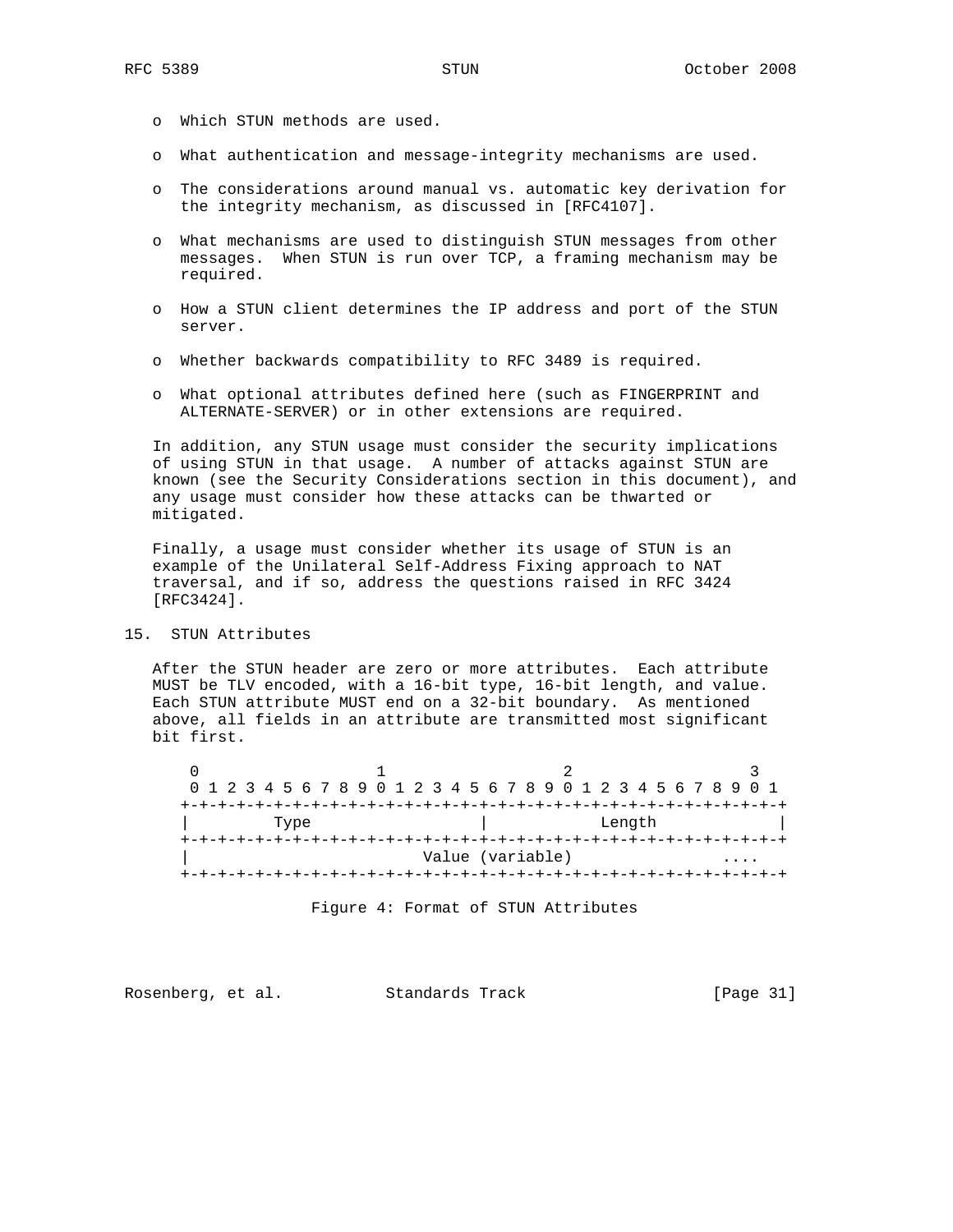The value in the length field MUST contain the length of the Value part of the attribute, prior to padding, measured in bytes. Since STUN aligns attributes on 32-bit boundaries, attributes whose content is not a multiple of 4 bytes are padded with 1, 2, or 3 bytes of padding so that its value contains a multiple of 4 bytes. The padding bits are ignored, and may be any value.

 Any attribute type MAY appear more than once in a STUN message. Unless specified otherwise, the order of appearance is significant: only the first occurrence needs to be processed by a receiver, and any duplicates MAY be ignored by a receiver.

 To allow future revisions of this specification to add new attributes if needed, the attribute space is divided into two ranges. Attributes with type values between 0x0000 and 0x7FFF are comprehension-required attributes, which means that the STUN agent cannot successfully process the message unless it understands the attribute. Attributes with type values between 0x8000 and 0xFFFF are comprehension-optional attributes, which means that those attributes can be ignored by the STUN agent if it does not understand them.

 The set of STUN attribute types is maintained by IANA. The initial set defined by this specification is found in Section 18.2.

 The rest of this section describes the format of the various attributes defined in this specification.

#### 15.1. MAPPED-ADDRESS

 The MAPPED-ADDRESS attribute indicates a reflexive transport address of the client. It consists of an 8-bit address family and a 16-bit port, followed by a fixed-length value representing the IP address. If the address family is IPv4, the address MUST be 32 bits. If the address family is IPv6, the address MUST be 128 bits. All fields must be in network byte order.

Rosenberg, et al. Standards Track [Page 32]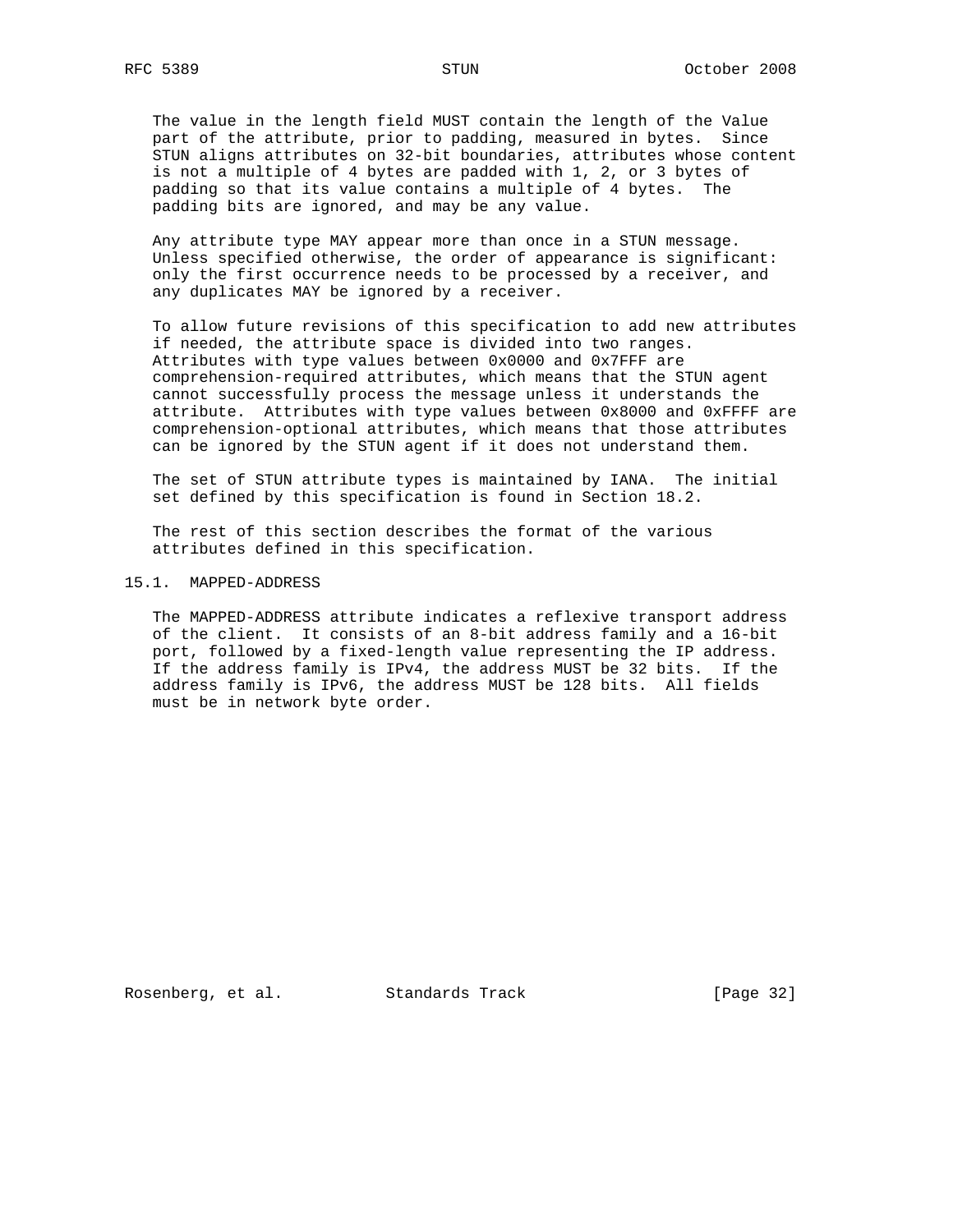The format of the MAPPED-ADDRESS attribute is:

0  $1$  2 3 0 1 2 3 4 5 6 7 8 9 0 1 2 3 4 5 6 7 8 9 0 1 2 3 4 5 6 7 8 9 0 1 +-+-+-+-+-+-+-+-+-+-+-+-+-+-+-+-+-+-+-+-+-+-+-+-+-+-+-+-+-+-+-+-+ |0 0 0 0 0 0 0 0| Family | Port | +-+-+-+-+-+-+-+-+-+-+-+-+-+-+-+-+-+-+-+-+-+-+-+-+-+-+-+-+-+-+-+-+ | | Address (32 bits or 128 bits) | | +-+-+-+-+-+-+-+-+-+-+-+-+-+-+-+-+-+-+-+-+-+-+-+-+-+-+-+-+-+-+-+-+

Figure 5: Format of MAPPED-ADDRESS Attribute

The address family can take on the following values:

 0x01:IPv4  $0x02:IPv6$ 

 The first 8 bits of the MAPPED-ADDRESS MUST be set to 0 and MUST be ignored by receivers. These bits are present for aligning parameters on natural 32-bit boundaries.

 This attribute is used only by servers for achieving backwards compatibility with RFC 3489 [RFC3489] clients.

15.2. XOR-MAPPED-ADDRESS

 The XOR-MAPPED-ADDRESS attribute is identical to the MAPPED-ADDRESS attribute, except that the reflexive transport address is obfuscated through the XOR function.

The format of the XOR-MAPPED-ADDRESS is:

|                 |  |  |  |  |  |  |  |  |        |  |  |  |  |  |  | 0 1 2 3 4 5 6 7 8 9 0 1 2 3 4 5 6 7 8 9 0 1 2 3 4 5 6 7 8 9 0 1 |  |  |        |  |  |  |  |  |  |  |  |  |  |  |
|-----------------|--|--|--|--|--|--|--|--|--------|--|--|--|--|--|--|-----------------------------------------------------------------|--|--|--------|--|--|--|--|--|--|--|--|--|--|--|
|                 |  |  |  |  |  |  |  |  |        |  |  |  |  |  |  |                                                                 |  |  |        |  |  |  |  |  |  |  |  |  |  |  |
| x x x x x x x x |  |  |  |  |  |  |  |  | Family |  |  |  |  |  |  |                                                                 |  |  | X-Port |  |  |  |  |  |  |  |  |  |  |  |
|                 |  |  |  |  |  |  |  |  |        |  |  |  |  |  |  |                                                                 |  |  |        |  |  |  |  |  |  |  |  |  |  |  |
|                 |  |  |  |  |  |  |  |  |        |  |  |  |  |  |  | X-Address (Variable)                                            |  |  |        |  |  |  |  |  |  |  |  |  |  |  |
|                 |  |  |  |  |  |  |  |  |        |  |  |  |  |  |  |                                                                 |  |  |        |  |  |  |  |  |  |  |  |  |  |  |

Figure 6: Format of XOR-MAPPED-ADDRESS Attribute

 The Family represents the IP address family, and is encoded identically to the Family in MAPPED-ADDRESS.

Rosenberg, et al. Standards Track [Page 33]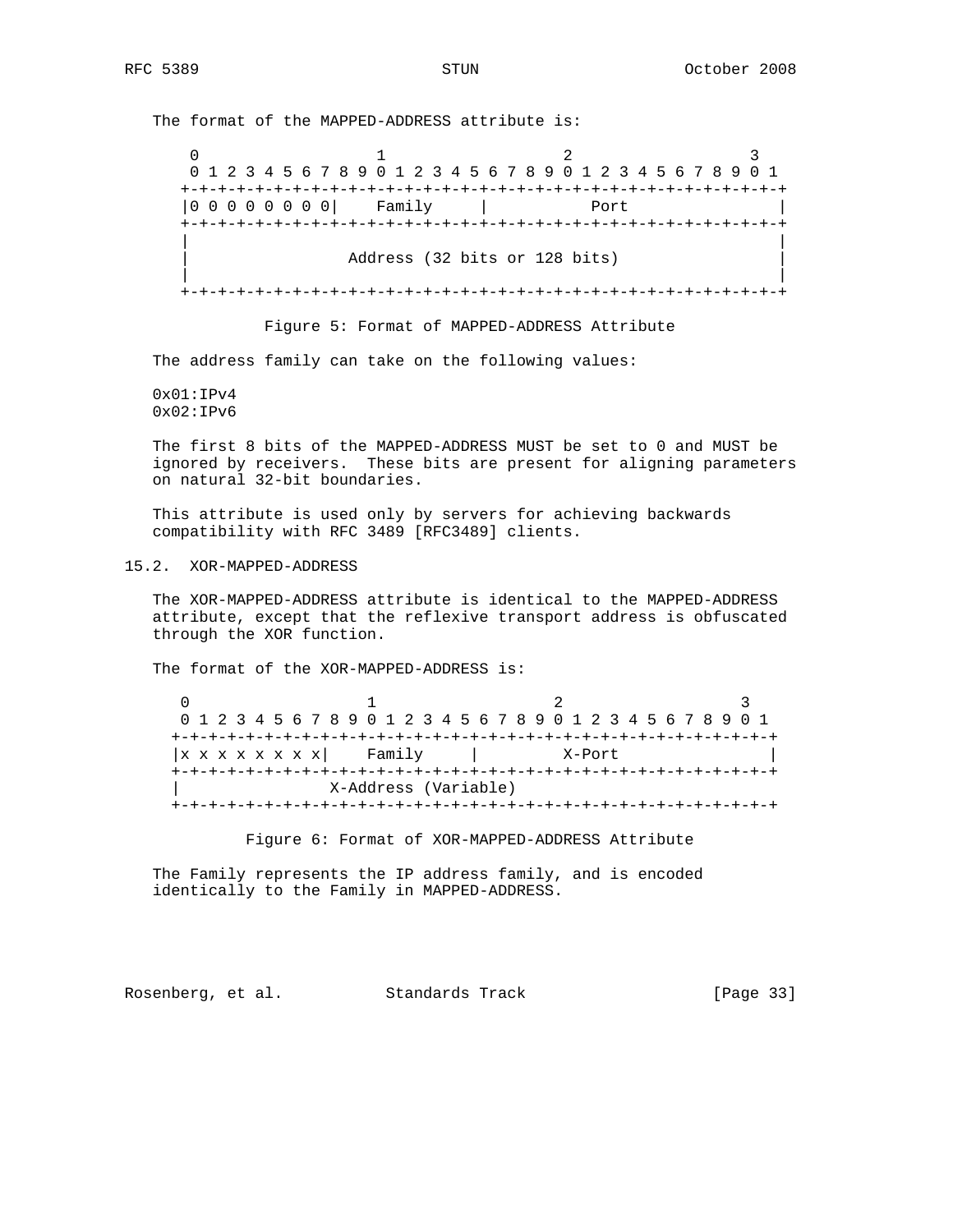X-Port is computed by taking the mapped port in host byte order, XOR'ing it with the most significant 16 bits of the magic cookie, and then the converting the result to network byte order. If the IP address family is IPv4, X-Address is computed by taking the mapped IP address in host byte order, XOR'ing it with the magic cookie, and converting the result to network byte order. If the IP address family is IPv6, X-Address is computed by taking the mapped IP address in host byte order, XOR'ing it with the concatenation of the magic cookie and the 96-bit transaction ID, and converting the result to network byte order.

 The rules for encoding and processing the first 8 bits of the attribute's value, the rules for handling multiple occurrences of the attribute, and the rules for processing address families are the same as for MAPPED-ADDRESS.

 Note: XOR-MAPPED-ADDRESS and MAPPED-ADDRESS differ only in their encoding of the transport address. The former encodes the transport address by exclusive-or'ing it with the magic cookie. The latter encodes it directly in binary. RFC 3489 originally specified only MAPPED-ADDRESS. However, deployment experience found that some NATs rewrite the 32-bit binary payloads containing the NAT's public IP address, such as STUN's MAPPED-ADDRESS attribute, in the well-meaning but misguided attempt at providing a generic ALG function. Such behavior interferes with the operation of STUN and also causes failure of STUN's message-integrity checking.

#### 15.3. USERNAME

 The USERNAME attribute is used for message integrity. It identifies the username and password combination used in the message-integrity check.

 The value of USERNAME is a variable-length value. It MUST contain a UTF-8 [RFC3629] encoded sequence of less than 513 bytes, and MUST have been processed using SASLprep [RFC4013].

#### 15.4. MESSAGE-INTEGRITY

 The MESSAGE-INTEGRITY attribute contains an HMAC-SHA1 [RFC2104] of the STUN message. The MESSAGE-INTEGRITY attribute can be present in any STUN message type. Since it uses the SHA1 hash, the HMAC will be 20 bytes. The text used as input to HMAC is the STUN message, including the header, up to and including the attribute preceding the MESSAGE-INTEGRITY attribute. With the exception of the FINGERPRINT attribute, which appears after MESSAGE-INTEGRITY, agents MUST ignore all other attributes that follow MESSAGE-INTEGRITY.

Rosenberg, et al. Standards Track [Page 34]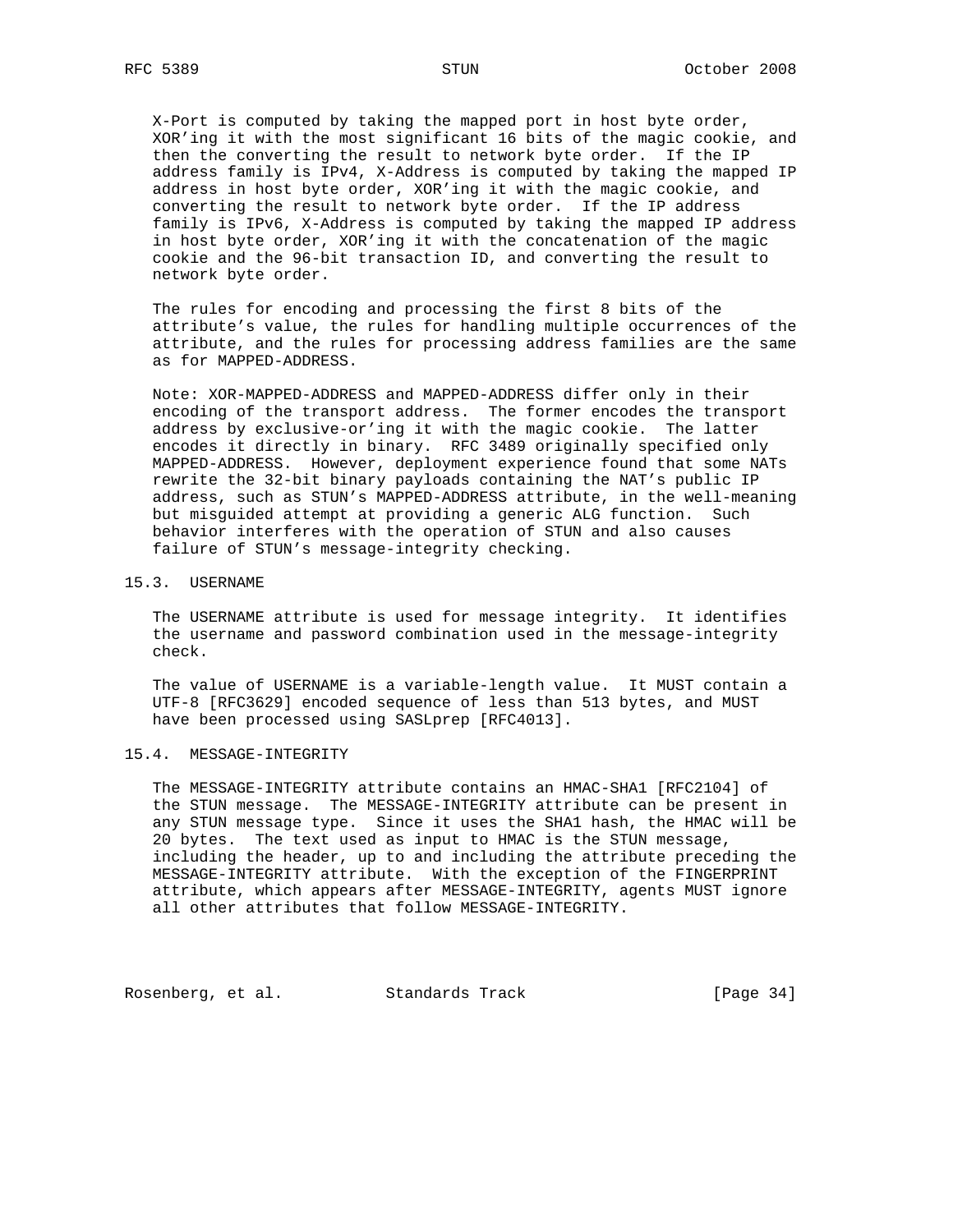The key for the HMAC depends on whether long-term or short-term credentials are in use. For long-term credentials, the key is 16 bytes:

key = MD5(username ":" realm ":" SASLprep(password))

 That is, the 16-byte key is formed by taking the MD5 hash of the result of concatenating the following five fields: (1) the username, with any quotes and trailing nulls removed, as taken from the USERNAME attribute (in which case SASLprep has already been applied); (2) a single colon; (3) the realm, with any quotes and trailing nulls removed; (4) a single colon; and (5) the password, with any trailing nulls removed and after processing using SASLprep. For example, if the username was 'user', the realm was 'realm', and the password was 'pass', then the 16-byte HMAC key would be the result of performing an MD5 hash on the string 'user:realm:pass', the resulting hash being 0x8493fbc53ba582fb4c044c456bdc40eb.

For short-term credentials:

key = SASLprep(password)

 where MD5 is defined in RFC 1321 [RFC1321] and SASLprep() is defined in RFC 4013 [RFC4013].

 The structure of the key when used with long-term credentials facilitates deployment in systems that also utilize SIP. Typically, SIP systems utilizing SIP's digest authentication mechanism do not actually store the password in the database. Rather, they store a value called H(A1), which is equal to the key defined above.

 Based on the rules above, the hash used to construct MESSAGE- INTEGRITY includes the length field from the STUN message header. Prior to performing the hash, the MESSAGE-INTEGRITY attribute MUST be inserted into the message (with dummy content). The length MUST then be set to point to the length of the message up to, and including, the MESSAGE-INTEGRITY attribute itself, but excluding any attributes after it. Once the computation is performed, the value of the MESSAGE-INTEGRITY attribute can be filled in, and the value of the length in the STUN header can be set to its correct value -- the length of the entire message. Similarly, when validating the MESSAGE-INTEGRITY, the length field should be adjusted to point to the end of the MESSAGE-INTEGRITY attribute prior to calculating the HMAC. Such adjustment is necessary when attributes, such as FINGERPRINT, appear after MESSAGE-INTEGRITY.

Rosenberg, et al. Standards Track [Page 35]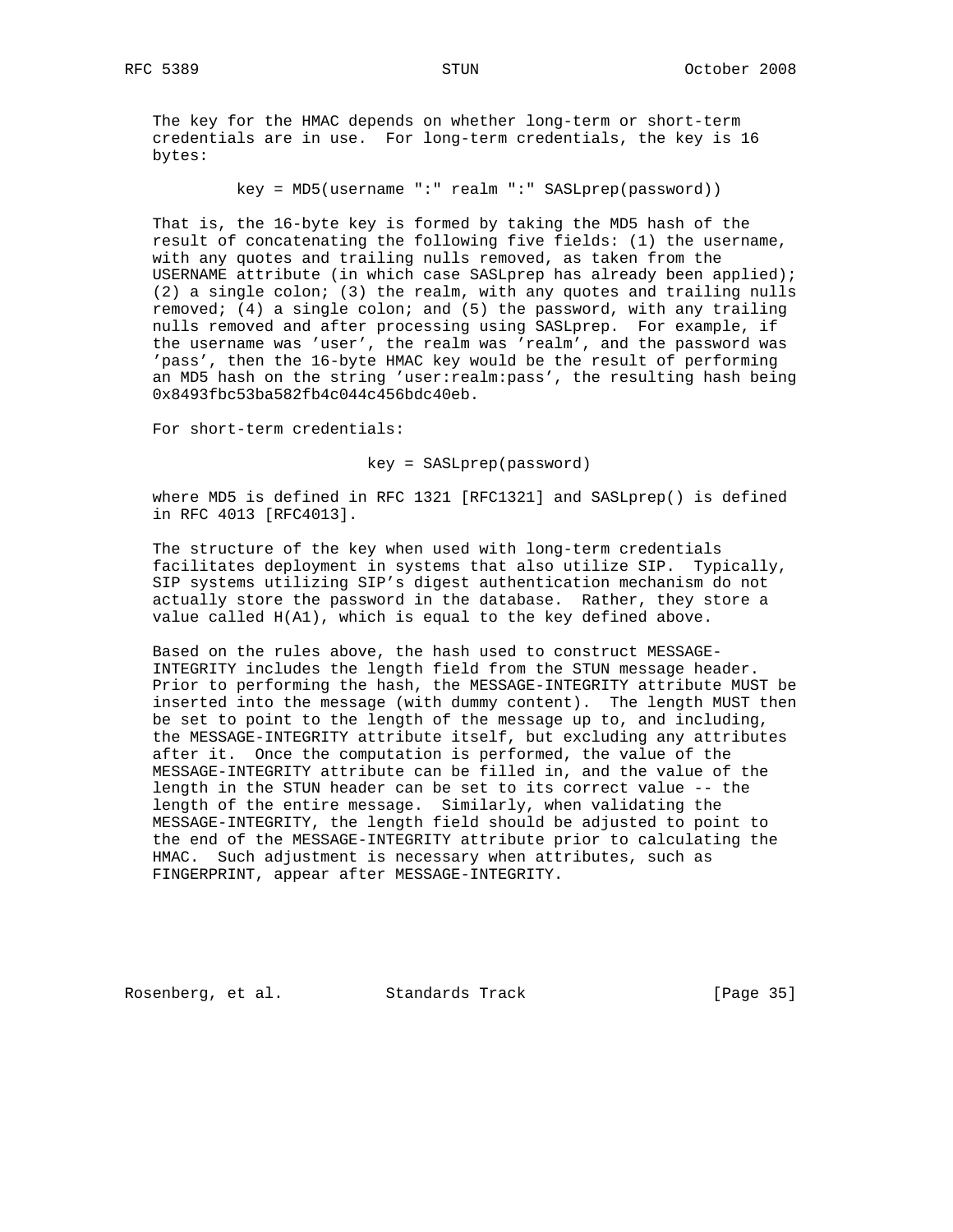## 15.5. FINGERPRINT

 The FINGERPRINT attribute MAY be present in all STUN messages. The value of the attribute is computed as the CRC-32 of the STUN message up to (but excluding) the FINGERPRINT attribute itself, XOR'ed with the 32-bit value 0x5354554e (the XOR helps in cases where an application packet is also using CRC-32 in it). The 32-bit CRC is the one defined in ITU V.42 [ITU.V42.2002], which has a generator polynomial of x32+x26+x23+x22+x16+x12+x11+x10+x8+x7+x5+x4+x2+x+1. When present, the FINGERPRINT attribute MUST be the last attribute in the message, and thus will appear after MESSAGE-INTEGRITY.

 The FINGERPRINT attribute can aid in distinguishing STUN packets from packets of other protocols. See Section 8.

 As with MESSAGE-INTEGRITY, the CRC used in the FINGERPRINT attribute covers the length field from the STUN message header. Therefore, this value must be correct and include the CRC attribute as part of the message length, prior to computation of the CRC. When using the FINGERPRINT attribute in a message, the attribute is first placed into the message with a dummy value, then the CRC is computed, and then the value of the attribute is updated. If the MESSAGE-INTEGRITY attribute is also present, then it must be present with the correct message-integrity value before the CRC is computed, since the CRC is done over the value of the MESSAGE-INTEGRITY attribute as well.

## 15.6. ERROR-CODE

 The ERROR-CODE attribute is used in error response messages. It contains a numeric error code value in the range of 300 to 699 plus a textual reason phrase encoded in UTF-8 [RFC3629], and is consistent in its code assignments and semantics with SIP [RFC3261] and HTTP [RFC2616]. The reason phrase is meant for user consumption, and can be anything appropriate for the error code. Recommended reason phrases for the defined error codes are included in the IANA registry for error codes. The reason phrase MUST be a UTF-8 [RFC3629] encoded sequence of less than 128 characters (which can be as long as 763 bytes).

 $0$  1 2 3 0 1 2 3 4 5 6 7 8 9 0 1 2 3 4 5 6 7 8 9 0 1 2 3 4 5 6 7 8 9 0 1 +-+-+-+-+-+-+-+-+-+-+-+-+-+-+-+-+-+-+-+-+-+-+-+-+-+-+-+-+-+-+-+-+ Reserved, should be 0 | Class | Number | +-+-+-+-+-+-+-+-+-+-+-+-+-+-+-+-+-+-+-+-+-+-+-+-+-+-+-+-+-+-+-+-+ Reason Phrase (variable) +-+-+-+-+-+-+-+-+-+-+-+-+-+-+-+-+-+-+-+-+-+-+-+-+-+-+-+-+-+-+-+-+

Figure 7: ERROR-CODE Attribute

Rosenberg, et al. Standards Track [Page 36]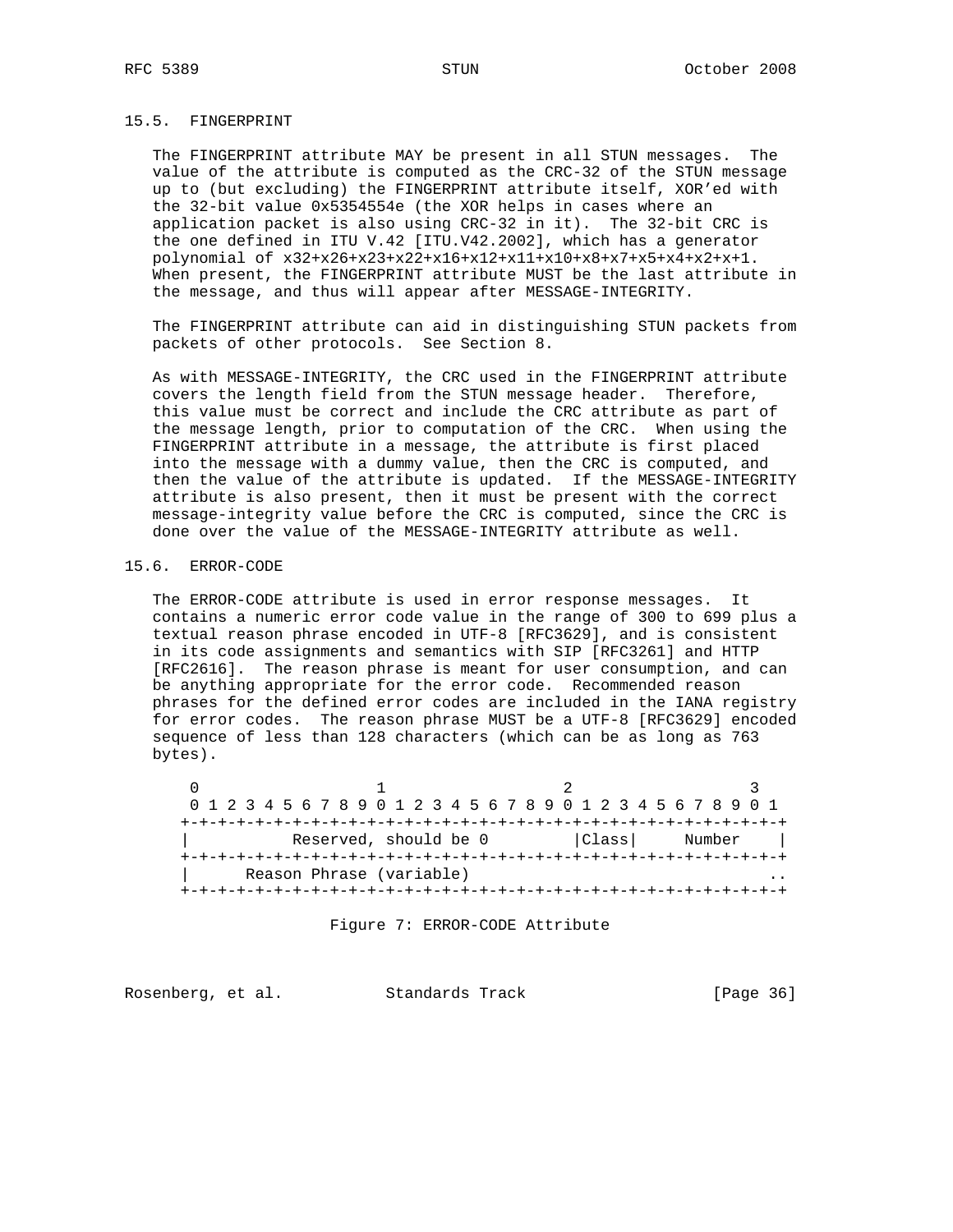To facilitate processing, the class of the error code (the hundreds digit) is encoded separately from the rest of the code, as shown in Figure 7.

 The Reserved bits SHOULD be 0, and are for alignment on 32-bit boundaries. Receivers MUST ignore these bits. The Class represents the hundreds digit of the error code. The value MUST be between 3 and 6. The Number represents the error code modulo 100, and its value MUST be between 0 and 99.

 The following error codes, along with their recommended reason phrases, are defined:

 300 Try Alternate: The client should contact an alternate server for this request. This error response MUST only be sent if the request included a USERNAME attribute and a valid MESSAGE- INTEGRITY attribute; otherwise, it MUST NOT be sent and error code 400 (Bad Request) is suggested. This error response MUST be protected with the MESSAGE-INTEGRITY attribute, and receivers MUST validate the MESSAGE-INTEGRITY of this response before redirecting themselves to an alternate server.

> Note: Failure to generate and validate message integrity for a 300 response allows an on-path attacker to falsify a 300 response thus causing subsequent STUN messages to be sent to a victim.

- 400 Bad Request: The request was malformed. The client SHOULD NOT retry the request without modification from the previous attempt. The server may not be able to generate a valid MESSAGE-INTEGRITY for this error, so the client MUST NOT expect a valid MESSAGE-INTEGRITY attribute on this response.
- 401 Unauthorized: The request did not contain the correct credentials to proceed. The client should retry the request with proper credentials.
- 420 Unknown Attribute: The server received a STUN packet containing a comprehension-required attribute that it did not understand. The server MUST put this unknown attribute in the UNKNOWN- ATTRIBUTE attribute of its error response.
- 438 Stale Nonce: The NONCE used by the client was no longer valid. The client should retry, using the NONCE provided in the response.
- 500 Server Error: The server has suffered a temporary error. The client should try again.

Rosenberg, et al. Standards Track [Page 37]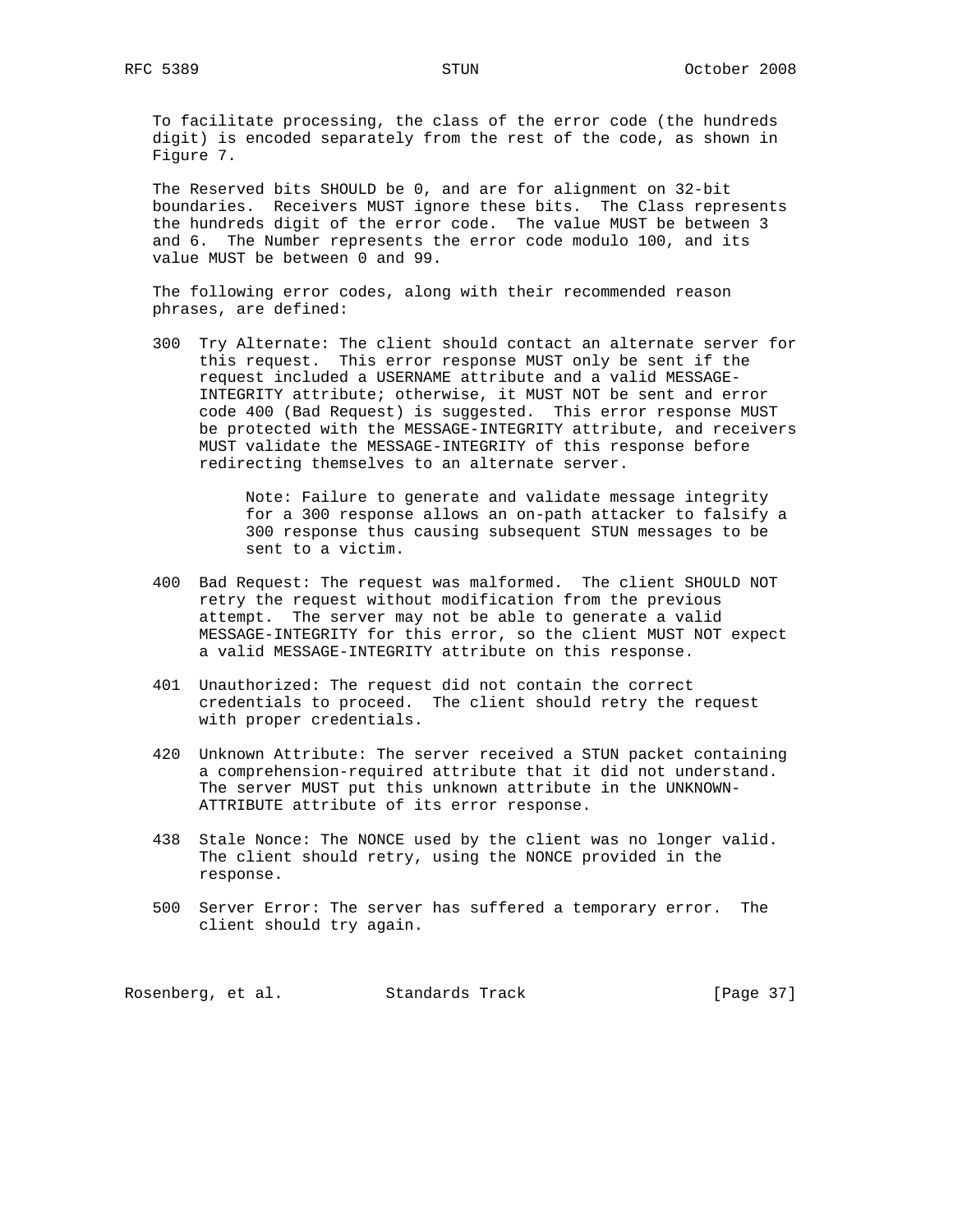# 15.7. REALM

 The REALM attribute may be present in requests and responses. It contains text that meets the grammar for "realm-value" as described in RFC 3261 [RFC3261] but without the double quotes and their surrounding whitespace. That is, it is an unquoted realm-value (and is therefore a sequence of qdtext or quoted-pair). It MUST be a UTF-8 [RFC3629] encoded sequence of less than 128 characters (which can be as long as 763 bytes), and MUST have been processed using SASLprep [RFC4013].

 Presence of the REALM attribute in a request indicates that long-term credentials are being used for authentication. Presence in certain error responses indicates that the server wishes the client to use a long-term credential for authentication.

### 15.8. NONCE

 The NONCE attribute may be present in requests and responses. It contains a sequence of qdtext or quoted-pair, which are defined in RFC 3261 [RFC3261]. Note that this means that the NONCE attribute will not contain actual quote characters. See RFC 2617 [RFC2617], Section 4.3, for guidance on selection of nonce values in a server.

 It MUST be less than 128 characters (which can be as long as 763 bytes).

### 15.9. UNKNOWN-ATTRIBUTES

 The UNKNOWN-ATTRIBUTES attribute is present only in an error response when the response code in the ERROR-CODE attribute is 420.

 The attribute contains a list of 16-bit values, each of which represents an attribute type that was not understood by the server.

|                  |  |  |  |  |  |                  |  |  |                  |  |  |  |  |  |  |  |  |  |  |  |  |  |                  | 0 1 2 3 4 5 6 7 8 9 0 1 2 3 4 5 6 7 8 9 0 1 2 3 4 5 6 7 8 9 0 1 |  |  |  |
|------------------|--|--|--|--|--|------------------|--|--|------------------|--|--|--|--|--|--|--|--|--|--|--|--|--|------------------|-----------------------------------------------------------------|--|--|--|
|                  |  |  |  |  |  |                  |  |  |                  |  |  |  |  |  |  |  |  |  |  |  |  |  |                  |                                                                 |  |  |  |
| Attribute 1 Type |  |  |  |  |  |                  |  |  | Attribute 2 Type |  |  |  |  |  |  |  |  |  |  |  |  |  |                  |                                                                 |  |  |  |
|                  |  |  |  |  |  |                  |  |  |                  |  |  |  |  |  |  |  |  |  |  |  |  |  |                  |                                                                 |  |  |  |
|                  |  |  |  |  |  | Attribute 3 Type |  |  |                  |  |  |  |  |  |  |  |  |  |  |  |  |  | Attribute 4 Type |                                                                 |  |  |  |
|                  |  |  |  |  |  |                  |  |  |                  |  |  |  |  |  |  |  |  |  |  |  |  |  |                  |                                                                 |  |  |  |

Figure 8: Format of UNKNOWN-ATTRIBUTES Attribute

Rosenberg, et al. Standards Track [Page 38]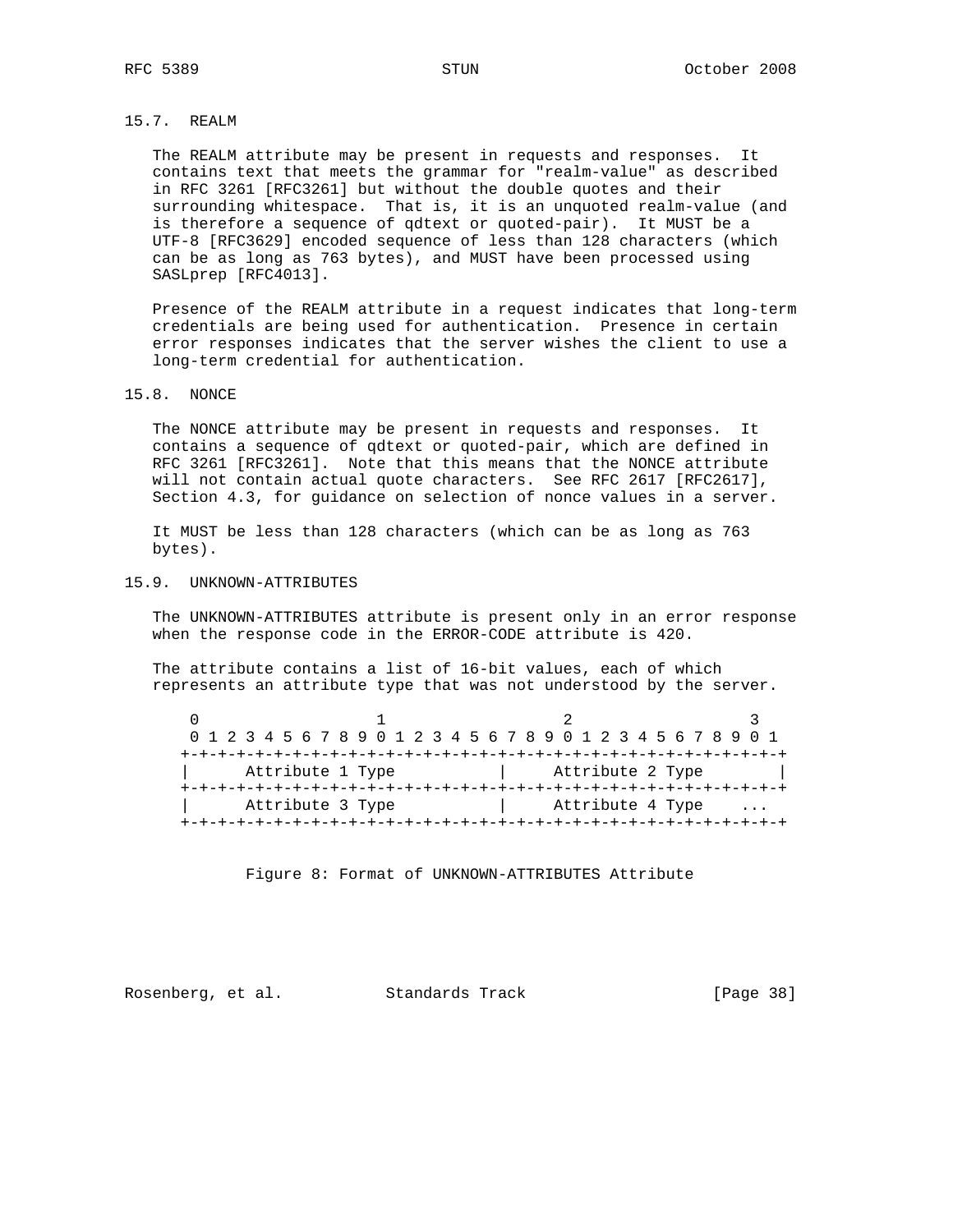Note: In [RFC3489], this field was padded to 32 by duplicating the last attribute. In this version of the specification, the normal padding rules for attributes are used instead.

# 15.10. SOFTWARE

 The SOFTWARE attribute contains a textual description of the software being used by the agent sending the message. It is used by clients and servers. Its value SHOULD include manufacturer and version number. The attribute has no impact on operation of the protocol, and serves only as a tool for diagnostic and debugging purposes. The value of SOFTWARE is variable length. It MUST be a UTF-8 [RFC3629] encoded sequence of less than 128 characters (which can be as long as 763 bytes).

#### 15.11. ALTERNATE-SERVER

 The alternate server represents an alternate transport address identifying a different STUN server that the STUN client should try.

 It is encoded in the same way as MAPPED-ADDRESS, and thus refers to a single server by IP address. The IP address family MUST be identical to that of the source IP address of the request.

- 16. Security Considerations
- 16.1. Attacks against the Protocol
- 16.1.1. Outside Attacks

 An attacker can try to modify STUN messages in transit, in order to cause a failure in STUN operation. These attacks are detected for both requests and responses through the message-integrity mechanism, using either a short-term or long-term credential. Of course, once detected, the manipulated packets will be dropped, causing the STUN transaction to effectively fail. This attack is possible only by an on-path attacker.

 An attacker that can observe, but not modify, STUN messages in transit (for example, an attacker present on a shared access medium, such as Wi-Fi), can see a STUN request, and then immediately send a STUN response, typically an error response, in order to disrupt STUN processing. This attack is also prevented for messages that utilize MESSAGE-INTEGRITY. However, some error responses, those related to authentication in particular, cannot be protected by MESSAGE- INTEGRITY. When STUN itself is run over a secure transport protocol (e.g., TLS), these attacks are completely mitigated.

Rosenberg, et al. Standards Track [Page 39]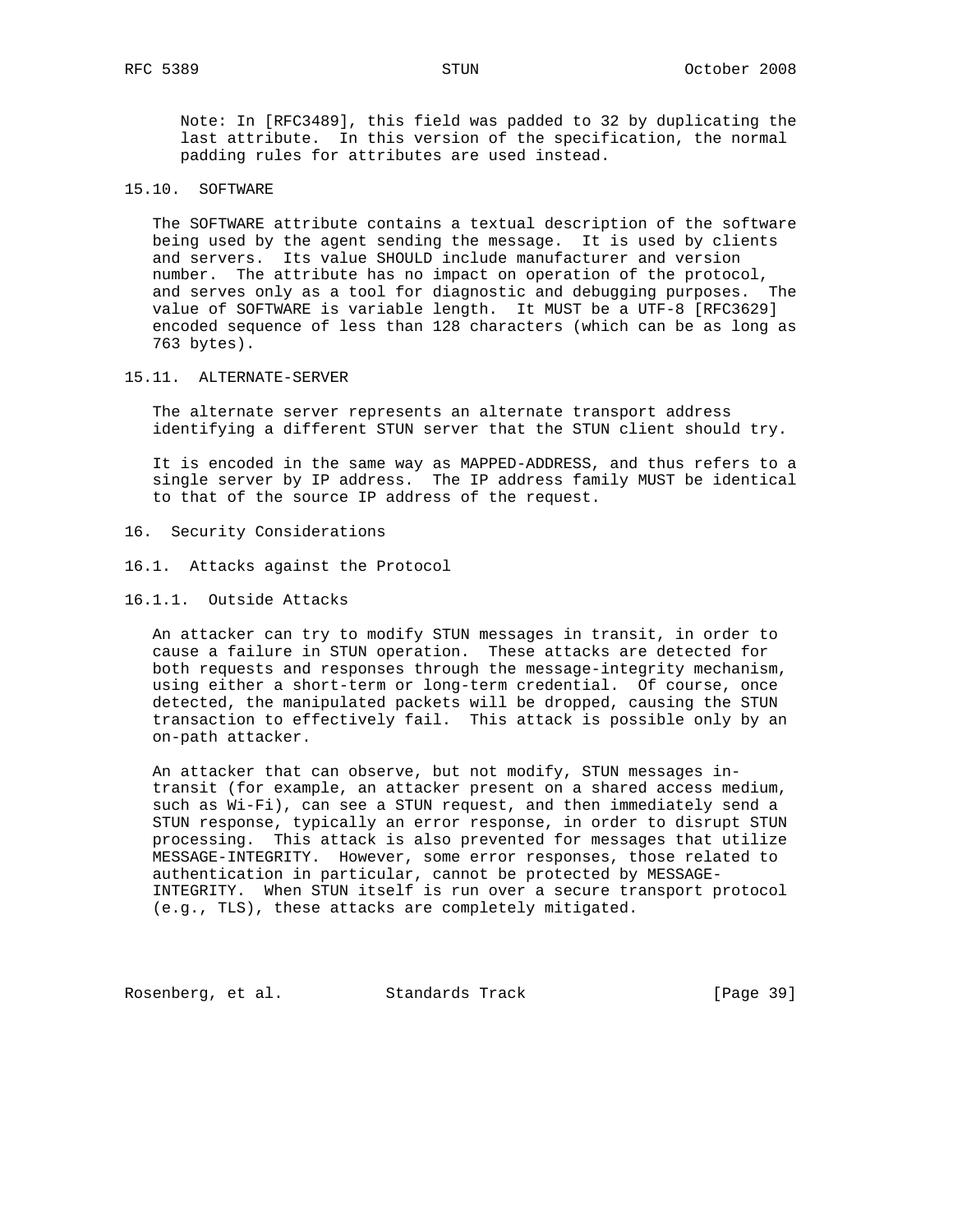Depending on the STUN usage, these attacks may be of minimal consequence and thus do not require message integrity to mitigate. For example, when STUN is used to a basic STUN server to discover a server reflexive candidate for usage with ICE, authentication and message integrity are not required since these attacks are detected during the connectivity check phase. The connectivity checks themselves, however, require protection for proper operation of ICE overall. As described in Section 14, STUN usages describe when authentication and message integrity are needed.

 Since STUN uses the HMAC of a shared secret for authentication and integrity protection, it is subject to offline dictionary attacks. When authentication is utilized, it SHOULD be with a strong password that is not readily subject to offline dictionary attacks. Protection of the channel itself, using TLS, mitigates these attacks. However, STUN is most often run over UDP and in those cases, strong passwords are the only way to protect against these attacks.

16.1.2. Inside Attacks

 A rogue client may try to launch a DoS attack against a server by sending it a large number of STUN requests. Fortunately, STUN requests can be processed statelessly by a server, making such attacks hard to launch.

 A rogue client may use a STUN server as a reflector, sending it requests with a falsified source IP address and port. In such a case, the response would be delivered to that source IP and port. There is no amplification of the number of packets with this attack (the STUN server sends one packet for each packet sent by the client), though there is a small increase in the amount of data, since STUN responses are typically larger than requests. This attack is mitigated by ingress source address filtering.

 Revealing the specific software version of the agent through the SOFTWARE attribute might allow them to become more vulnerable to attacks against software that is known to contain security holes. Implementers SHOULD make usage of the SOFTWARE attribute a configurable option.

## 16.2. Attacks Affecting the Usage

 This section lists attacks that might be launched against a usage of STUN. Each STUN usage must consider whether these attacks are applicable to it, and if so, discuss counter-measures.

 Most of the attacks in this section revolve around an attacker modifying the reflexive address learned by a STUN client through a

Rosenberg, et al. Standards Track [Page 40]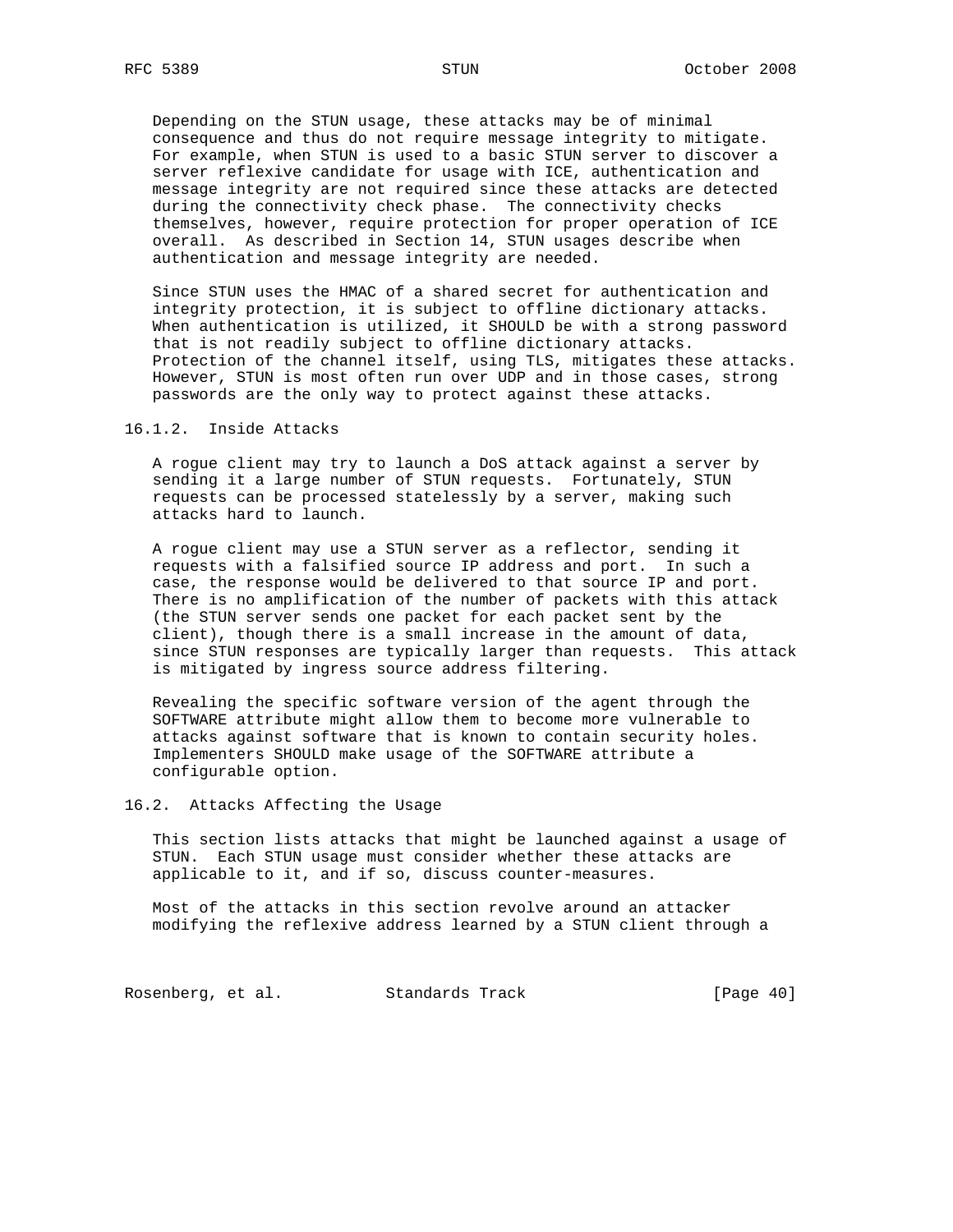Binding request/response transaction. Since the usage of the reflexive address is a function of the usage, the applicability and remediation of these attacks are usage-specific. In common situations, modification of the reflexive address by an on-path attacker is easy to do. Consider, for example, the common situation where STUN is run directly over UDP. In this case, an on-path attacker can modify the source IP address of the Binding request before it arrives at the STUN server. The STUN server will then return this IP address in the XOR-MAPPED-ADDRESS attribute to the client, and send the response back to that (falsified) IP address and port. If the attacker can also intercept this response, it can direct it back towards the client. Protecting against this attack by using a message-integrity check is impossible, since a message integrity value cannot cover the source IP address, since the intervening NAT must be able to modify this value. Instead, one solution to preventing the attacks listed below is for the client to verify the reflexive address learned, as is done in ICE [MMUSIC-ICE]. Other usages may use other means to prevent these attacks.

16.2.1. Attack I: Distributed DoS (DDoS) against a Target

 In this attack, the attacker provides one or more clients with the same faked reflexive address that points to the intended target. This will trick the STUN clients into thinking that their reflexive addresses are equal to that of the target. If the clients hand out that reflexive address in order to receive traffic on it (for example, in SIP messages), the traffic will instead be sent to the target. This attack can provide substantial amplification, especially when used with clients that are using STUN to enable multimedia applications. However, it can only be launched against targets for which packets from the STUN server to the target pass through the attacker, limiting the cases in which it is possible.

16.2.2. Attack II: Silencing a Client

 In this attack, the attacker provides a STUN client with a faked reflexive address. The reflexive address it provides is a transport address that routes to nowhere. As a result, the client won't receive any of the packets it expects to receive when it hands out the reflexive address. This exploitation is not very interesting for the attacker. It impacts a single client, which is frequently not the desired target. Moreover, any attacker that can mount the attack could also deny service to the client by other means, such as preventing the client from receiving any response from the STUN server, or even a DHCP server. As with the attack in Section 16.2.1, this attack is only possible when the attacker is on path for packets sent from the STUN server towards this unused IP address.

Rosenberg, et al. Standards Track [Page 41]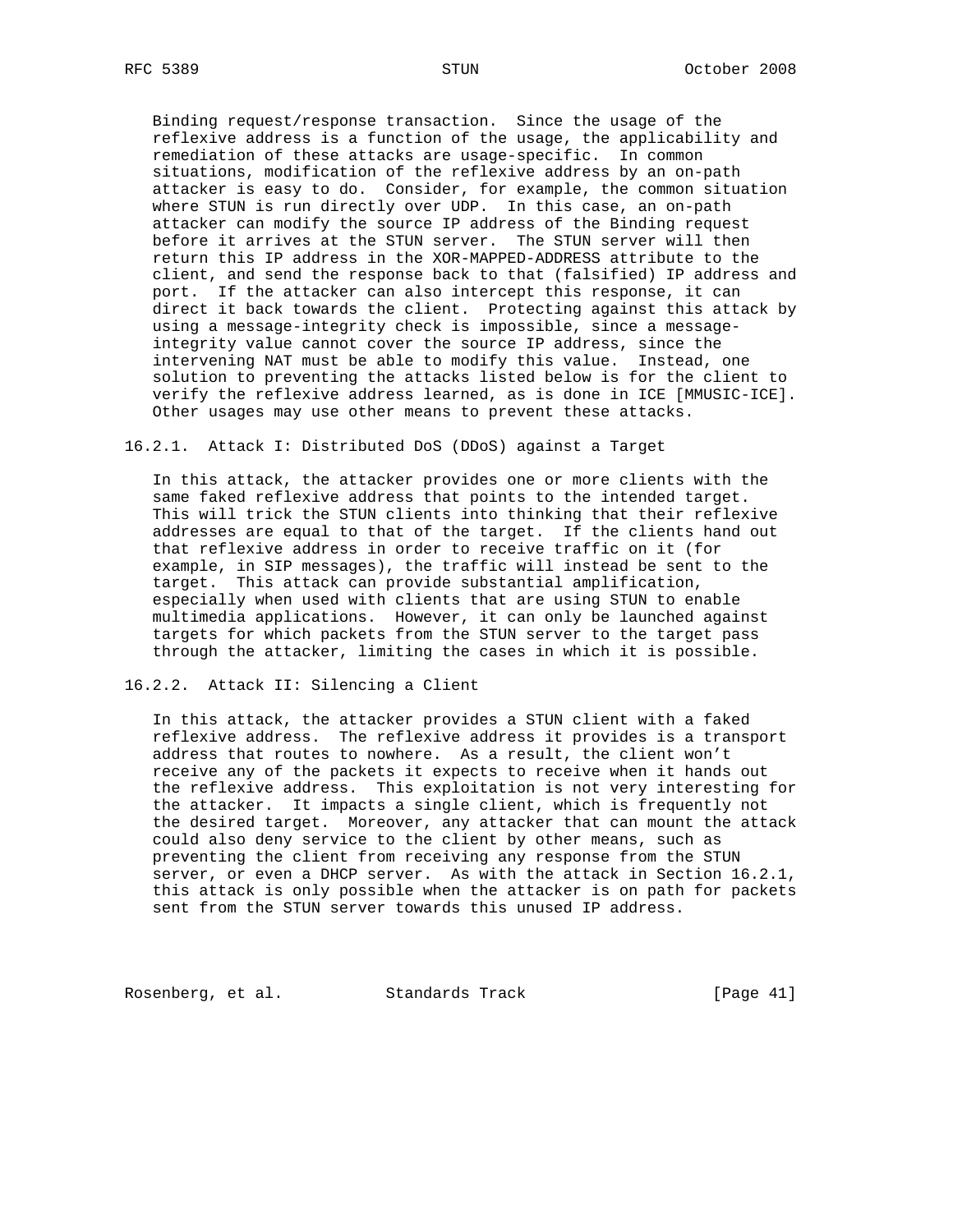## 16.2.3. Attack III: Assuming the Identity of a Client

 This attack is similar to attack II. However, the faked reflexive address points to the attacker itself. This allows the attacker to receive traffic that was destined for the client.

## 16.2.4. Attack IV: Eavesdropping

 In this attack, the attacker forces the client to use a reflexive address that routes to itself. It then forwards any packets it receives to the client. This attack would allow the attacker to observe all packets sent to the client. However, in order to launch the attack, the attacker must have already been able to observe packets from the client to the STUN server. In most cases (such as when the attack is launched from an access network), this means that the attacker could already observe packets sent to the client. This attack is, as a result, only useful for observing traffic by attackers on the path from the client to the STUN server, but not generally on the path of packets being routed towards the client.

#### 16.3. Hash Agility Plan

 This specification uses HMAC-SHA-1 for computation of the message integrity. If, at a later time, HMAC-SHA-1 is found to be compromised, the following is the remedy that will be applied.

 We will define a STUN extension that introduces a new message integrity attribute, computed using a new hash. Clients would be required to include both the new and old message-integrity attributes in their requests or indications. A new server will utilize the new message-integrity attribute, and an old one, the old. After a transition period where mixed implementations are in deployment, the old message-integrity attribute will be deprecated by another specification, and clients will cease including it in requests.

 It is also important to note that the HMAC is done using a key that is itself computed using an MD5 of the user's password. The choice of the MD5 hash was made because of the existence of legacy databases that store passwords in that form. If future work finds that an HMAC of an MD5 input is not secure, and a different hash is needed, it can also be changed using this plan. However, this would require administrators to repopulate their databases.

#### 17. IAB Considerations

 The IAB has studied the problem of Unilateral Self-Address Fixing (UNSAF), which is the general process by which a client attempts to determine its address in another realm on the other side of a NAT

Rosenberg, et al. Standards Track [Page 42]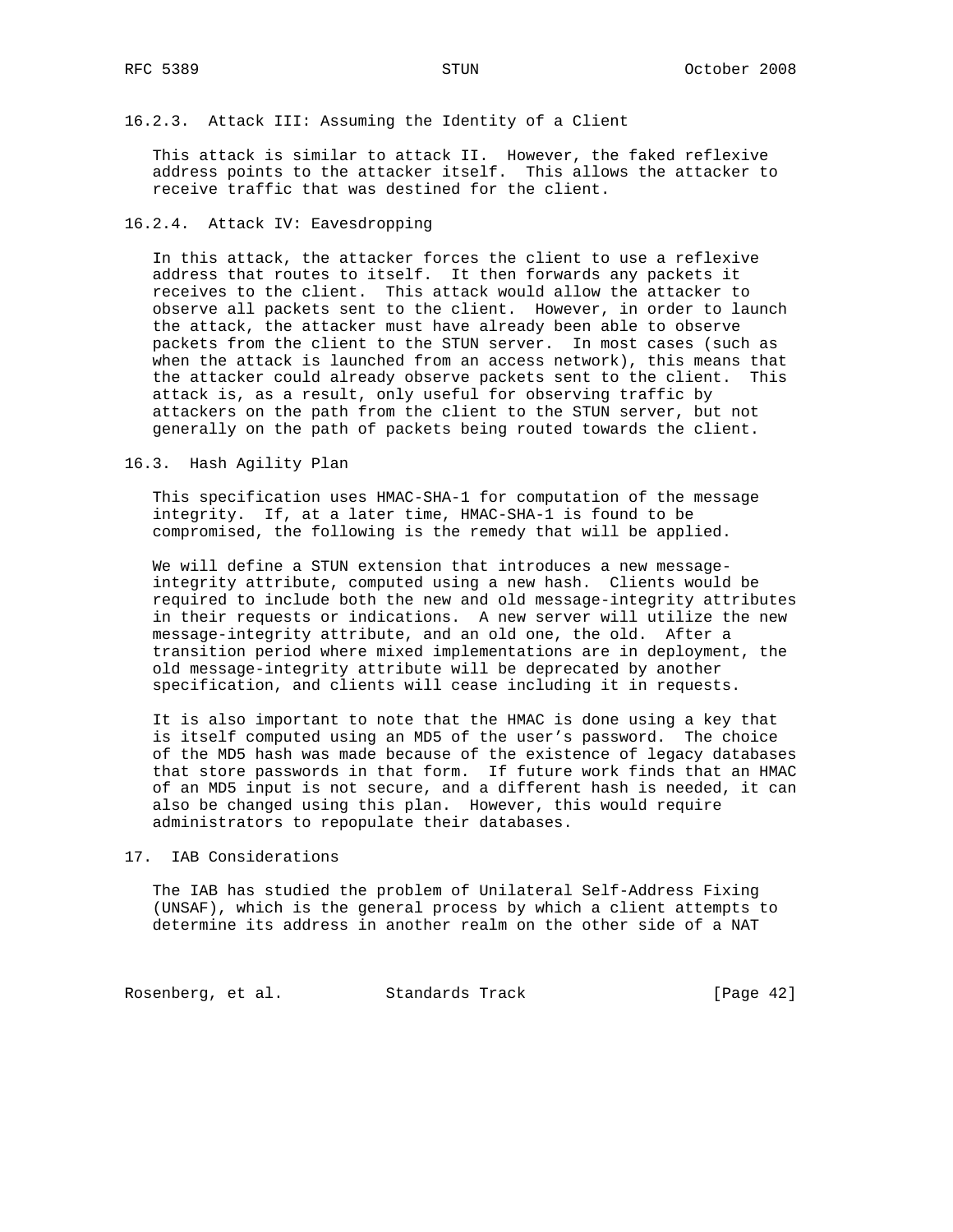through a collaborative protocol reflection mechanism (RFC3424 [RFC3424]). STUN can be used to perform this function using a Binding request/response transaction if one agent is behind a NAT and the other is on the public side of the NAT.

 The IAB has mandated that protocols developed for this purpose document a specific set of considerations. Because some STUN usages provide UNSAF functions (such as ICE [MMUSIC-ICE] ), and others do not (such as SIP Outbound [SIP-OUTBOUND]), answers to these considerations need to be addressed by the usages themselves.

### 18. IANA Considerations

 IANA has created three new registries: a "STUN Methods Registry", a "STUN Attributes Registry", and a "STUN Error Codes Registry". IANA has also changed the name of the assigned IANA port for STUN from "nat-stun-port" to "stun".

18.1. STUN Methods Registry

 A STUN method is a hex number in the range 0x000 - 0xFFF. The encoding of STUN method into a STUN message is described in Section 6.

The initial STUN methods are:

 0x000: (Reserved) 0x001: Binding 0x002: (Reserved; was SharedSecret)

 STUN methods in the range 0x000 - 0x7FF are assigned by IETF Review [RFC5226]. STUN methods in the range 0x800 - 0xFFF are assigned by Designated Expert [RFC5226]. The responsibility of the expert is to verify that the selected codepoint(s) are not in use and that the request is not for an abnormally large number of codepoints. Technical review of the extension itself is outside the scope of the designated expert responsibility.

18.2. STUN Attribute Registry

 A STUN Attribute type is a hex number in the range 0x0000 - 0xFFFF. STUN attribute types in the range 0x0000 - 0x7FFF are considered comprehension-required; STUN attribute types in the range 0x8000 - 0xFFFF are considered comprehension-optional. A STUN agent handles unknown comprehension-required and comprehension-optional attributes differently.

The initial STUN Attributes types are:

Rosenberg, et al. Standards Track [Page 43]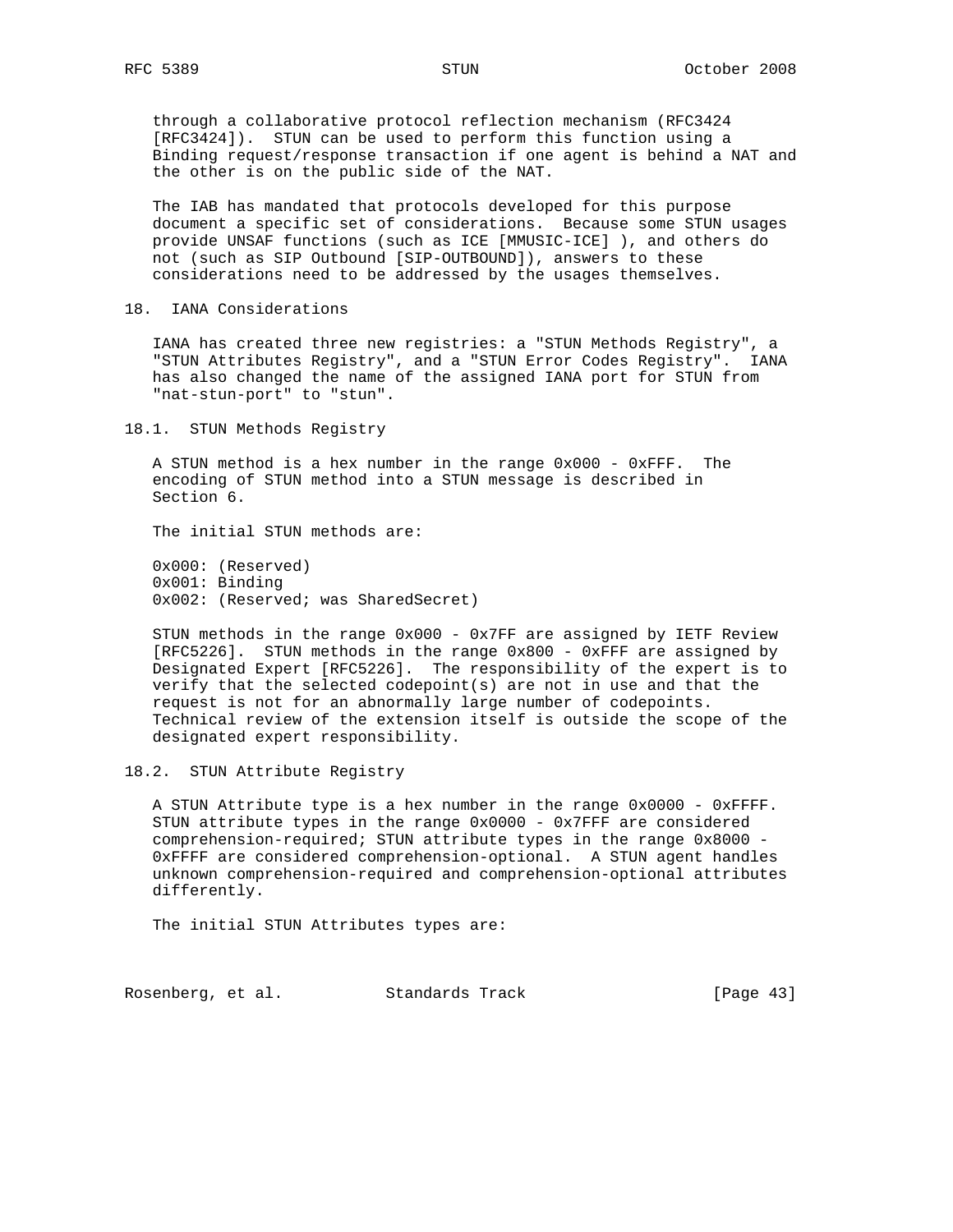```
 Comprehension-required range (0x0000-0x7FFF):
0x0000: (Reserved)
0x0001: MAPPED-ADDRESS
0x0002: (Reserved; was RESPONSE-ADDRESS)
0x0003: (Reserved; was CHANGE-ADDRESS)
0x0004: (Reserved; was SOURCE-ADDRESS)
0x0005: (Reserved; was CHANGED-ADDRESS)
0x0006: USERNAME
0x0007: (Reserved; was PASSWORD)
0x0008: MESSAGE-INTEGRITY
0x0009: ERROR-CODE
0x000A: UNKNOWN-ATTRIBUTES
0x000B: (Reserved; was REFLECTED-FROM)
0x0014: REALM
0x0015: NONCE
0x0020: XOR-MAPPED-ADDRESS
```
 Comprehension-optional range (0x8000-0xFFFF) 0x8022: SOFTWARE 0x8023: ALTERNATE-SERVER 0x8028: FINGERPRINT

 STUN Attribute types in the first half of the comprehension-required range  $(0x0000 - 0x3FFF)$  and in the first half of the comprehension optional range (0x8000 - 0xBFFF) are assigned by IETF Review [RFC5226]. STUN Attribute types in the second half of the comprehension-required range (0x4000 - 0x7FFF) and in the second half of the comprehension-optional range (0xC000 - 0xFFFF) are assigned by Designated Expert [RFC5226]. The responsibility of the expert is to verify that the selected codepoint(s) are not in use, and that the request is not for an abnormally large number of codepoints. Technical review of the extension itself is outside the scope of the designated expert responsibility.

18.3. STUN Error Code Registry

 A STUN error code is a number in the range 0 - 699. STUN error codes are accompanied by a textual reason phrase in UTF-8 [RFC3629] that is intended only for human consumption and can be anything appropriate; this document proposes only suggested values.

 STUN error codes are consistent in codepoint assignments and semantics with SIP [RFC3261] and HTTP [RFC2616].

The initial values in this registry are given in Section 15.6.

Rosenberg, et al. Standards Track [Page 44]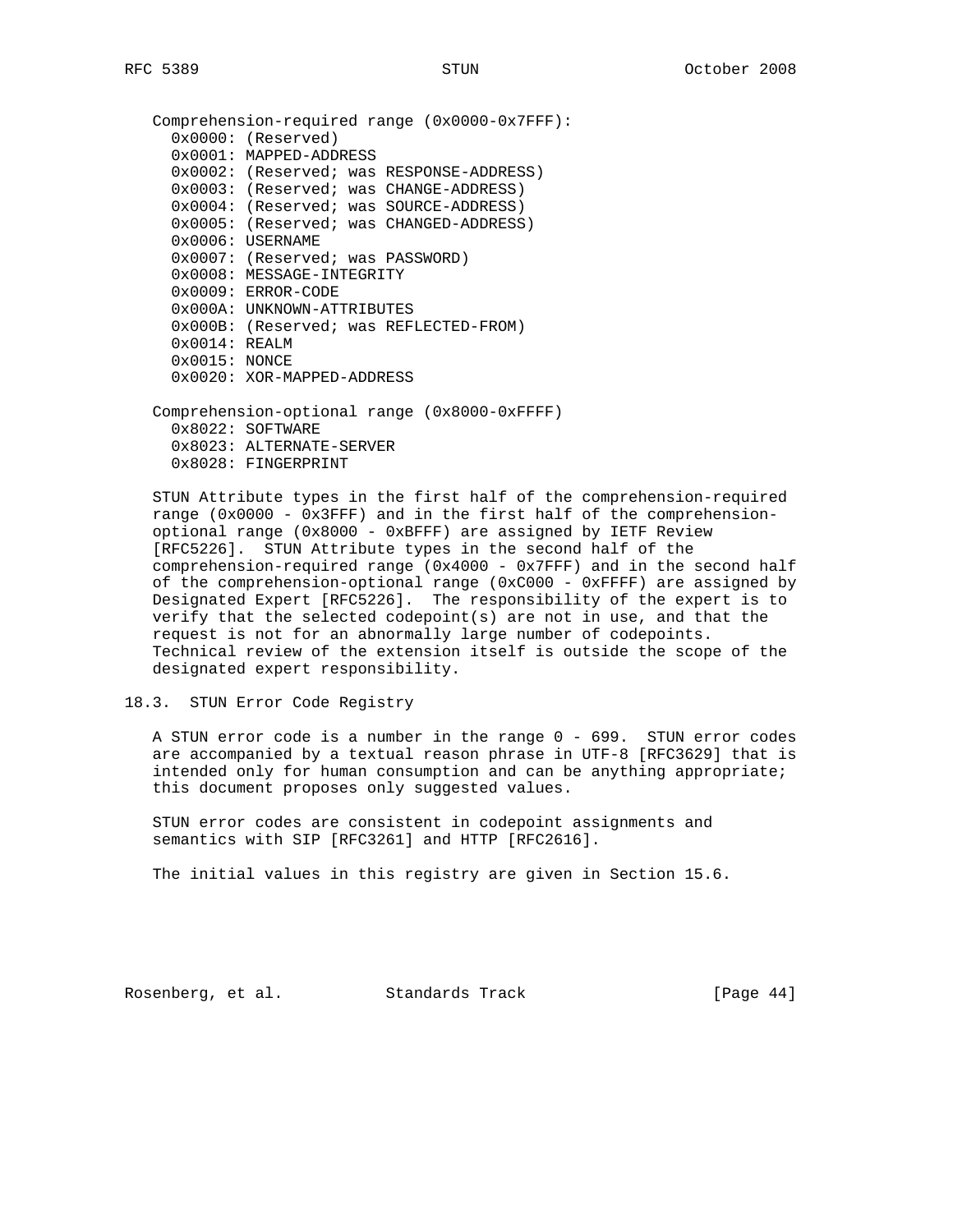New STUN error codes are assigned based on IETF Review [RFC5226]. The specification must carefully consider how clients that do not understand this error code will process it before granting the request. See the rules in Section 7.3.4.

## 18.4. STUN UDP and TCP Port Numbers

 IANA has previously assigned port 3478 for STUN. This port appears in the IANA registry under the moniker "nat-stun-port". In order to align the DNS SRV procedures with the registered protocol service, IANA is requested to change the name of protocol assigned to port 3478 from "nat-stun-port" to "stun", and the textual name from "Simple Traversal of UDP Through NAT (STUN)" to "Session Traversal Utilities for NAT", so that the IANA port registry would read:

 stun 3478/tcp Session Traversal Utilities for NAT (STUN) port stun 3478/udp Session Traversal Utilities for NAT (STUN) port

 In addition, IANA has assigned port number 5349 for the "stuns" service, defined over TCP and UDP. The UDP port is not currently defined; however, it is reserved for future use.

19. Changes since RFC 3489

 This specification obsoletes RFC 3489 [RFC3489]. This specification differs from RFC 3489 in the following ways:

- o Removed the notion that STUN is a complete NAT traversal solution. STUN is now a tool that can be used to produce a NAT traversal solution. As a consequence, changed the name of the protocol to Session Traversal Utilities for NAT.
- o Introduced the concept of STUN usages, and described what a usage of STUN must document.
- o Removed the usage of STUN for NAT type detection and binding lifetime discovery. These techniques have proven overly brittle due to wider variations in the types of NAT devices than described in this document. Removed the RESPONSE-ADDRESS, CHANGED-ADDRESS, CHANGE-REQUEST, SOURCE-ADDRESS, and REFLECTED-FROM attributes.
- o Added a fixed 32-bit magic cookie and reduced length of transaction ID by 32 bits. The magic cookie begins at the same offset as the original transaction ID.

Rosenberg, et al. Standards Track [Page 45]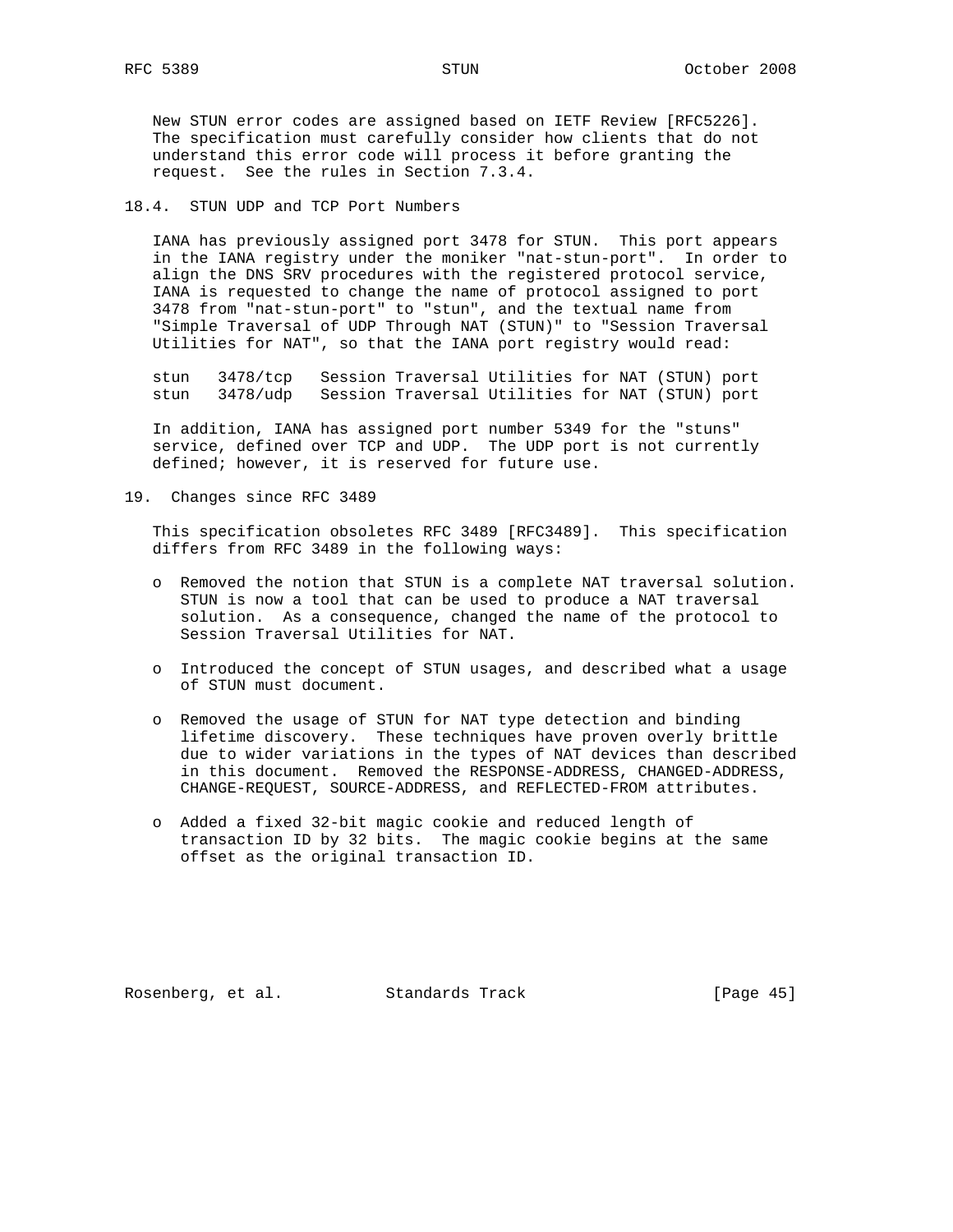- o Added the XOR-MAPPED-ADDRESS attribute, which is included in Binding responses if the magic cookie is present in the request. Otherwise, the RFC 3489 behavior is retained (that is, Binding response includes MAPPED-ADDRESS). See discussion in XOR-MAPPED- ADDRESS regarding this change.
- o Introduced formal structure into the message type header field, with an explicit pair of bits for indication of request, response, error response, or indication. Consequently, the message type field is split into the class (one of the previous four) and method.
- o Explicitly point out that the most significant 2 bits of STUN are 0b00, allowing easy differentiation with RTP packets when used with ICE.
- o Added the FINGERPRINT attribute to provide a method of definitely detecting the difference between STUN and another protocol when the two protocols are multiplexed together.
- o Added support for IPv6. Made it clear that an IPv4 client could get a v6 mapped address, and vice versa.
- o Added long-term-credential-based authentication.
- o Added the SOFTWARE, REALM, NONCE, and ALTERNATE-SERVER attributes.
- o Removed the SharedSecret method, and thus the PASSWORD attribute. This method was almost never implemented and is not needed with current usages.
- o Removed recommendation to continue listening for STUN responses for 10 seconds in an attempt to recognize an attack.
- o Changed transaction timers to be more TCP friendly.
- o Removed the STUN example that centered around the separation of the control and media planes. Instead, provided more information on using STUN with protocols.
- o Defined a generic padding mechanism that changes the interpretation of the length attribute. This would, in theory, break backwards compatibility. However, the mechanism in RFC 3489 never worked for the few attributes that weren't aligned naturally on 32-bit boundaries.
- o REALM, SERVER, reason phrases, and NONCE limited to 127 characters. USERNAME to 513 bytes.

Rosenberg, et al. Standards Track [Page 46]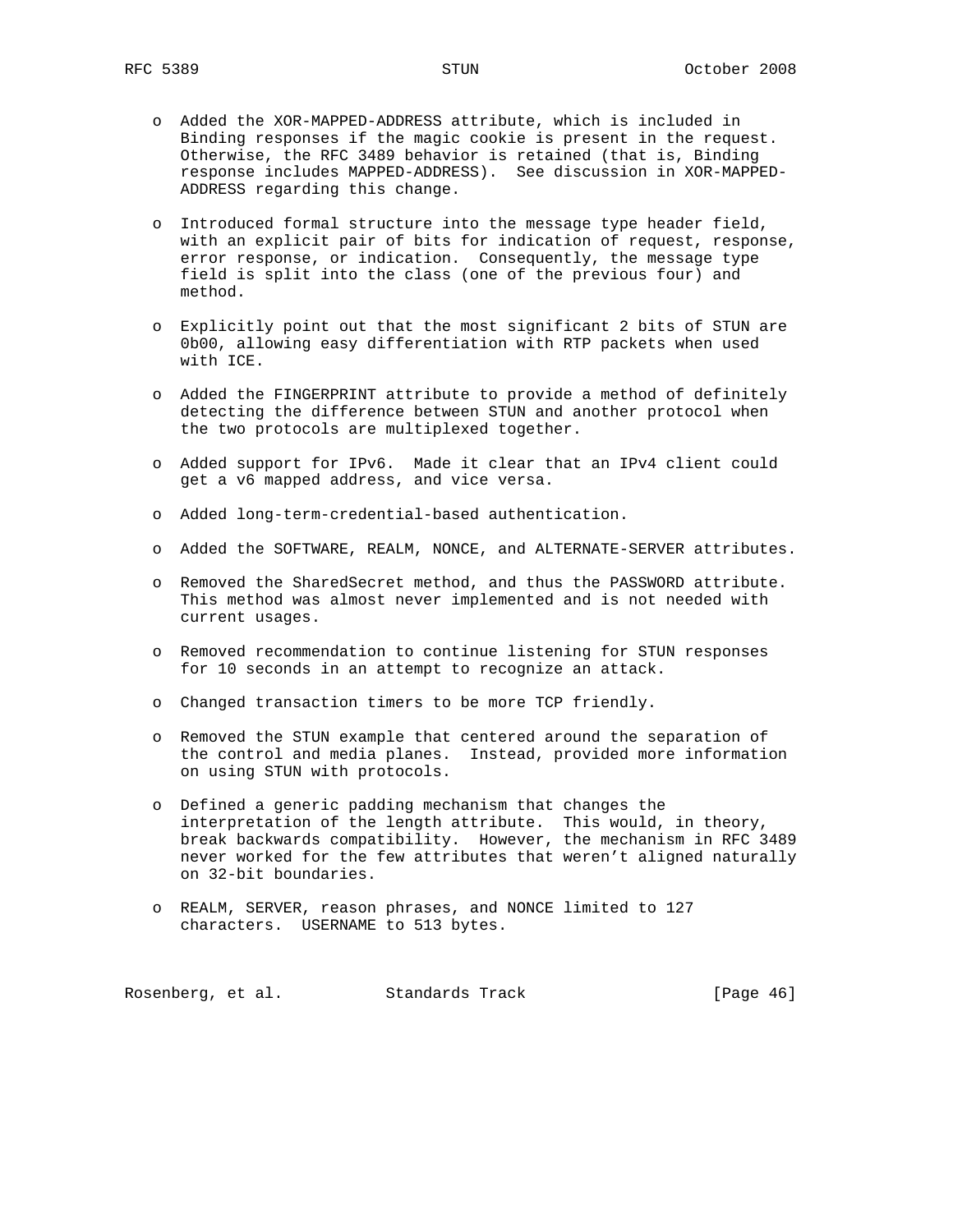- o Changed the DNS SRV procedures for TCP and TLS. UDP remains the same as before.
- 20. Contributors

 Christian Huitema and Joel Weinberger were original co-authors of RFC 3489.

21. Acknowledgements

 The authors would like to thank Cedric Aoun, Pete Cordell, Cullen Jennings, Bob Penfield, Xavier Marjou, Magnus Westerlund, Miguel Garcia, Bruce Lowekamp, and Chris Sullivan for their comments, and Baruch Sterman and Alan Hawrylyshen for initial implementations. Thanks for Leslie Daigle, Allison Mankin, Eric Rescorla, and Henning Schulzrinne for IESG and IAB input on this work.

- 22. References
- 22.1. Normative References
	- [ITU.V42.2002] International Telecommunications Union, "Error correcting Procedures for DCEs Using Asynchronous to-Synchronous Conversion", ITU-T Recommendation V.42, March 2002.
	- [RFC0791] Postel, J., "Internet Protocol", STD 5, RFC 791, September 1981.
	- [RFC1122] Braden, R., "Requirements for Internet Hosts Communication Layers", STD 3, RFC 1122, October 1989.
	- [RFC1321] Rivest, R., "The MD5 Message-Digest Algorithm", RFC 1321, April 1992.
	- [RFC2104] Krawczyk, H., Bellare, M., and R. Canetti, "HMAC: Keyed-Hashing for Message Authentication", RFC 2104, February 1997.
	- [RFC2119] Bradner, S., "Key words for use in RFCs to Indicate Requirement Levels", BCP 14, RFC 2119, March 1997.
	- [RFC2460] Deering, S. and R. Hinden, "Internet Protocol, Version 6 (IPv6) Specification", RFC 2460, December 1998.

| Rosenberg, et al. | Standards Track | [Page $47$ ] |
|-------------------|-----------------|--------------|
|-------------------|-----------------|--------------|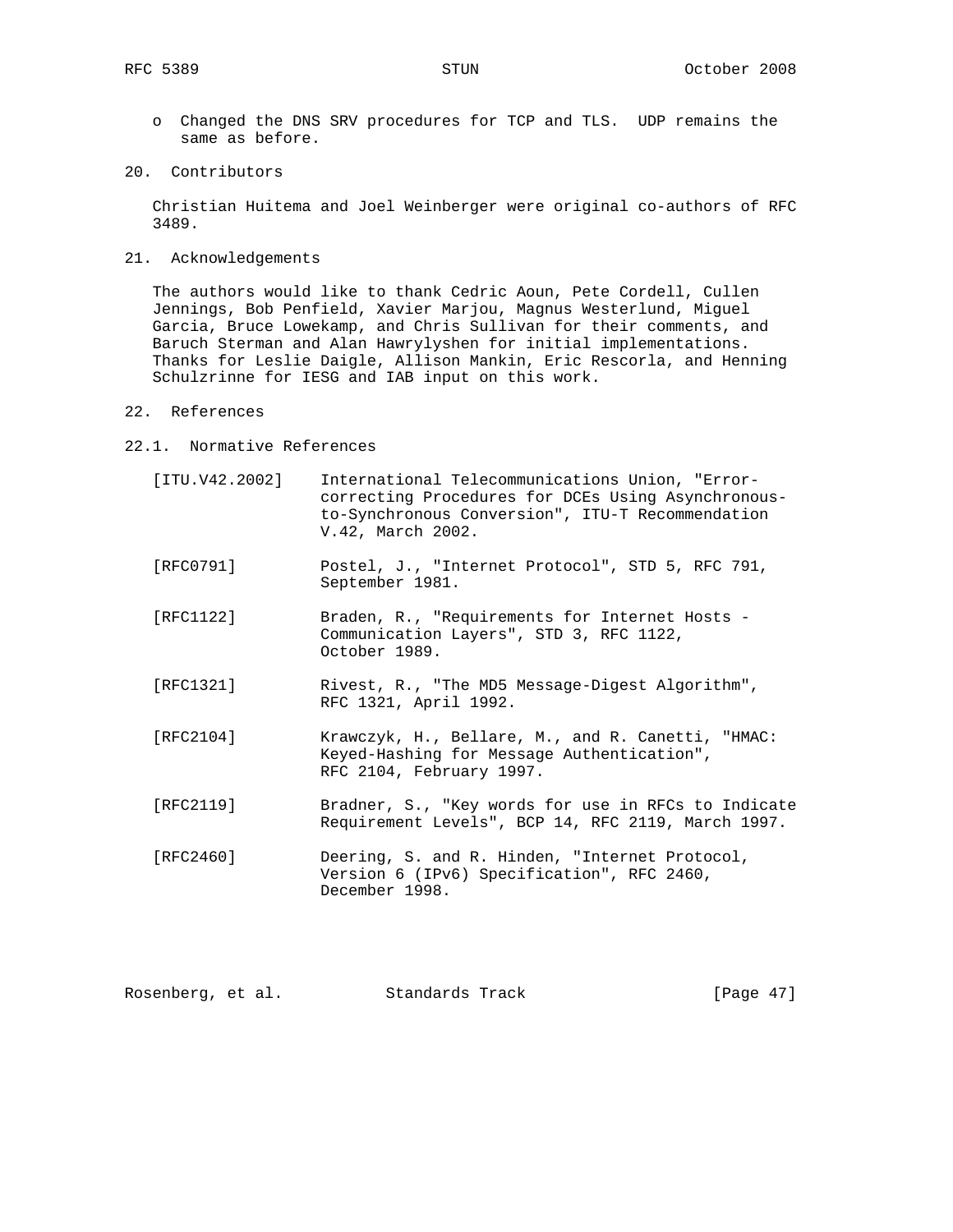- [RFC2617] Franks, J., Hallam-Baker, P., Hostetler, J., Lawrence, S., Leach, P., Luotonen, A., and L. Stewart, "HTTP Authentication: Basic and Digest Access Authentication", RFC 2617, June 1999.
- [RFC2782] Gulbrandsen, A., Vixie, P., and L. Esibov, "A DNS RR for specifying the location of services (DNS SRV)", RFC 2782, February 2000.
- [RFC2818] Rescorla, E., "HTTP Over TLS", RFC 2818, May 2000.
- [RFC2988] Paxson, V. and M. Allman, "Computing TCP's Retransmission Timer", RFC 2988, November 2000.
- [RFC3629] Yergeau, F., "UTF-8, a transformation format of ISO 10646", STD 63, RFC 3629, November 2003.
- [RFC4013] Zeilenga, K., "SASLprep: Stringprep Profile for User Names and Passwords", RFC 4013, February 2005.

### 22.2. Informative References

- [BEHAVE-NAT] MacDonald, D. and B. Lowekamp, "NAT Behavior Discovery Using STUN", Work in Progress, July 2008.
- [BEHAVE-TURN] Rosenberg, J., Mahy, R., and P. Matthews, "Traversal Using Relays around NAT (TURN): Relay Extensions to Session Traversal Utilities for NAT (STUN)", Work in Progress, July 2008.
- [KARN87] Karn, P. and C. Partridge, "Improving Round-Trip Time Estimates in Reliable Transport Protocols", SIGCOMM 1987, August 1987.
- [MMUSIC-ICE] Rosenberg, J., "Interactive Connectivity Establishment (ICE): A Protocol for Network Address Translator (NAT) Traversal for Offer/Answer Protocols", Work in Progress, October 2007.
- [MMUSIC-ICE-TCP] Rosenberg, J., "TCP Candidates with Interactive Connectivity Establishment (ICE)", Work in Progress, July 2008.
- [RFC2616] Fielding, R., Gettys, J., Mogul, J., Frystyk, H., Masinter, L., Leach, P., and T. Berners-Lee, "Hypertext Transfer Protocol -- HTTP/1.1", RFC 2616, June 1999.

Rosenberg, et al. Standards Track [Page 48]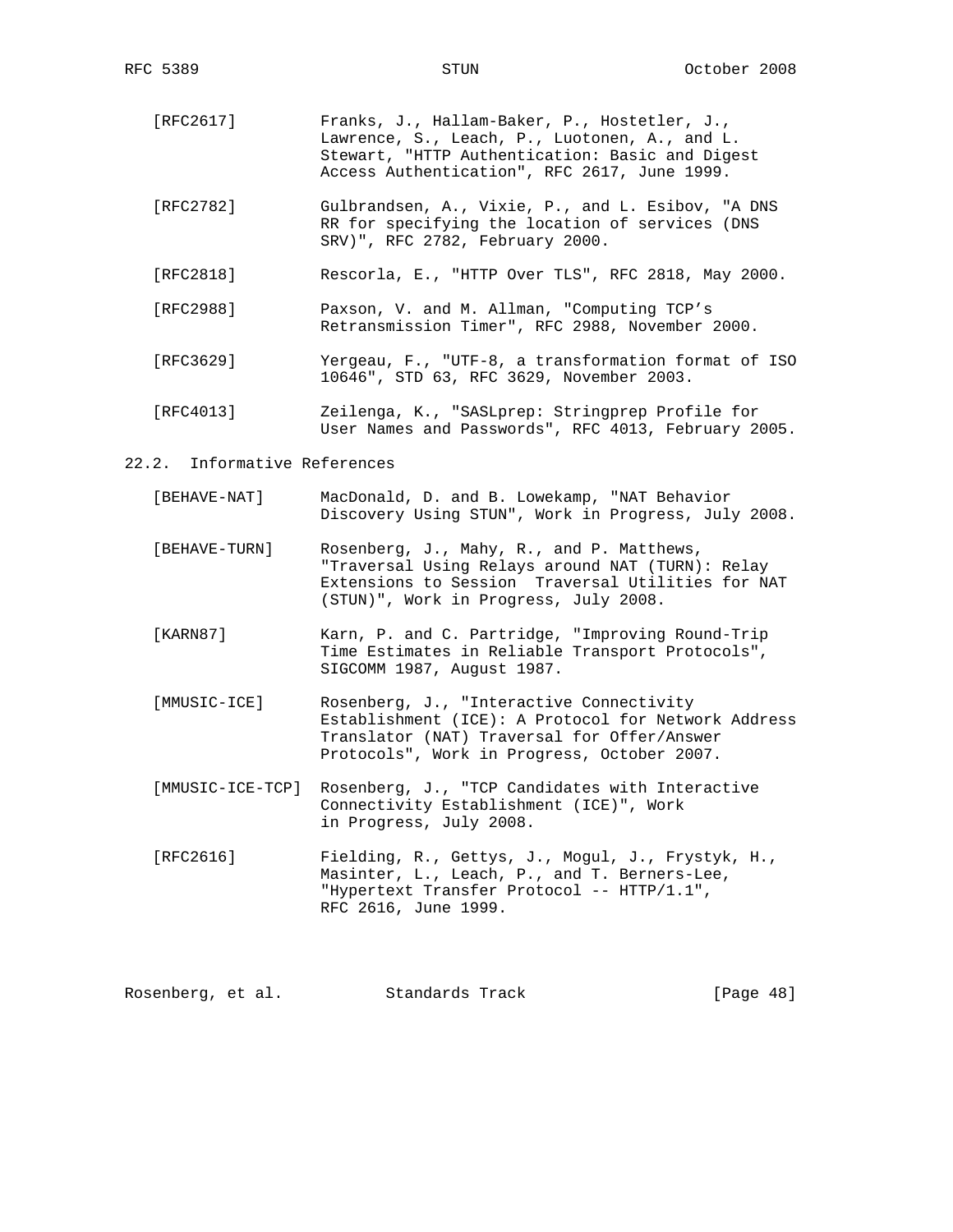- [RFC3261] Rosenberg, J., Schulzrinne, H., Camarillo, G., Johnston, A., Peterson, J., Sparks, R., Handley, M., and E. Schooler, "SIP: Session Initiation Protocol", RFC 3261, June 2002.
- [RFC3264] Rosenberg, J. and H. Schulzrinne, "An Offer/Answer Model with Session Description Protocol (SDP)", RFC 3264, June 2002.
- [RFC3424] Daigle, L. and IAB, "IAB Considerations for UNilateral Self-Address Fixing (UNSAF) Across Network Address Translation", RFC 3424, November 2002.
- [RFC3489] Rosenberg, J., Weinberger, J., Huitema, C., and R. Mahy, "STUN - Simple Traversal of User Datagram Protocol (UDP) Through Network Address Translators (NATs)", RFC 3489, March 2003.
- [RFC4107] Bellovin, S. and R. Housley, "Guidelines for Cryptographic Key Management", BCP 107, RFC 4107, June 2005.
- [RFC5226] Narten, T. and H. Alvestrand, "Guidelines for Writing an IANA Considerations Section in RFCs", BCP 26, RFC 5226, May 2008.
- [SIP-OUTBOUND] Jennings, C. and R. Mahy, "Managing Client Initiated Connections in the Session Initiation Protocol (SIP)", Work in Progress, June 2008.

Rosenberg, et al. Standards Track [Page 49]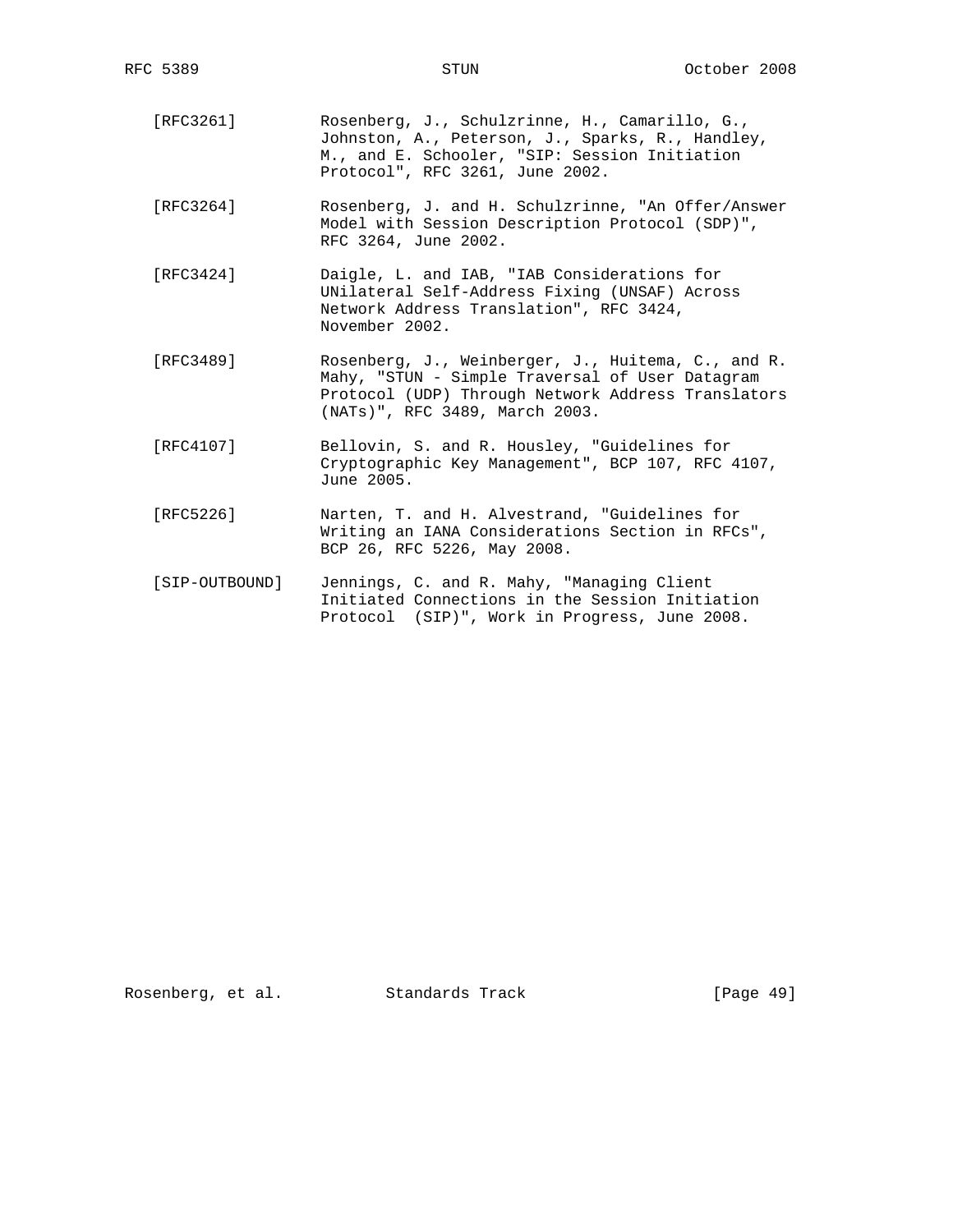Appendix A. C Snippet to Determine STUN Message Types Given a 16-bit STUN message type value in host byte order in msg\_type parameter, below are C macros to determine the STUN message types: #define IS\_REQUEST(msg\_type) (((msg\_type) & 0x0110) == 0x0000) #define IS\_INDICATION(msg\_type) (((msg\_type) & 0x0110) == 0x0010) #define IS\_SUCCESS\_RESP(msg\_type) (((msg\_type) & 0x0110) == 0x0100) #define IS\_ERR\_RESP(msg\_type) (((msg\_type) & 0x0110) == 0x0110) Authors' Addresses Jonathan Rosenberg Cisco Edison, NJ US EMail: jdrosen@cisco.com URI: http://www.jdrosen.net Rohan Mahy Unaffiliated EMail: rohan@ekabal.com Philip Matthews Unaffiliated EMail: philip\_matthews@magma.ca Dan Wing Cisco 771 Alder Drive San Jose, CA 95035 US

EMail: dwing@cisco.com

Rosenberg, et al. Standards Track [Page 50]